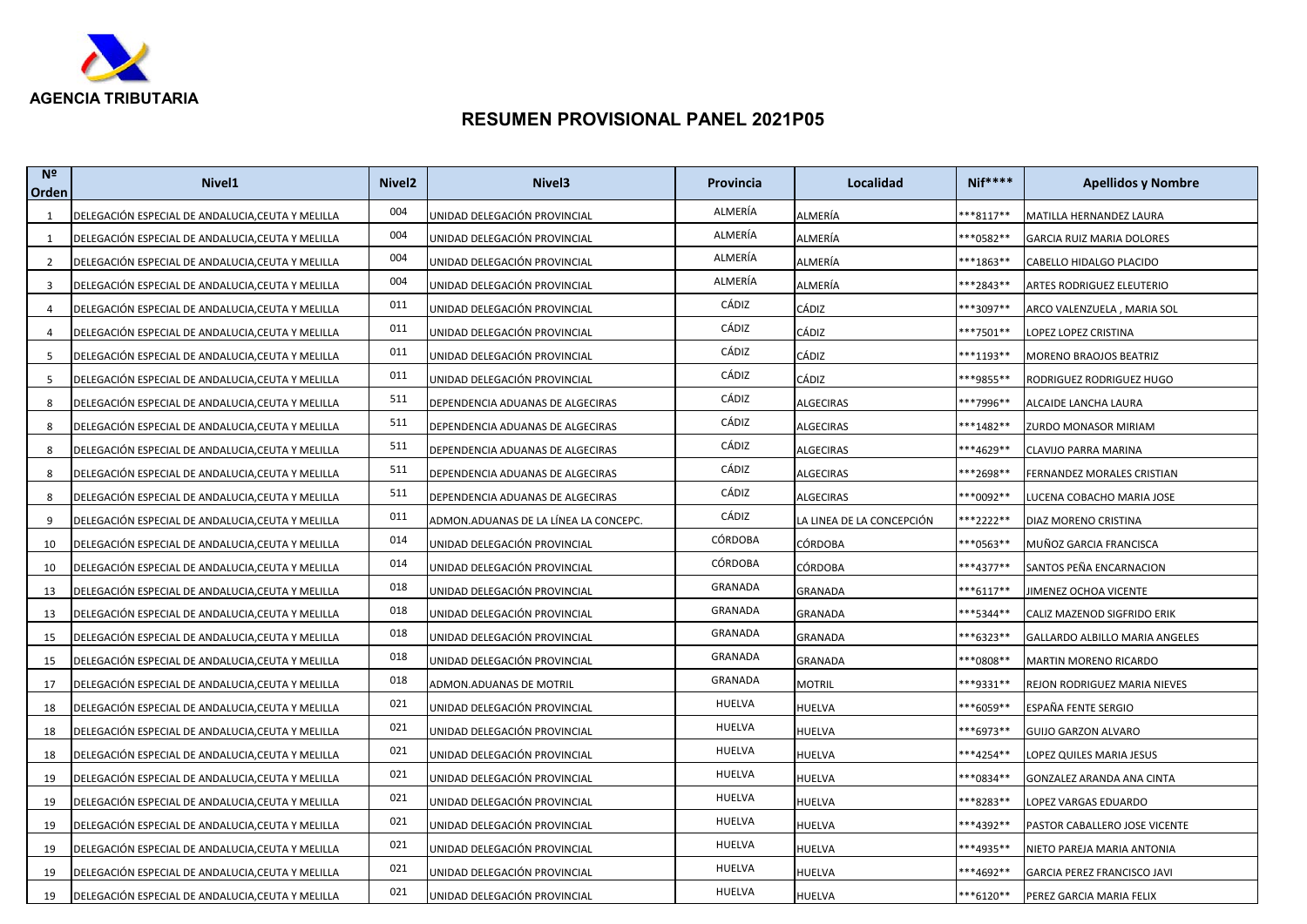

| N <sup>2</sup><br>Orden | Nivel <sub>1</sub>                                | Nivel <sub>2</sub> | Nivel <sub>3</sub>              | Provincia     | Localidad                   | $Nif***$  | <b>Apellidos y Nombre</b>          |
|-------------------------|---------------------------------------------------|--------------------|---------------------------------|---------------|-----------------------------|-----------|------------------------------------|
| 20                      | DELEGACIÓN ESPECIAL DE ANDALUCIA, CEUTA Y MELILLA | 021                | UNIDAD DELEGACIÓN PROVINCIAL    | <b>HUELVA</b> | HUELVA                      | **1598**  | CAMACHO PICHARDO SALOME MARIA      |
| 22                      | DELEGACIÓN ESPECIAL DE ANDALUCIA, CEUTA Y MELILLA | 029                | UNIDAD DELEGACIÓN PROVINCIAL    | MÁLAGA        | MÁLAGA                      | **7563**  | SANCHEZ BERNAL FRANCISCO JOSE      |
| 22                      | DELEGACIÓN ESPECIAL DE ANDALUCIA, CEUTA Y MELILLA | 029                | UNIDAD DELEGACIÓN PROVINCIAL    | MÁLAGA        | MÁLAGA                      | **5615**  | CRIADO SANCHEZ MARIA AZUCENA       |
| 22                      | DELEGACIÓN ESPECIAL DE ANDALUCIA, CEUTA Y MELILLA | 029                | UNIDAD DELEGACIÓN PROVINCIAL    | MÁLAGA        | MÁLAGA                      | **1686**  | <b>GARCIA MARTIN VICENTE DAVID</b> |
| 23                      | DELEGACIÓN ESPECIAL DE ANDALUCIA,CEUTA Y MELILLA  | 029                | UNIDAD DELEGACIÓN PROVINCIAL    | MÁLAGA        | MÁLAGA                      | **6840**  | FERNANDEZ JIMENEZ AGUSTIN          |
| 23                      | DELEGACIÓN ESPECIAL DE ANDALUCIA, CEUTA Y MELILLA | 029                | UNIDAD DELEGACIÓN PROVINCIAL    | MÁLAGA        | MÁLAGA                      | **0760**  | ALTAREJOS CALVO ANA BELEN          |
| 23                      | DELEGACIÓN ESPECIAL DE ANDALUCIA,CEUTA Y MELILLA  | 029                | UNIDAD DELEGACIÓN PROVINCIAL    | MÁLAGA        | MÁLAGA                      | **1258**  | RUIZ MORAL FCO JAVIER              |
| 23                      | DELEGACIÓN ESPECIAL DE ANDALUCIA, CEUTA Y MELILLA | 029                | UNIDAD DELEGACIÓN PROVINCIAL    | MÁLAGA        | MÁLAGA                      | **0288**  | CASTAÑO RIADIGOS FELIPE            |
| 23                      | DELEGACIÓN ESPECIAL DE ANDALUCIA,CEUTA Y MELILLA  | 029                | UNIDAD DELEGACIÓN PROVINCIAL    | MÁLAGA        | MÁLAGA                      | **0939**  | PEREZ SOLANO JUANA                 |
| 24                      | DELEGACIÓN ESPECIAL DE ANDALUCIA, CEUTA Y MELILLA | 029                | UNIDAD DELEGACIÓN PROVINCIAL    | MÁLAGA        | MÁLAGA                      | **4563**  | <b>GONZALEZ MARTIN OSCAR</b>       |
| 24                      | DELEGACIÓN ESPECIAL DE ANDALUCIA, CEUTA Y MELILLA | 029                | UNIDAD DELEGACIÓN PROVINCIAL    | MÁLAGA        | MÁLAGA                      | **0268**  | MEDINA OGALLA ISABEL Mª            |
| 24                      | DELEGACIÓN ESPECIAL DE ANDALUCIA, CEUTA Y MELILLA | 029                | UNIDAD DELEGACIÓN PROVINCIAL    | MÁLAGA        | MÁLAGA                      | ***7632** | <b>BENITEZ PALMA DAVID</b>         |
| 24                      | DELEGACIÓN ESPECIAL DE ANDALUCIA, CEUTA Y MELILLA | 029                | UNIDAD DELEGACIÓN PROVINCIAL    | MÁLAGA        | MÁLAGA                      | **6765**  | <b>GALAN DIAZ RAFAEL</b>           |
| 26                      | DELEGACIÓN ESPECIAL DE ANDALUCIA, CEUTA Y MELILLA | 029                | ADMINISTRACIÓN DE MARBELLA      | MÁLAGA        | MARBELLA                    | ***1293** | CALVO SANCHEZ LAURA LIBERTAD       |
| 26                      | DELEGACIÓN ESPECIAL DE ANDALUCIA, CEUTA Y MELILLA | 029                | ADMINISTRACIÓN DE MARBELLA      | MÁLAGA        | MARBELLA                    | **6234**  | SANTAELLA SANCHEZ MARIA JOSE       |
| 26                      | DELEGACIÓN ESPECIAL DE ANDALUCIA, CEUTA Y MELILLA | 029                | ADMINISTRACIÓN DE MARBELLA      | MÁLAGA        | MARBELLA                    | **1637**  | <b>AGUILAR HURTADO LAURA</b>       |
| 27                      | DELEGACIÓN ESPECIAL DE ANDALUCIA, CEUTA Y MELILLA | 029                | ADMON.ADUANAS AEROPUERTO MÁLAGA | MÁLAGA        | MÁLAGA                      | ***5909** | CAGIGAL CASQUERO ELENA ISABEL      |
| 27                      | DELEGACIÓN ESPECIAL DE ANDALUCIA,CEUTA Y MELILLA  | 029                | ADMON.ADUANAS AEROPUERTO MÁLAGA | MÁLAGA        | MÁLAGA                      | **8596**  | GONZALEZ DONCEL MANUEL A           |
| 27                      | DELEGACIÓN ESPECIAL DE ANDALUCIA, CEUTA Y MELILLA | 029                | ADMON.ADUANAS AEROPUERTO MÁLAGA | MÁLAGA        | MÁLAGA                      | **0225**  | RAMOS SANJUAN MARIA ARACELI        |
| 29                      | DELEGACIÓN ESPECIAL DE ANDALUCIA,CEUTA Y MELILLA  | 053                | UNIDAD DELEGACIÓN PROVINCIAL    | CÁDIZ         | JEREZ DE LA FRONTERA        | ***3347** | CONTERO GOMEZ MARIA INMACULA       |
| 30                      | DELEGACIÓN ESPECIAL DE ANDALUCIA, CEUTA Y MELILLA | 053                | UNIDAD DELEGACIÓN PROVINCIAL    | CÁDIZ         | <b>IEREZ DE LA FRONTERA</b> | **0071**  | CANO TALEGON CARLOS                |
| 31                      | DELEGACIÓN ESPECIAL DE ANDALUCIA, CEUTA Y MELILLA | 055                | UNIDAD DELEGACIÓN PROVINCIAL    | <b>CEUTA</b>  | CEUTA                       | ***5972** | SAN HONORIO VIEJO ABRAHAM          |
| 32                      | DELEGACIÓN ESPECIAL DE ANDALUCIA,CEUTA Y MELILLA  | 055                | JNIDAD DELEGACIÓN PROVINCIAL    | <b>CEUTA</b>  | CEUTA                       | **4983**  | MOSQUERA GOMEZ M DEL CARMEN        |
| 32                      | DELEGACIÓN ESPECIAL DE ANDALUCIA, CEUTA Y MELILLA | 055                | UNIDAD DELEGACIÓN PROVINCIAL    | <b>CEUTA</b>  | CEUTA                       | **3356**  | <b>COZAR MARTINEZ MIGUEL</b>       |
| 33                      | DELEGACIÓN ESPECIAL DE ANDALUCIA, CEUTA Y MELILLA | 056                | UNIDAD DELEGACIÓN PROVINCIAL    | MELILLA       | MELILLA                     | **3566**  | MARTEACHE CRIADO MARIA             |
| 34                      | DELEGACIÓN ESPECIAL DE ANDALUCIA, CEUTA Y MELILLA | 056                | UNIDAD DELEGACIÓN PROVINCIAL    | MELILLA       | MELILLA                     | ***5066** | OÑA VILLALBA CARLOS                |
| 34                      | DELEGACIÓN ESPECIAL DE ANDALUCIA, CEUTA Y MELILLA | 056                | UNIDAD DELEGACIÓN PROVINCIAL    | MELILLA       | MELILLA                     | **2495**  | CONDE ABDELAZIZ GUALDA             |
| 35                      | DELEGACIÓN ESPECIAL DE ANDALUCIA, CEUTA Y MELILLA | 541                | JNIDAD DELEGACIÓN ESPECIAL      | SEVILLA       | SEVILLA                     | **7749**  | MARQUEZ GAMERO ISABEL MARIA        |
| 35                      | DELEGACIÓN ESPECIAL DE ANDALUCIA, CEUTA Y MELILLA | 541                | UNIDAD DELEGACIÓN ESPECIAL      | SEVILLA       | SEVILLA                     | **1790**  | LEIVA SERRANO M INMACULADA         |
| 35                      | DELEGACIÓN ESPECIAL DE ANDALUCIA, CEUTA Y MELILLA | 541                | UNIDAD DELEGACIÓN ESPECIAL      | SEVILLA       | SEVILLA                     | ***0071** | FERNANDEZ SUAREZ MARIA JESUS       |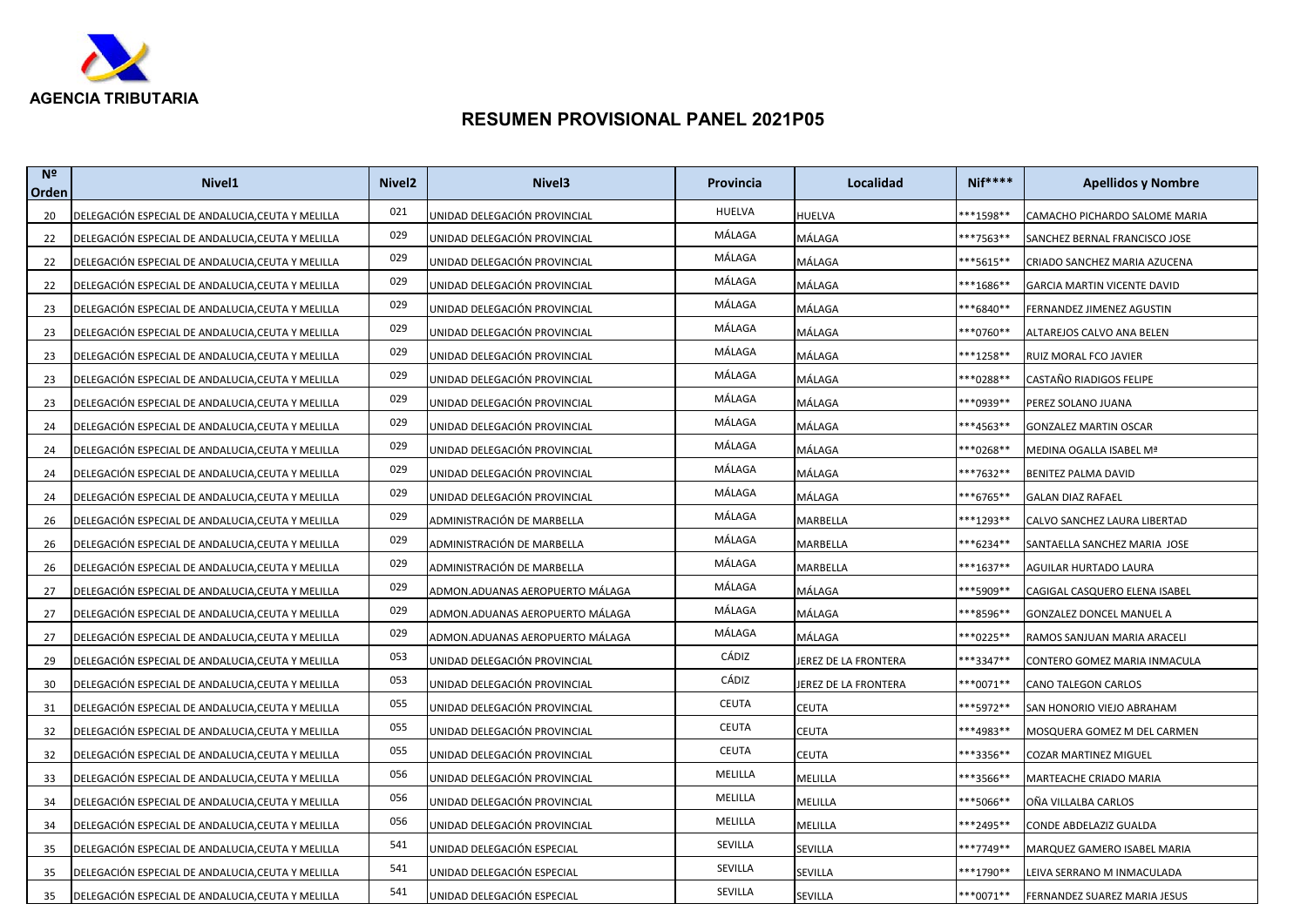

| N <sup>2</sup><br>Orden | Nivel <sub>1</sub>                                | Nivel <sub>2</sub> | Nivel3                     | Provincia | Localidad | $Nif***$             | <b>Apellidos y Nombre</b>      |
|-------------------------|---------------------------------------------------|--------------------|----------------------------|-----------|-----------|----------------------|--------------------------------|
| 35                      | DELEGACIÓN ESPECIAL DE ANDALUCIA, CEUTA Y MELILLA | 541                | UNIDAD DELEGACIÓN ESPECIAL | SEVILLA   | SEVILLA   | $**1272**$           | RODRIGUEZ RAMIREZ ARACELI      |
| 35                      | DELEGACIÓN ESPECIAL DE ANDALUCIA, CEUTA Y MELILLA | 541                | UNIDAD DELEGACIÓN ESPECIAL | SEVILLA   | SEVILLA   | <sup>**</sup> 7957** | MORENO MARTINEZ ANA MARIA      |
| 35                      | DELEGACIÓN ESPECIAL DE ANDALUCIA, CEUTA Y MELILLA | 541                | UNIDAD DELEGACIÓN ESPECIAL | SEVILLA   | SEVILLA   | **3572**             | HUELVA GARCIA MONICA           |
| 35                      | DELEGACIÓN ESPECIAL DE ANDALUCIA, CEUTA Y MELILLA | 541                | UNIDAD DELEGACIÓN ESPECIAL | SEVILLA   | SEVILLA   | **3801**             | JORDAN FERNANDEZ Mª ENRIQUETA  |
| 35                      | DELEGACIÓN ESPECIAL DE ANDALUCIA,CEUTA Y MELILLA  | 541                | UNIDAD DELEGACIÓN ESPECIAL | SEVILLA   | SEVILLA   | <sup>**</sup> 2451** | SANCHEZ-LAULHE GILART MARIA    |
| 35                      | DELEGACIÓN ESPECIAL DE ANDALUCIA, CEUTA Y MELILLA | 541                | UNIDAD DELEGACIÓN ESPECIAL | SEVILLA   | SEVILLA   | **5376**             | <b>GARCIA DIAZ CRISTOBAL</b>   |
| 36                      | DELEGACIÓN ESPECIAL DE ANDALUCIA,CEUTA Y MELILLA  | 541                | UNIDAD DELEGACIÓN ESPECIAL | SEVILLA   | SEVILLA   | $***4621**$          | OJEDA TOSCANO Mª ESPERANZA     |
| 36                      | DELEGACIÓN ESPECIAL DE ANDALUCIA, CEUTA Y MELILLA | 541                | UNIDAD DELEGACIÓN ESPECIAL | SEVILLA   | SEVILLA   | **0996**             | MALAGON IBAÑEZ FRANCISCO J.    |
| 36                      | DELEGACIÓN ESPECIAL DE ANDALUCIA, CEUTA Y MELILLA | 541                | UNIDAD DELEGACIÓN ESPECIAL | SEVILLA   | SEVILLA   | **3647**             | CORTES RUIZ MARIA              |
| 36                      | DELEGACIÓN ESPECIAL DE ANDALUCIA, CEUTA Y MELILLA | 541                | UNIDAD DELEGACIÓN ESPECIAL | SEVILLA   | SEVILLA   | **5385**             | VERA SANCHEZ MARIA JOSE        |
| 36                      | DELEGACIÓN ESPECIAL DE ANDALUCIA, CEUTA Y MELILLA | 541                | UNIDAD DELEGACIÓN ESPECIAL | SEVILLA   | SEVILLA   | **1798**             | TRASVERSO MARTIN JOSE JOAQUIN  |
| 36                      | DELEGACIÓN ESPECIAL DE ANDALUCIA, CEUTA Y MELILLA | 541                | UNIDAD DELEGACIÓN ESPECIAL | SEVILLA   | SEVILLA   | <sup>**0934**</sup>  | AGUILERA SAEZ VANESSA MARIA    |
| 36                      | DELEGACIÓN ESPECIAL DE ANDALUCIA,CEUTA Y MELILLA  | 541                | UNIDAD DELEGACIÓN ESPECIAL | SEVILLA   | SEVILLA   | **9884**             | QUESADA CARMONA M INMACULADA   |
| 37                      | DELEGACIÓN ESPECIAL DE ANDALUCIA, CEUTA Y MELILLA | 541                | UNIDAD DELEGACIÓN ESPECIAL | SEVILLA   | SEVILLA   | **3521**             | LOPEZ FERNANDEZ FERNANDO       |
| 37                      | DELEGACIÓN ESPECIAL DE ANDALUCIA,CEUTA Y MELILLA  | 541                | UNIDAD DELEGACIÓN ESPECIAL | SEVILLA   | SEVILLA   | **4597**             | MARQUES GOMEZ ROCIO            |
| 37                      | DELEGACIÓN ESPECIAL DE ANDALUCIA, CEUTA Y MELILLA | 541                | UNIDAD DELEGACIÓN ESPECIAL | SEVILLA   | SEVILLA   | **0025**             | GOMAR AMO ANDREA               |
| 37                      | DELEGACIÓN ESPECIAL DE ANDALUCIA, CEUTA Y MELILLA | 541                | UNIDAD DELEGACIÓN ESPECIAL | SEVILLA   | SEVILLA   | ***9021**            | CAMPO GALACHE LUCIA            |
| 37                      | DELEGACIÓN ESPECIAL DE ANDALUCIA,CEUTA Y MELILLA  | 541                | UNIDAD DELEGACIÓN ESPECIAL | SEVILLA   | SEVILLA   | ***7096**            | MENDOZA MESA JUANA             |
| 37                      | DELEGACIÓN ESPECIAL DE ANDALUCIA, CEUTA Y MELILLA | 541                | UNIDAD DELEGACIÓN ESPECIAL | SEVILLA   | SEVILLA   | **7122**             | GARCIA GARCIA FERNANDO         |
| 37                      | DELEGACIÓN ESPECIAL DE ANDALUCIA,CEUTA Y MELILLA  | 541                | UNIDAD DELEGACIÓN ESPECIAL | SEVILLA   | SEVILLA   | ***4053**            | PEGALAJAR CUELLAR ANA BELEN    |
| 37                      | DELEGACIÓN ESPECIAL DE ANDALUCIA, CEUTA Y MELILLA | 541                | UNIDAD DELEGACIÓN ESPECIAL | SEVILLA   | SEVILLA   | **1931**             | BECA GONZALEZ JAIME            |
| 37                      | DELEGACIÓN ESPECIAL DE ANDALUCIA, CEUTA Y MELILLA | 541                | UNIDAD DELEGACIÓN ESPECIAL | SEVILLA   | SEVILLA   | **5478**             | ARIAS PEREZ M ENCARNACIÓN      |
| 37                      | DELEGACIÓN ESPECIAL DE ANDALUCIA, CEUTA Y MELILLA | 541                | UNIDAD DELEGACIÓN ESPECIAL | SEVILLA   | SEVILLA   | **1339**             | FERNANDEZ-VIAGAS ORTIZ ANA     |
| 37                      | DELEGACIÓN ESPECIAL DE ANDALUCIA,CEUTA Y MELILLA  | 541                | UNIDAD DELEGACIÓN ESPECIAL | SEVILLA   | SEVILLA   | **3007**             | RECUERO DIAZ ROCIO             |
| 37                      | DELEGACIÓN ESPECIAL DE ANDALUCIA,CEUTA Y MELILLA  | 541                | UNIDAD DELEGACIÓN ESPECIAL | SEVILLA   | SEVILLA   | **9215**             | MORALES AGUILAR ANTONIO MANUEL |
| 37                      | DELEGACIÓN ESPECIAL DE ANDALUCIA,CEUTA Y MELILLA  | 541                | UNIDAD DELEGACIÓN ESPECIAL | SEVILLA   | SEVILLA   | **5981**             | CUEVA RECHI ALEJANDRO          |
| 37                      | DELEGACIÓN ESPECIAL DE ANDALUCIA, CEUTA Y MELILLA | 541                | UNIDAD DELEGACIÓN ESPECIAL | SEVILLA   | SEVILLA   | **7427**             | ZAMBRANA VICO IDALIA           |
| 37                      | DELEGACIÓN ESPECIAL DE ANDALUCIA,CEUTA Y MELILLA  | 541                | UNIDAD DELEGACIÓN ESPECIAL | SEVILLA   | SEVILLA   | **7632**             | GONZALEZ JIMENEZ DANIEL        |
| 37                      | DELEGACIÓN ESPECIAL DE ANDALUCIA, CEUTA Y MELILLA | 541                | UNIDAD DELEGACIÓN ESPECIAL | SEVILLA   | SEVILLA   | ***2758**            | CUENCA LOPEZ PATRICIA          |
| 37                      | DELEGACIÓN ESPECIAL DE ANDALUCIA, CEUTA Y MELILLA | 541                | UNIDAD DELEGACIÓN ESPECIAL | SEVILLA   | SEVILLA   | ***4619**            | MARIN CARMONA JUAN RAFAEL      |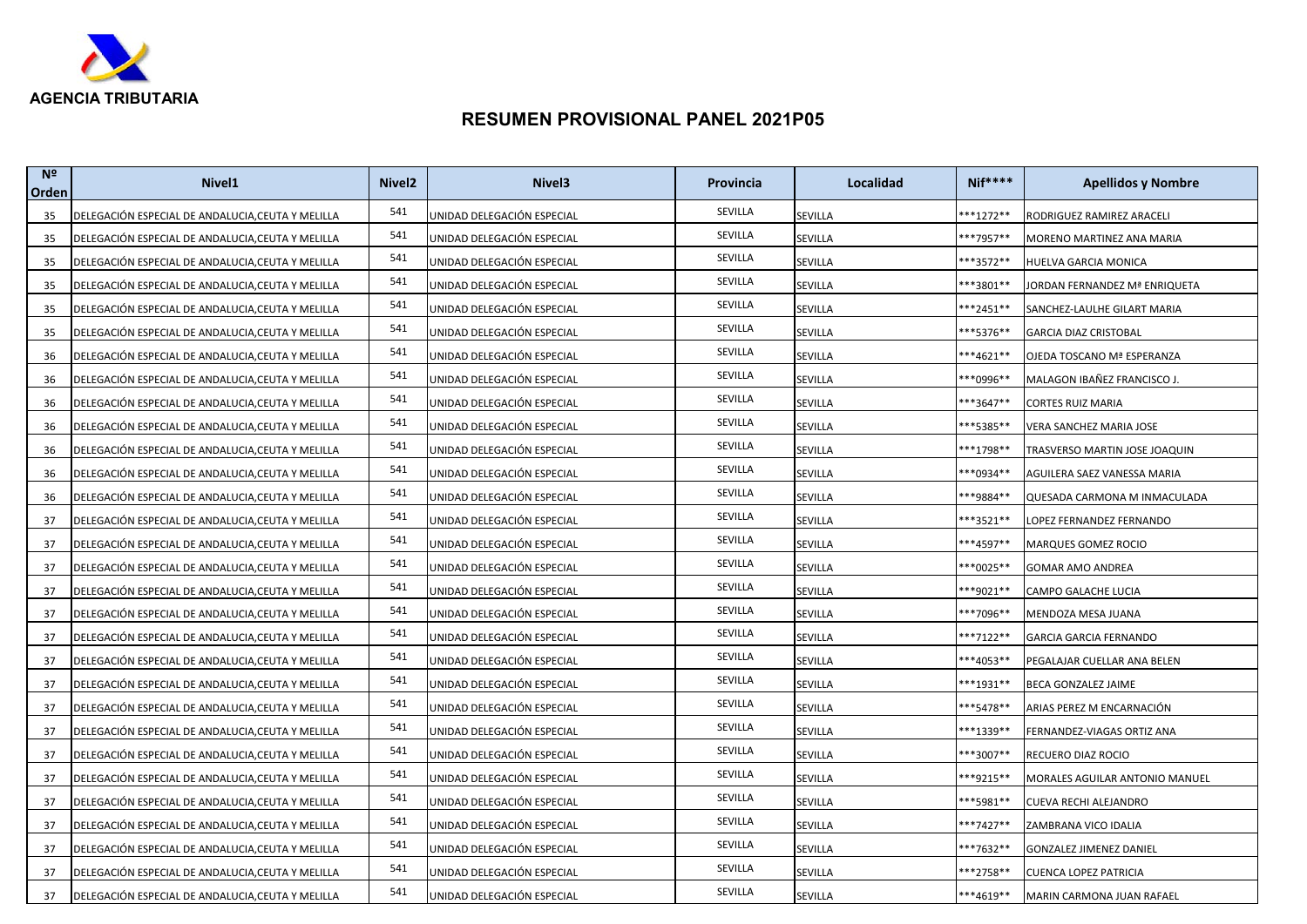

| N <sup>2</sup><br>Orden | Nivel <sub>1</sub>                                | Nivel <sub>2</sub> | Nivel <sub>3</sub>           | Provincia      | Localidad            | <b>Nif****</b>       | <b>Apellidos y Nombre</b>       |
|-------------------------|---------------------------------------------------|--------------------|------------------------------|----------------|----------------------|----------------------|---------------------------------|
| 37                      | DELEGACIÓN ESPECIAL DE ANDALUCIA, CEUTA Y MELILLA | 541                | UNIDAD DELEGACIÓN ESPECIAL   | SEVILLA        | SEVILLA              | **3161**             | ORTIZ MORALES MARIA MERCEDES    |
| 37                      | DELEGACIÓN ESPECIAL DE ANDALUCIA,CEUTA Y MELILLA  | 541                | UNIDAD DELEGACIÓN ESPECIAL   | SEVILLA        | SEVILLA              | **5582**             | MORENO ORTIZ ANA                |
| 38                      | DELEGACIÓN ESPECIAL DE ANDALUCIA, CEUTA Y MELILLA | 541                | UNIDAD DELEGACIÓN ESPECIAL   | SEVILLA        | SEVILLA              | **4728**             | CHAMOCHO LOPEZ INMACULADA       |
| 38                      | DELEGACIÓN ESPECIAL DE ANDALUCIA, CEUTA Y MELILLA | 541                | UNIDAD DELEGACIÓN ESPECIAL   | SEVILLA        | SEVILLA              | **9596**             | GONZALEZ CABAS ROSA MARIA       |
| 38                      | DELEGACIÓN ESPECIAL DE ANDALUCIA, CEUTA Y MELILLA | 541                | UNIDAD DELEGACIÓN ESPECIAL   | SEVILLA        | SEVILLA              | <sup>**</sup> 5347** | HURTADO CASTELLANO ALMUDENA     |
| 38                      | DELEGACIÓN ESPECIAL DE ANDALUCIA, CEUTA Y MELILLA | 541                | UNIDAD DELEGACIÓN ESPECIAL   | SEVILLA        | SEVILLA              | **8388**             | REYES MANZANO BEATRIZ           |
| 38                      | DELEGACIÓN ESPECIAL DE ANDALUCIA, CEUTA Y MELILLA | 541                | UNIDAD DELEGACIÓN ESPECIAL   | SEVILLA        | SEVILLA              | ***1526**            | MONTAÑO SALGUERO ANA DOLORES    |
| 38                      | DELEGACIÓN ESPECIAL DE ANDALUCIA, CEUTA Y MELILLA | 541                | UNIDAD DELEGACIÓN ESPECIAL   | SEVILLA        | SEVILLA              | **2401**             | BERMEJO TOME MARIA DEL CARM     |
| 38                      | DELEGACIÓN ESPECIAL DE ANDALUCIA, CEUTA Y MELILLA | 541                | UNIDAD DELEGACIÓN ESPECIAL   | SEVILLA        | SEVILLA              | ***2485**            | MARTINEZ DEL PINO PEDRO         |
| 40                      | DELEGACIÓN ESPECIAL DE ANDALUCIA, CEUTA Y MELILLA | 541                | ADMINISTRACIÓN DE HELIÓPOLIS | SEVILLA        | SEVILLA              | **0654**             | FLORES ROMERO FCO JAVIER        |
| 40                      | DELEGACIÓN ESPECIAL DE ANDALUCIA, CEUTA Y MELILLA | 541                | ADMINISTRACIÓN DE HELIÓPOLIS | SEVILLA        | SEVILLA              | ***0278**            | CARRASCO SOLIS MARIA ROCIO      |
| 41                      | DELEGACIÓN ESPECIAL DE ANDALUCIA, CEUTA Y MELILLA | 541                | ADMINISTRACIÓN DE NERVIÓN    | SEVILLA        | SEVILLA              | **1801**             | MALLEN SUAREZ LAURA             |
| 41                      | DELEGACIÓN ESPECIAL DE ANDALUCIA, CEUTA Y MELILLA | 541                | ADMINISTRACIÓN DE NERVIÓN    | SEVILLA        | SEVILLA              | **0515**             | CEBADOR OROZCO MA ROCIO         |
| 41                      | DELEGACIÓN ESPECIAL DE ANDALUCIA, CEUTA Y MELILLA | 541                | ADMINISTRACIÓN DE NERVIÓN    | SEVILLA        | SEVILLA              | **0325**             | HIDALGO MARTIN , M DEL ROSARIO  |
| 41                      | DELEGACIÓN ESPECIAL DE ANDALUCIA, CEUTA Y MELILLA | 541                | ADMINISTRACIÓN DE NERVIÓN    | SEVILLA        | SEVILLA              | **0664**             | REQUENA CAÑETE , AUXILIADORA    |
| 42                      | DELEGACIÓN ESPECIAL DE ANDALUCIA, CEUTA Y MELILLA | 504                | UNIDAD DELEGACIÓN ESPECIAL   | ALMERÍA        | ALMERÍA              | <sup>**9</sup> 197** | <b>GUTIERREZ GARCIA NATALIA</b> |
| 42                      | DELEGACIÓN ESPECIAL DE ANDALUCIA, CEUTA Y MELILLA | 504                | UNIDAD DELEGACIÓN ESPECIAL   | ALMERÍA        | ALMERÍA              | **2063**             | DOMINGUEZ AGUILAR ANA MARIA     |
| 43                      | DELEGACIÓN ESPECIAL DE ANDALUCIA, CEUTA Y MELILLA | 511                | UNIDAD DELEGACIÓN ESPECIAL   | CÁDIZ          | CÁDIZ                | **6858**             | AMORES PORTILLO MARIA TRINIDAD  |
| 43                      | DELEGACIÓN ESPECIAL DE ANDALUCIA,CEUTA Y MELILLA  | 511                | UNIDAD DELEGACIÓN ESPECIAL   | CÁDIZ          | CÁDIZ                | **7229**             | SANCHEZ MERA SANDRA             |
| 43                      | DELEGACIÓN ESPECIAL DE ANDALUCIA, CEUTA Y MELILLA | 511                | UNIDAD DELEGACIÓN ESPECIAL   | CÁDIZ          | CÁDIZ                | ***4176**            | GONZALEZ SOMBRERO MARIA         |
| 43                      | DELEGACIÓN ESPECIAL DE ANDALUCIA, CEUTA Y MELILLA | 511                | UNIDAD DELEGACIÓN ESPECIAL   | CÁDIZ          | CÁDIZ                | **8816**             | MARIN ILLESCAS MARIA CONSUELO   |
| 44                      | DELEGACIÓN ESPECIAL DE ANDALUCIA, CEUTA Y MELILLA | 514                | UNIDAD DELEGACIÓN ESPECIAL   | <b>CÓRDOBA</b> | CÓRDOBA              | ***7700**            | URRIOS DE PORRAS Mª DEL PILAR   |
| 44                      | DELEGACIÓN ESPECIAL DE ANDALUCIA, CEUTA Y MELILLA | 514                | UNIDAD DELEGACIÓN ESPECIAL   | <b>CÓRDOBA</b> | CÓRDOBA              | ***4446**            | SOTILLO BELMONT ANTONIA         |
| 44                      | DELEGACIÓN ESPECIAL DE ANDALUCIA,CEUTA Y MELILLA  | 514                | UNIDAD DELEGACIÓN ESPECIAL   | <b>CÓRDOBA</b> | CÓRDOBA              | **3561**             | PRIETO HERMAN , BEATRIZ         |
| 45                      | DELEGACIÓN ESPECIAL DE ANDALUCIA, CEUTA Y MELILLA | 518                | UNIDAD DELEGACIÓN ESPECIAL   | GRANADA        | GRANADA              | **8725**             | SANCHEZ PRADOS ANTONIO MIGUEL   |
| 47                      | DELEGACIÓN ESPECIAL DE ANDALUCIA,CEUTA Y MELILLA  | 529                | UNIDAD DELEGACIÓN ESPECIAL   | MÁLAGA         | MÁLAGA               | ***9064**            | JIMENEZ GONTAN PATRICIA         |
| 47                      | DELEGACIÓN ESPECIAL DE ANDALUCIA, CEUTA Y MELILLA | 529                | UNIDAD DELEGACIÓN ESPECIAL   | MÁLAGA         | MÁLAGA               | **6101**             | VILLALBA ORTEGA ANTONIO         |
| 48                      | DELEGACIÓN ESPECIAL DE ANDALUCIA, CEUTA Y MELILLA | 553                | UNIDAD DELEGACIÓN ESPECIAL   | CÁDIZ          | JEREZ DE LA FRONTERA | ***7134**            | REAL PEREZ MARIA JOSE           |
| 48                      | DELEGACIÓN ESPECIAL DE ANDALUCIA, CEUTA Y MELILLA | 553                | UNIDAD DELEGACIÓN ESPECIAL   | CÁDIZ          | JEREZ DE LA FRONTERA | ***0085**            | FERNANDEZ VILLAR LETICIA        |
| 48                      | DELEGACIÓN ESPECIAL DE ANDALUCIA, CEUTA Y MELILLA | 553                | UNIDAD DELEGACIÓN ESPECIAL   | CÁDIZ          | JEREZ DE LA FRONTERA | ***6761**            | BARRANCO GONZALEZ ELENA         |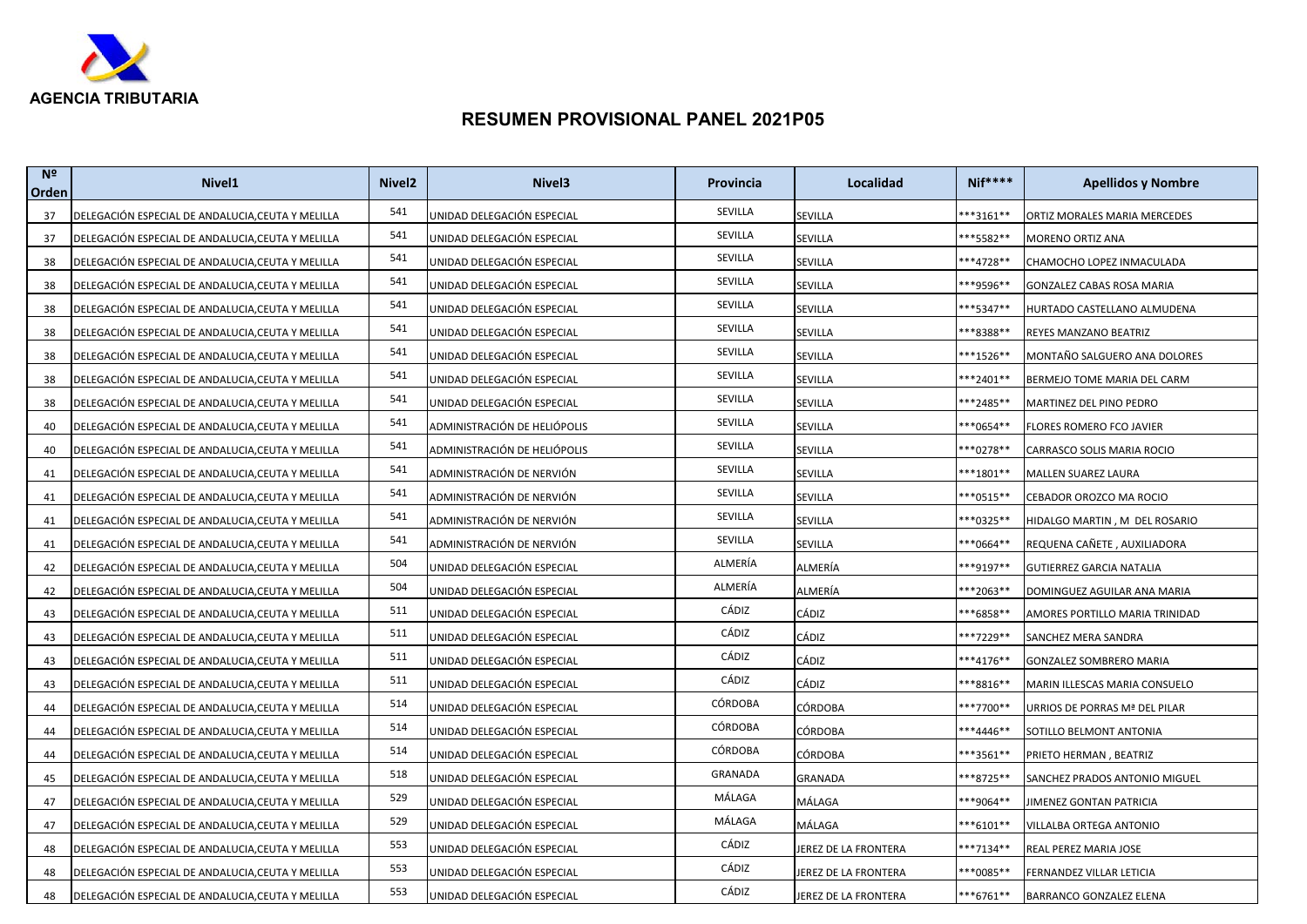

| N <sup>2</sup><br>Orden | Nivel <sub>1</sub>                                | Nivel <sub>2</sub> | Nivel <sub>3</sub>                     | Provincia       | Localidad     | <b>Nif****</b>       | <b>Apellidos y Nombre</b>       |
|-------------------------|---------------------------------------------------|--------------------|----------------------------------------|-----------------|---------------|----------------------|---------------------------------|
| 50                      | DELEGACIÓN ESPECIAL DE ANDALUCIA, CEUTA Y MELILLA | 555                | UNIDAD DELEGACIÓN ESPECIAL             | <b>CEUTA</b>    | CEUTA         | **9629**             | ESPINOSA RODRIGUEZ LAURA        |
| 51                      | DELEGACIÓN ESPECIAL DE ANDALUCIA,CEUTA Y MELILLA  | 556                | UNIDAD DELEGACIÓN ESPECIAL             | MELILLA         | MELILLA       | <sup>**4236**</sup>  | GARRIDO BUENO JOSÉ              |
| 51                      | DELEGACIÓN ESPECIAL DE ANDALUCIA, CEUTA Y MELILLA | 556                | UNIDAD DELEGACIÓN ESPECIAL             | MELILLA         | MELILLA       | **3983**             | MARTINEZ DEL CERRO MERCEDES     |
| 52                      | DELEGACIÓN ESPECIAL DE ARAGÓN                     | 022                | UNIDAD DELEGACIÓN PROVINCIAL           | <b>HUESCA</b>   | HUESCA        | **1749**             | JUAREZ ORTIN MARIA JESUS        |
| 52                      | DELEGACIÓN ESPECIAL DE ARAGÓN                     | 022                | UNIDAD DELEGACIÓN PROVINCIAL           | <b>HUESCA</b>   | HUESCA        | **0864**             | CANO PRESUANES NOELIA           |
| 52                      | DELEGACIÓN ESPECIAL DE ARAGÓN                     | 022                | UNIDAD DELEGACIÓN PROVINCIAL           | <b>HUESCA</b>   | HUESCA        | **5808**             | RUIZ CALVO NOELIA               |
| 53                      | DELEGACIÓN ESPECIAL DE ARAGÓN                     | 022                | UNIDAD DELEGACIÓN PROVINCIAL           | <b>HUESCA</b>   | HUESCA        | **5405**             | TORRIJO VICENTE DE VERA PABLO   |
| 54                      | DELEGACIÓN ESPECIAL DE ARAGÓN                     | 022                | UNIDAD DELEGACIÓN PROVINCIAL           | <b>HUESCA</b>   | HUESCA        | **4407**             | PEREZ LAZARO VIRGILIO           |
| 55                      | DELEGACIÓN ESPECIAL DE ARAGÓN                     | 022                | ADMINISTRACIÓN DE MONZÓN               | HUESCA          | MONZÓN        | ***0975**            | CASTILLON PRIO GUILLERMO        |
| 60                      | DELEGACIÓN ESPECIAL DE ARAGÓN                     | 550                | UNIDAD DELEGACIÓN ESPECIAL             | ZARAGOZA        | ZARAGOZA      | **9118**             | <b>BERDOR ABAD CARLOS</b>       |
| 60                      | DELEGACIÓN ESPECIAL DE ARAGÓN                     | 550                | UNIDAD DELEGACIÓN ESPECIAL             | ZARAGOZA        | ZARAGOZA      | ***0051**            | ORTILLES BUITRON ISABEL         |
| 60                      | DELEGACIÓN ESPECIAL DE ARAGÓN                     | 550                | UNIDAD DELEGACIÓN ESPECIAL             | ZARAGOZA        | ZARAGOZA      | <sup>**</sup> 4492** | MARCO MARCO NATIVIDAD           |
| 60                      | DELEGACIÓN ESPECIAL DE ARAGÓN                     | 550                | UNIDAD DELEGACIÓN ESPECIAL             | ZARAGOZA        | ZARAGOZA      | **6665**             | OTERO CEBRIAN NATALIA           |
| 60                      | DELEGACIÓN ESPECIAL DE ARAGÓN                     | 550                | UNIDAD DELEGACIÓN ESPECIAL             | ZARAGOZA        | ZARAGOZA      | **8616**             | CASERO CORREDOR M PILAR         |
| 61                      | DELEGACIÓN ESPECIAL DE ARAGÓN                     | 550                | UNIDAD DELEGACIÓN ESPECIAL             | ZARAGOZA        | ZARAGOZA      | **4863**             | CASARES VILLANUEVA MARIA JOSE   |
| 61                      | DELEGACIÓN ESPECIAL DE ARAGÓN                     | 550                | UNIDAD DELEGACIÓN ESPECIAL             | ZARAGOZA        | ZARAGOZA      | **3086**             | OLIVAN LASMARIAS MARTA          |
| 62                      | DELEGACIÓN ESPECIAL DE ARAGÓN                     | 550                | UNIDAD DELEGACIÓN ESPECIAL             | ZARAGOZA        | ZARAGOZA      | **3289**             | AISA OLIVER FRANCISCA           |
| 62                      | DELEGACIÓN ESPECIAL DE ARAGÓN                     | 550                | UNIDAD DELEGACIÓN ESPECIAL             | ZARAGOZA        | ZARAGOZA      | ***0169**            | CALVO MATUTE M. TERESA          |
| 62                      | DELEGACIÓN ESPECIAL DE ARAGÓN                     | 550                | UNIDAD DELEGACIÓN ESPECIAL             | ZARAGOZA        | ZARAGOZA      | **7493**             | RODRIGO TORGUET MARIA           |
| 62                      | DELEGACIÓN ESPECIAL DE ARAGÓN                     | 550                | UNIDAD DELEGACIÓN ESPECIAL             | ZARAGOZA        | ZARAGOZA      | ***5170**            | LOPEZ CAMACHO PEDRO JOSE        |
| 62                      | DELEGACIÓN ESPECIAL DE ARAGÓN                     | 550                | UNIDAD DELEGACIÓN ESPECIAL             | ZARAGOZA        | ZARAGOZA      | **8040**             | CASTILLO DEL PRADO LUIS ANTONIO |
| 63                      | DELEGACIÓN ESPECIAL DE ARAGÓN                     | 550                | UNIDAD DELEGACIÓN ESPECIAL             | ZARAGOZA        | ZARAGOZA      | ***1784**            | <b>GONZALO LUCIA M BELEN</b>    |
| 64                      | DELEGACIÓN ESPECIAL DE ARAGÓN                     | 550                | ADMINISTRACIÓN ARRABAL-PUENTE SANTIAGO | ZARAGOZA        | ZARAGOZA      | ***9183**            | SANZ ASIN, ISABEL               |
| 65                      | DELEGACIÓN ESPECIAL DE ARAGÓN                     | 550                | ADMINISTRACIÓN DE ALBAREDA             | ZARAGOZA        | ZARAGOZA      | **3531**             | <b>GRACIA MARTIN M LUISA</b>    |
| 65                      | DELEGACIÓN ESPECIAL DE ARAGÓN                     | 550                | ADMINISTRACIÓN DE ALBAREDA             | ZARAGOZA        | ZARAGOZA      | **3534**             | <b>BONAFONTE VELA EVA</b>       |
| 65                      | DELEGACIÓN ESPECIAL DE ARAGÓN                     | 550                | ADMINISTRACIÓN DE ALBAREDA             | ZARAGOZA        | ZARAGOZA      | ***3135**            | GOMEZ ROMERO MIREYA             |
| 65                      | DELEGACIÓN ESPECIAL DE ARAGÓN                     | 550                | ADMINISTRACIÓN DE ALBAREDA             | ZARAGOZA        | ZARAGOZA      | <sup>**9553**</sup>  | MORTE ROMEA PILAR               |
| 66                      | DELEGACIÓN ESPECIAL DE ARAGÓN                     | 522                | UNIDAD DELEGACIÓN ESPECIAL             | HUESCA          | HUESCA        | **2434**             | DIEGO MARTIN JOSE LUIS DE       |
| 67                      | DELEGACIÓN ESPECIAL DE ASTURIAS                   | 533                | UNIDAD DELEGACIÓN ESPECIAL             | <b>ASTURIAS</b> | OVIEDO        | **8487**             | <b>CUENCA GOMEZ LEONOR</b>      |
| 67                      | DELEGACIÓN ESPECIAL DE ASTURIAS                   | 533                | UNIDAD DELEGACIÓN ESPECIAL             | <b>ASTURIAS</b> | <b>OVIEDO</b> | **2869**             | FONSECA AIZPURU ANA MARIA       |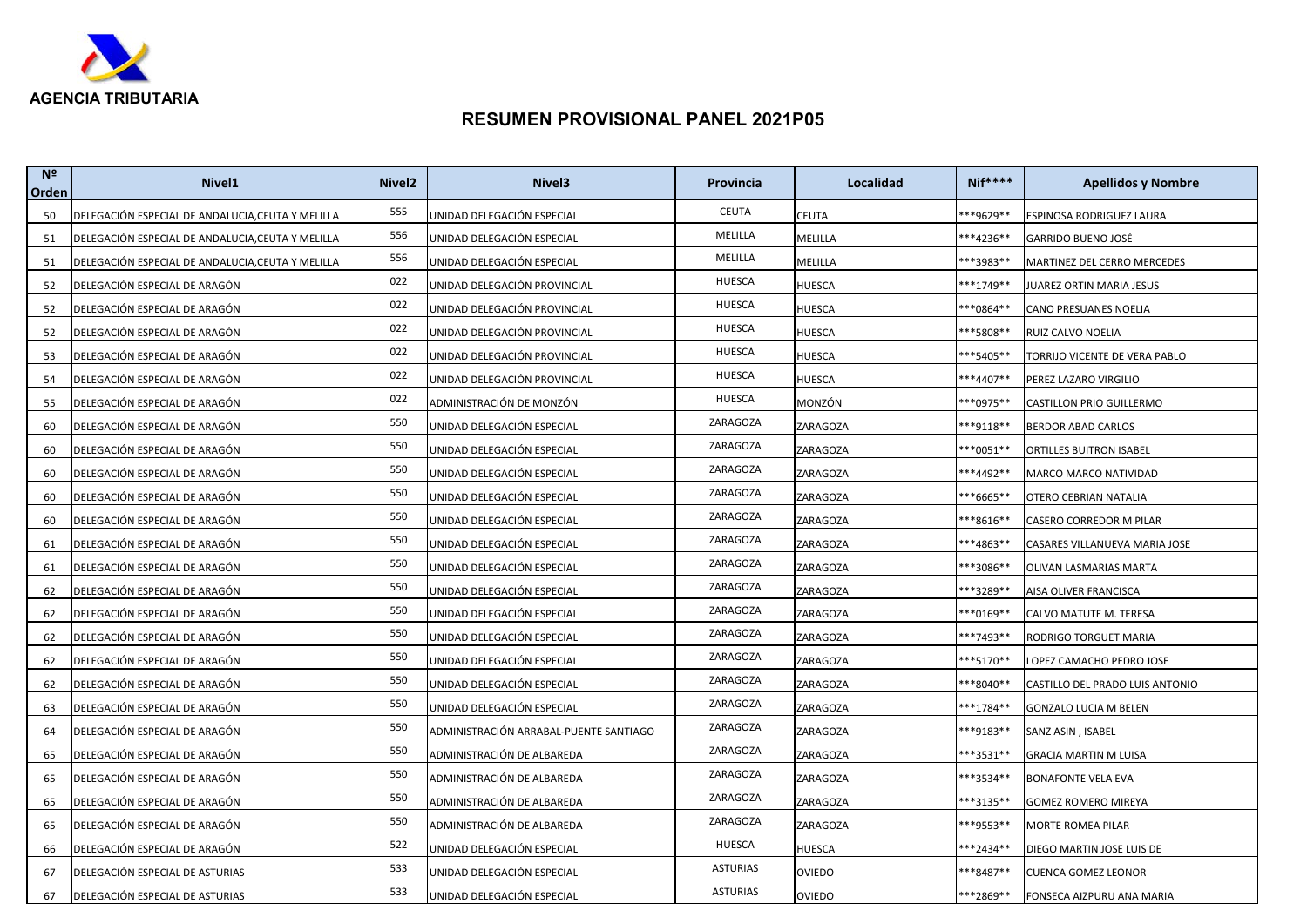

| N <sup>2</sup><br>Orden | Nivel <sub>1</sub>                   | Nivel <sub>2</sub> | Nivel <sub>3</sub>                   | Provincia            | Localidad                  | <b>Nif****</b>       | <b>Apellidos y Nombre</b>      |
|-------------------------|--------------------------------------|--------------------|--------------------------------------|----------------------|----------------------------|----------------------|--------------------------------|
| 69                      | DELEGACIÓN ESPECIAL DE ASTURIAS      | 533                | UNIDAD DELEGACIÓN ESPECIAL           | <b>ASTURIAS</b>      | <b>OVIEDO</b>              | $***7412**$          | HUERGA GORGOJO CRISTINA        |
| 69                      | DELEGACIÓN ESPECIAL DE ASTURIAS      | 533                | UNIDAD DELEGACIÓN ESPECIAL           | <b>ASTURIAS</b>      | OVIEDO                     | **9822**             | FERNANDEZ LLERA EMILIO         |
| 70                      | DELEGACIÓN ESPECIAL DE ASTURIAS      | 052                | UNIDAD DELEGACIÓN PROVINCIAL         | <b>ASTURIAS</b>      | GIJÓN                      | **6043**             | MARTINEZ PAÑEDA JORGE          |
| 70                      | DELEGACIÓN ESPECIAL DE ASTURIAS      | 052                | UNIDAD DELEGACIÓN PROVINCIAL         | <b>ASTURIAS</b>      | GIJÓN                      | **8024**             | GARCIA BARRERA SAGRARIO        |
| 73                      | DELEGACIÓN ESPECIAL DE ILLES BALEARS | 507                | UNIDAD DELEGACIÓN ESPECIAL           | <b>ILLES BALEARS</b> | PALMA DE MALLORCA          | **0576**             | ALMOGUERA GARNACHO ANA MARIA   |
| 75                      | DELEGACIÓN ESPECIAL DE ILLES BALEARS | 507                | UNIDAD DELEGACIÓN ESPECIAL           | <b>ILLES BALEARS</b> | PALMA DE MALLORCA          | ***4869**            | REIG FERRERO JOSE VICENTE      |
| 75                      | DELEGACIÓN ESPECIAL DE ILLES BALEARS | 507                | UNIDAD DELEGACIÓN ESPECIAL           | <b>ILLES BALEARS</b> | PALMA DE MALLORCA          | ***1721**            | ENSEÑAT PUJOL ISABEL           |
| 75                      | DELEGACIÓN ESPECIAL DE ILLES BALEARS | 507                | UNIDAD DELEGACIÓN ESPECIAL           | <b>ILLES BALEARS</b> | PALMA DE MALLORCA          | ***1478**            | LOPEZ HERNANDEZ ALVARO         |
| 75                      | DELEGACIÓN ESPECIAL DE ILLES BALEARS | 507                | UNIDAD DELEGACIÓN ESPECIAL           | <b>ILLES BALEARS</b> | PALMA DE MALLORCA          | ***2928**            | MAESTRE SOTO SONIA             |
| 76                      | DELEGACIÓN ESPECIAL DE ILLES BALEARS | 507                | UNIDAD DELEGACIÓN ESPECIAL           | <b>ILLES BALEARS</b> | PALMA DE MALLORCA          | **9860**             | LOZANO CARABOT VICENTE         |
| 78                      | DELEGACIÓN ESPECIAL DE ILLES BALEARS | 507                | ADMINISTRACIÓN DE EIVISSA-FORMENTERA | <b>ILLES BALEARS</b> | EIVISSA                    | ***1969**            | <b>IIMENEZ ZARAGOZA CARMEN</b> |
| 79                      | DELEGACIÓN ESPECIAL DE ILLES BALEARS | 507                | ADMINISTRACIÓN DE EIVISSA-FORMENTERA | <b>ILLES BALEARS</b> | <b>EIVISSA</b>             | **0305**             | LAPUERTA MARCO MARIA ANGELES   |
| 84                      | DELEGACIÓN ESPECIAL DE ILLES BALEARS | 507                | ADMINISTRACIÓN DE PALMA DE MALLORCA  | <b>ILLES BALEARS</b> | PALMA DE MALLORCA          | ***4395**            | GONZALEZ PINILLA ALEJANDRO     |
| 84                      | DELEGACIÓN ESPECIAL DE ILLES BALEARS | 507                | ADMINISTRACIÓN DE PALMA DE MALLORCA  | <b>ILLES BALEARS</b> | PALMA DE MALLORCA          | ***5387**            | GARZON AGUILERA MATILDE MARIA  |
| 86                      | DELEGACIÓN ESPECIAL DE ILLES BALEARS | 507                | ADMON.ADUANAS DE EIVISSA             | <b>ILLES BALEARS</b> | EIVISSA                    | **2573**             | PEREZ MARTINEZ ALFONSO MANUEL  |
| 87                      | DELEGACIÓN ESPECIAL DE ILLES BALEARS | 507                | AD.ADU.IIEE.DE PALMA DE MALLORCA     | <b>ILLES BALEARS</b> | PALMA DE MALLORCA          | <sup>**</sup> 3949** | MENDEZ CAMBRA MARIA DEL CARM   |
| 89                      | DELEGACIÓN ESPECIAL DE CANARIAS      | 535                | UNIDAD DELEGACIÓN ESPECIAL           | LAS PALMAS G.C.      | LAS PALMAS DE GRAN CANARIA | ***3691**            | HOYOS CUESTA SERGIO DE         |
| 89                      | DELEGACIÓN ESPECIAL DE CANARIAS      | 535                | UNIDAD DELEGACIÓN ESPECIAL           | LAS PALMAS G.C.      | LAS PALMAS DE GRAN CANARIA | <sup>**8126**</sup>  | <b>CASTRO PRIOR MIGUEL</b>     |
| 89                      | DELEGACIÓN ESPECIAL DE CANARIAS      | 535                | UNIDAD DELEGACIÓN ESPECIAL           | LAS PALMAS G.C.      | LAS PALMAS DE GRAN CANARIA | **3633**             | ARRIBAS RAMOS ESTEFANIA        |
| 89                      | DELEGACIÓN ESPECIAL DE CANARIAS      | 535                | UNIDAD DELEGACIÓN ESPECIAL           | LAS PALMAS G.C.      | LAS PALMAS DE GRAN CANARIA | **8384**             | DURAN RODRIGUEZ JOSE MANUEL    |
| 89                      | DELEGACIÓN ESPECIAL DE CANARIAS      | 535                | UNIDAD DELEGACIÓN ESPECIAL           | LAS PALMAS G.C.      | LAS PALMAS DE GRAN CANARIA | **7548**             | MARQUEZ CANELO MACARENA        |
| 90                      | DELEGACIÓN ESPECIAL DE CANARIAS      | 538                | UNIDAD DELEGACIÓN ESPECIAL           | S.C. TENERIFE        | SANTA CRUZ DE TENERIFE     | **5473**             | JIMENEZ GUTIERREZ JOSE MANUEL  |
| 90                      | DELEGACIÓN ESPECIAL DE CANARIAS      | 538                | UNIDAD DELEGACIÓN ESPECIAL           | S.C. TENERIFE        | SANTA CRUZ DE TENERIFE     | ***6043**            | GARCIA-RAMOS GARCIA PAULA      |
| 90                      | DELEGACIÓN ESPECIAL DE CANARIAS      | 538                | UNIDAD DELEGACIÓN ESPECIAL           | S.C. TENERIFE        | SANTA CRUZ DE TENERIFE     | ***9108**            | GONZALEZ LORENZO ALEJANDRO     |
| 90                      | DELEGACIÓN ESPECIAL DE CANARIAS      | 538                | UNIDAD DELEGACIÓN ESPECIAL           | S.C. TENERIFE        | SANTA CRUZ DE TENERIFE     | **0901**             | MORATIEL VILLA ESTHER          |
| 90                      | DELEGACIÓN ESPECIAL DE CANARIAS      | 538                | UNIDAD DELEGACIÓN ESPECIAL           | S.C. TENERIFE        | SANTA CRUZ DE TENERIFE     | ***0734**            | PALLARES ABAD ISABEL MARIA     |
| 90                      | DELEGACIÓN ESPECIAL DE CANARIAS      | 538                | UNIDAD DELEGACIÓN ESPECIAL           | S.C. TENERIFE        | SANTA CRUZ DE TENERIFE     | **5313**             | MARQUES RANDON CARLOS EMILIO   |
| 90                      | DELEGACIÓN ESPECIAL DE CANARIAS      | 538                | UNIDAD DELEGACIÓN ESPECIAL           | S.C. TENERIFE        | SANTA CRUZ DE TENERIFE     | ***0315**            | MATA FERNANDEZ CANDELA         |
| 90                      | DELEGACIÓN ESPECIAL DE CANARIAS      | 538                | UNIDAD DELEGACIÓN ESPECIAL           | S.C. TENERIFE        | SANTA CRUZ DE TENERIFE     | ***5043**            | AL-HIRAKI DE LA NUEZ BILAL     |
| 90                      | DELEGACIÓN ESPECIAL DE CANARIAS      | 538                | UNIDAD DELEGACIÓN ESPECIAL           | S.C. TENERIFE        | SANTA CRUZ DE TENERIFE     | ***4443**            | PEREZ RODRIGUEZ MARTA AURORA   |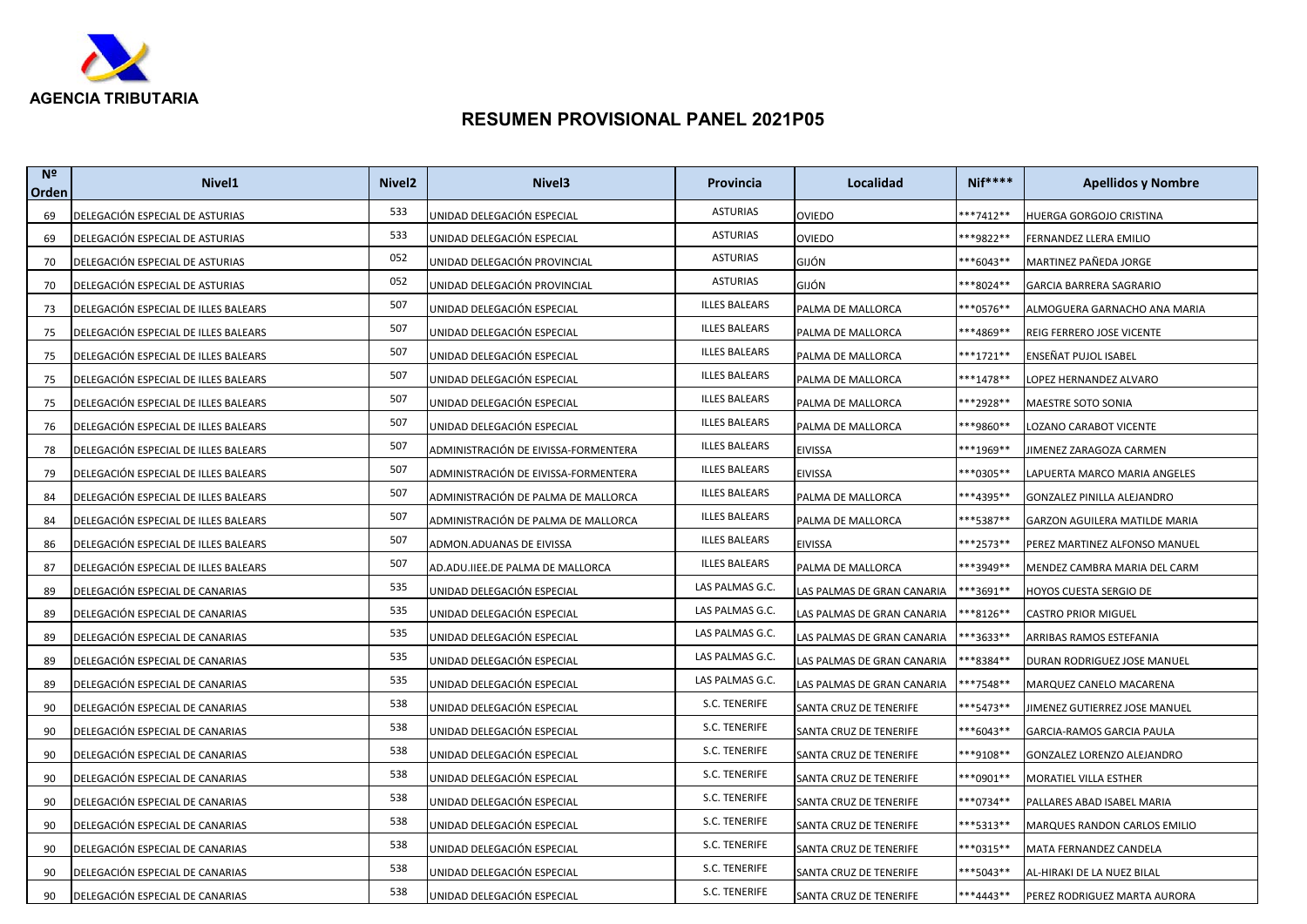

| N <sup>2</sup><br>Orden | Nivel <sub>1</sub>              | Nivel <sub>2</sub> | Nivel <sub>3</sub>                       | Provincia       | Localidad                  | $Nif***$    | <b>Apellidos y Nombre</b>              |
|-------------------------|---------------------------------|--------------------|------------------------------------------|-----------------|----------------------------|-------------|----------------------------------------|
| 91                      | DELEGACIÓN ESPECIAL DE CANARIAS | 538                | UNIDAD DELEGACIÓN ESPECIAL               | S.C. TENERIFE   | SANTA CRUZ DE TENERIFE     | $***0814**$ | <b>GARCIA LINARES ELISABET</b>         |
| 92                      | DELEGACIÓN ESPECIAL DE CANARIAS | 038                | JNIDAD DELEGACIÓN PROVINCIAL             | S.C. TENERIFE   | SANTA CRUZ DE TENERIFE     | ***8669**   | <b>IGLESIA PANCHUELO BERNARDINO DE</b> |
| 92                      | DELEGACIÓN ESPECIAL DE CANARIAS | 038                | UNIDAD DELEGACIÓN PROVINCIAL             | S.C. TENERIFE   | SANTA CRUZ DE TENERIFE     | ***1866**   | MORENO ROLDAN FRANCISCO J              |
| 92                      | DELEGACIÓN ESPECIAL DE CANARIAS | 038                | UNIDAD DELEGACIÓN PROVINCIAL             | S.C. TENERIFE   | SANTA CRUZ DE TENERIFE     | ***5203**   | LOPEZ ABADIA IGNACIO                   |
| 92                      | DELEGACIÓN ESPECIAL DE CANARIAS | 038                | UNIDAD DELEGACIÓN PROVINCIAL             | S.C. TENERIFE   | SANTA CRUZ DE TENERIFE     | ***4880**   | SANCHEZ NAVARRO ALEJANDRA              |
| 94                      | DELEGACIÓN ESPECIAL DE CANARIAS | 038                | UNIDAD DELEGACIÓN PROVINCIAL             | S.C. TENERIFE   | SANTA CRUZ DE TENERIFE     | ***6540**   | FUERTES BAÑUELOS JIMENA                |
| 94                      | DELEGACIÓN ESPECIAL DE CANARIAS | 038                | UNIDAD DELEGACIÓN PROVINCIAL             | S.C. TENERIFE   | SANTA CRUZ DE TENERIFE     | ***9661**   | ROMERO RODRIGUEZ MARIA ISABEL          |
| 94                      | DELEGACIÓN ESPECIAL DE CANARIAS | 038                | UNIDAD DELEGACIÓN PROVINCIAL             | S.C. TENERIFE   | SANTA CRUZ DE TENERIFE     | ***9725**   | FERNANDEZ IRIARTE ELENA                |
| 94                      | DELEGACIÓN ESPECIAL DE CANARIAS | 038                | UNIDAD DELEGACIÓN PROVINCIAL             | S.C. TENERIFE   | SANTA CRUZ DE TENERIFE     | **2296**    | HERNANDEZ CAMACHO CRISTINA             |
| 97                      | DELEGACIÓN ESPECIAL DE CANARIAS | 038                | ADMON.ADUANAS AEROPTO.TEN.NORTE-L.RODEOS | S.C. TENERIFE   | LA LAGUNA                  | ***2891**   | ZAMORA RUIZ-HENESTROSA YAPCI CANDIDO   |
| 98                      | DELEGACIÓN ESPECIAL DE CANARIAS | 535                | UNIDAD DELEGACIÓN ESPECIAL               | LAS PALMAS G.C. | LAS PALMAS DE GRAN CANARIA | **3375**    | ORTIZ ALONSO ALEJANDRO J               |
| 98                      | DELEGACIÓN ESPECIAL DE CANARIAS | 535                | JNIDAD DELEGACIÓN ESPECIAL               | LAS PALMAS G.C. | LAS PALMAS DE GRAN CANARIA | **0832**    | ESPINO PEREZ LAURA                     |
| 98                      | DELEGACIÓN ESPECIAL DE CANARIAS | 535                | UNIDAD DELEGACIÓN ESPECIAL               | LAS PALMAS G.C. | LAS PALMAS DE GRAN CANARIA | **1144**    | NUEZ GONZALEZ CATALINA                 |
| 99                      | DELEGACIÓN ESPECIAL DE CANARIAS | 535                | UNIDAD DELEGACIÓN ESPECIAL               | LAS PALMAS G.C. | LAS PALMAS DE GRAN CANARIA | **5785**    | LOPEZ VERA GEMA                        |
| 99                      | DELEGACIÓN ESPECIAL DE CANARIAS | 535                | UNIDAD DELEGACIÓN ESPECIAL               | LAS PALMAS G.C. | LAS PALMAS DE GRAN CANARIA | **1298**    | MOLINA MARTINEZ ANA                    |
| 99                      | DELEGACIÓN ESPECIAL DE CANARIAS | 535                | UNIDAD DELEGACIÓN ESPECIAL               | LAS PALMAS G.C. | LAS PALMAS DE GRAN CANARIA | **5995**    | CANO OTALORA RAQUEL                    |
| 99                      | DELEGACIÓN ESPECIAL DE CANARIAS | 535                | UNIDAD DELEGACIÓN ESPECIAL               | LAS PALMAS G.C. | LAS PALMAS DE GRAN CANARIA | **6899**    | PEÑA SALGADO ANTONIO JESUS             |
| 99                      | DELEGACIÓN ESPECIAL DE CANARIAS | 535                | UNIDAD DELEGACIÓN ESPECIAL               | LAS PALMAS G.C. | LAS PALMAS DE GRAN CANARIA | **3040**    | RODRIGUEZ ABUELO YAIR                  |
| 99                      | DELEGACIÓN ESPECIAL DE CANARIAS | 535                | UNIDAD DELEGACIÓN ESPECIAL               | LAS PALMAS G.C. | LAS PALMAS DE GRAN CANARIA | **5525**    | OLMEDO SANCHA BORJA                    |
| 99                      | DELEGACIÓN ESPECIAL DE CANARIAS | 535                | JNIDAD DELEGACIÓN ESPECIAL               | LAS PALMAS G.C. | LAS PALMAS DE GRAN CANARIA | **7922**    | DENIZ MARTIN BEATRIZ                   |
| 99                      | DELEGACIÓN ESPECIAL DE CANARIAS | 535                | UNIDAD DELEGACIÓN ESPECIAL               | LAS PALMAS G.C. | LAS PALMAS DE GRAN CANARIA | **6297**    | RIESTRA PALACIO RUBEN                  |
| 100                     | DELEGACIÓN ESPECIAL DE CANARIAS | 535                | UNIDAD DELEGACIÓN ESPECIAL               | LAS PALMAS G.C. | LAS PALMAS DE GRAN CANARIA | **5785**    | ANDREU PEREZ ALBERTO                   |
| 100                     | DELEGACIÓN ESPECIAL DE CANARIAS | 535                | UNIDAD DELEGACIÓN ESPECIAL               | LAS PALMAS G.C. | LAS PALMAS DE GRAN CANARIA | **4926**    | FLOREZ FERNANDEZ MIGUEL                |
| 101                     | DELEGACIÓN ESPECIAL DE CANARIAS | 535                | UNIDAD DELEGACIÓN ESPECIAL               | LAS PALMAS G.C. | LAS PALMAS DE GRAN CANARIA | **2401**    | MARRERO HERNANDEZ ADORACION M.         |
| 101                     | DELEGACIÓN ESPECIAL DE CANARIAS | 535                | JNIDAD DELEGACIÓN ESPECIAL               | LAS PALMAS G.C. | LAS PALMAS DE GRAN CANARIA | **1844**    | SANCHEZ GUERRERO JORGE                 |
| 101                     | DELEGACIÓN ESPECIAL DE CANARIAS | 535                | UNIDAD DELEGACIÓN ESPECIAL               | LAS PALMAS G.C. | LAS PALMAS DE GRAN CANARIA | **9001**    | CORREDOR GAMARRA RAUL                  |
| 101                     | DELEGACIÓN ESPECIAL DE CANARIAS | 535                | UNIDAD DELEGACIÓN ESPECIAL               | LAS PALMAS G.C. | LAS PALMAS DE GRAN CANARIA | **5642**    | REY CASTROMIL C CHARLOTTE              |
| 101                     | DELEGACIÓN ESPECIAL DE CANARIAS | 535                | UNIDAD DELEGACIÓN ESPECIAL               | LAS PALMAS G.C. | LAS PALMAS DE GRAN CANARIA | **1499**    | GARCIA CORRAL ADRIAN ALBERTO           |
| 101                     | DELEGACIÓN ESPECIAL DE CANARIAS | 535                | JNIDAD DELEGACIÓN ESPECIAL               | LAS PALMAS G.C. | LAS PALMAS DE GRAN CANARIA | **0930**    | CASTELLANOS PEREZ-BLANCO RAFAEL        |
| 101                     | DELEGACIÓN ESPECIAL DE CANARIAS | 535                | UNIDAD DELEGACIÓN ESPECIAL               | LAS PALMAS G.C. | LAS PALMAS DE GRAN CANARIA | ***7212**   | <b>VERA BIEDMA ROCIO</b>               |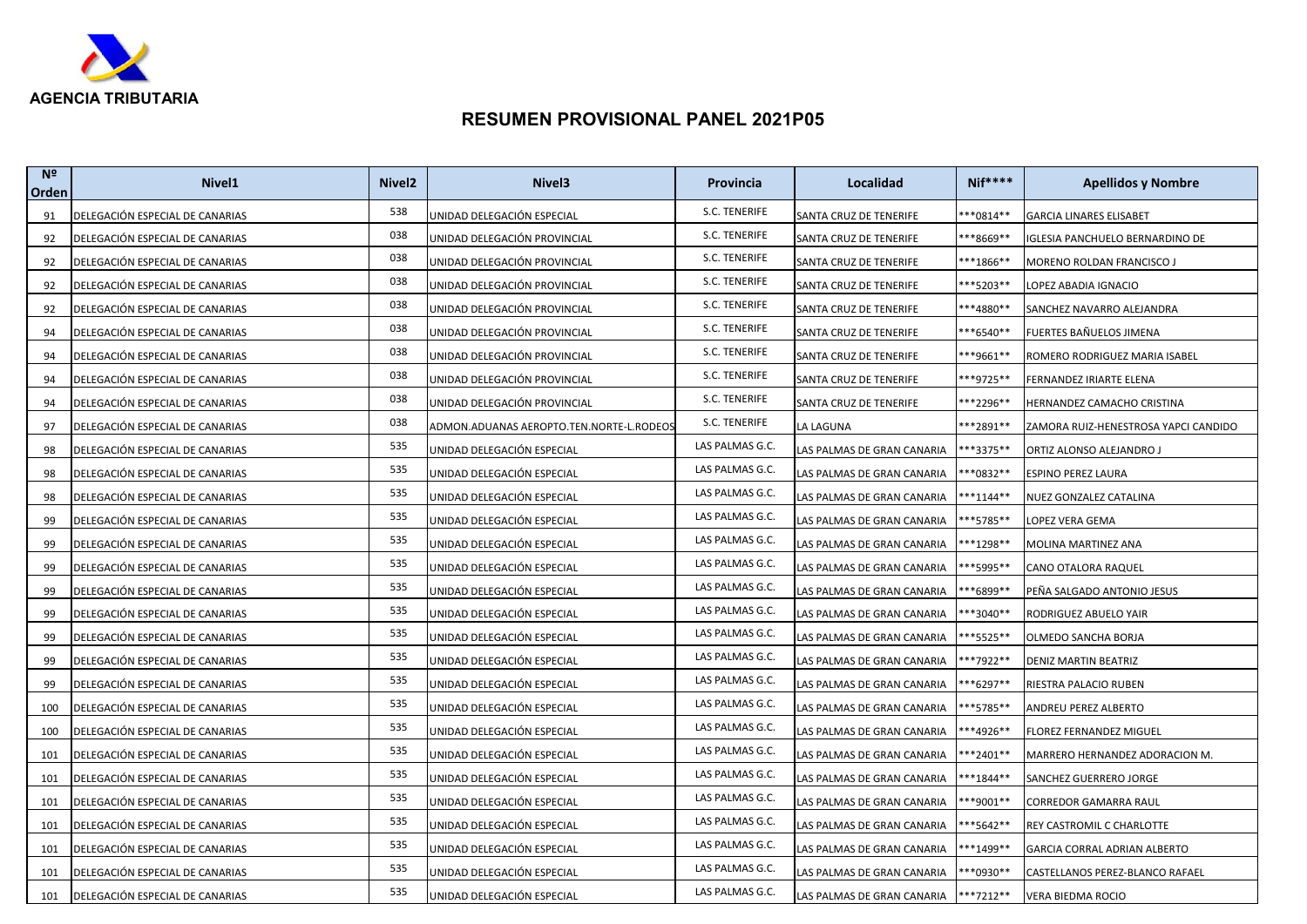

| N <sup>2</sup><br>Orden | Nivel <sub>1</sub>                        | Nivel <sub>2</sub> | Nivel <sub>3</sub>                     | Provincia          | Localidad                  | <b>Nif****</b> | <b>Apellidos y Nombre</b>         |
|-------------------------|-------------------------------------------|--------------------|----------------------------------------|--------------------|----------------------------|----------------|-----------------------------------|
| 101                     | DELEGACIÓN ESPECIAL DE CANARIAS           | 535                | UNIDAD DELEGACIÓN ESPECIAL             | LAS PALMAS G.C.    | LAS PALMAS DE GRAN CANARIA | **3881**       | CARVAJAL VERA MARIA               |
| 102                     | DELEGACIÓN ESPECIAL DE CANARIAS           | 535                | ADMINISTRACIÓN LAS PALMAS GRAN CANARIA | LAS PALMAS G.C.    | LAS PALMAS DE GRAN CANARIA | **6267**       | BARQUERO VERA JOAQUIN JOSE        |
| 103                     | DELEGACIÓN ESPECIAL DE CANARIAS           | 535                | AD.ADU.IIEE.DE ARRECIFE                | LAS PALMAS G.C.    | ARRECIFE                   | ***1752**      | QUIROS LABELLA FERNANDO           |
| 105                     | DELEGACIÓN ESPECIAL DE CANARIAS           | 535                | AD.ADU.IIEE.DE AEROPTO.LAS PALMAS G.C  | LAS PALMAS G.C.    | <b>TELDE</b>               | **3339**       | TORRES MARTIN SARA PILAR          |
| 106                     | DELEGACIÓN ESPECIAL DE CANARIAS           | 535                | AD.ADU.IIEE.DE LAS PALMAS G.C-MARITIM  | LAS PALMAS G.C.    | LAS PALMAS DE GRAN CANARIA | **3823**       | CEBALLOS LOPEZ JOAQUIN            |
| 106                     | DELEGACIÓN ESPECIAL DE CANARIAS           | 535                | AD.ADU.IIEE.DE LAS PALMAS G.C-MARITIM  | LAS PALMAS G.C.    | LAS PALMAS DE GRAN CANARIA | **2456**       | ORTEGA GIL OSCAR LUIS             |
| 107                     | DELEGACIÓN ESPECIAL DE CANTABRIA          | 539                | UNIDAD DELEGACIÓN ESPECIAL             | CANTABRIA          | SANTANDER                  | ***1322**      | GARCIA REGAÑO SILVIA              |
| 108                     | DELEGACIÓN ESPECIAL DE CANTABRIA          | 539                | UNIDAD DELEGACIÓN ESPECIAL             | CANTABRIA          | SANTANDER                  | ***7858**      | ARCE VILLEGAS PLACIDO             |
| 110                     | DELEGACIÓN ESPECIAL DE CANTABRIA          | 539                | UNIDAD DELEGACIÓN ESPECIAL             | CANTABRIA          | SANTANDER                  | ***5697**      | PEÑA RUIZ BEATRIZ                 |
| 110                     | DELEGACIÓN ESPECIAL DE CANTABRIA          | 539                | UNIDAD DELEGACIÓN ESPECIAL             | CANTABRIA          | SANTANDER                  | **9600**       | LOPEZ MANRIQUE ALEJANDRA          |
| 110                     | DELEGACIÓN ESPECIAL DE CANTABRIA          | 539                | UNIDAD DELEGACIÓN ESPECIAL             | CANTABRIA          | SANTANDER                  | ***7303**      | MEGINA SALAS JULIAN               |
| 110                     | DELEGACIÓN ESPECIAL DE CANTABRIA          | 539                | UNIDAD DELEGACIÓN ESPECIAL             | CANTABRIA          | SANTANDER                  | **0541**       | SIERRA MONGE ANA MARIA            |
| 110                     | DELEGACIÓN ESPECIAL DE CANTABRIA          | 539                | UNIDAD DELEGACIÓN ESPECIAL             | CANTABRIA          | SANTANDER                  | **7132**       | SAMPEDRO RODRIGUEZ MARIA IRENE    |
| 110                     | DELEGACIÓN ESPECIAL DE CANTABRIA          | 539                | UNIDAD DELEGACIÓN ESPECIAL             | CANTABRIA          | SANTANDER                  | ***3677**      | ANGULO TRIGO ESTEBAN              |
| 110                     | DELEGACIÓN ESPECIAL DE CANTABRIA          | 539                | UNIDAD DELEGACIÓN ESPECIAL             | CANTABRIA          | SANTANDER                  | **8759**       | RUIZ PARDO DAVID                  |
| 112                     | DELEGACIÓN ESPECIAL DE CASTILLA LA MANCHA | 502                | UNIDAD DELEGACIÓN ESPECIAL             | ALBACETE           | ALBACETE                   | ***2135**      | JAREÑO MARTIN-ALBO ANTONIA        |
| 113                     | DELEGACIÓN ESPECIAL DE CASTILLA LA MANCHA | 002                | UNIDAD DELEGACIÓN PROVINCIAL           | ALBACETE           | ALBACETE                   | **8843**       | VAL CASTILLO FRANCISCO JAVI       |
| 114                     | DELEGACIÓN ESPECIAL DE CASTILLA LA MANCHA | 002                | UNIDAD DELEGACIÓN PROVINCIAL           | <b>ALBACETE</b>    | ALBACETE                   | ***4409**      | LORENZO TENDERO ASCENSION         |
| 115                     | DELEGACIÓN ESPECIAL DE CASTILLA LA MANCHA | 002                | UNIDAD DELEGACIÓN PROVINCIAL           | ALBACETE           | ALBACETE                   | **6609**       | ALVAREZ GARZA MARIA EUGENIA       |
| 116                     | DELEGACIÓN ESPECIAL DE CASTILLA LA MANCHA | 513                | UNIDAD DELEGACIÓN ESPECIAL             | <b>CIUDAD REAL</b> | <b>CIUDAD REAL</b>         | ***3624**      | FERNANDEZ COELLO LUIS ANGEL       |
| 116                     | DELEGACIÓN ESPECIAL DE CASTILLA LA MANCHA | 513                | UNIDAD DELEGACIÓN ESPECIAL             | <b>CIUDAD REAL</b> | CIUDAD REAL                | **7824**       | ALVAREZ ROMERO, MERCEDES MARIA    |
| 117                     | DELEGACIÓN ESPECIAL DE CASTILLA LA MANCHA | 013                | UNIDAD DELEGACIÓN PROVINCIAL           | <b>CIUDAD REAL</b> | CIUDAD REAL                | **8088**       | TORRES VILLANUEVA CRISTINA        |
| 118                     | DELEGACIÓN ESPECIAL DE CASTILLA LA MANCHA | 013                | UNIDAD DELEGACIÓN PROVINCIAL           | <b>CIUDAD REAL</b> | CIUDAD REAL                | ***0441**      | PRADOS BLASCO JOSE MARIA          |
| 121                     | DELEGACIÓN ESPECIAL DE CASTILLA LA MANCHA | 016                | UNIDAD DELEGACIÓN PROVINCIAL           | <b>CUENCA</b>      | CUENCA                     | ***7951**      | SANCHEZ OUTEIRAL FELIX            |
| 124                     | DELEGACIÓN ESPECIAL DE CASTILLA LA MANCHA | 519                | UNIDAD DELEGACIÓN ESPECIAL             | GUADALAJARA        | GUADALAJARA                | **6529**       | <b>GARCIA GARCIA JOSE ALBERTO</b> |
| 124                     | DELEGACIÓN ESPECIAL DE CASTILLA LA MANCHA | 519                | UNIDAD DELEGACIÓN ESPECIAL             | GUADALAJARA        | GUADALAJARA                | ***1132**      | GOZALO MENDOZA ROSARIO DEL CA     |
| 125                     | DELEGACIÓN ESPECIAL DE CASTILLA LA MANCHA | 019                | UNIDAD DELEGACIÓN PROVINCIAL           | GUADALAJARA        | GUADALAJARA                | **1265**       | SOLANES CORSINI MARTA             |
| 126                     | DELEGACIÓN ESPECIAL DE CASTILLA LA MANCHA | 019                | UNIDAD DELEGACIÓN PROVINCIAL           | GUADALAJARA        | GUADALAJARA                | ***1791**      | SANCHEZ SARMIENTO MARIA CRUZ      |
| 127                     | DELEGACIÓN ESPECIAL DE CASTILLA LA MANCHA | 019                | UNIDAD DELEGACIÓN PROVINCIAL           | GUADALAJARA        | GUADALAJARA                | ***5543**      | DUQUE TAURA ELENA                 |
| 127                     | DELEGACIÓN ESPECIAL DE CASTILLA LA MANCHA | 019                | UNIDAD DELEGACIÓN PROVINCIAL           | GUADALAJARA        | GUADALAJARA                | ***4844**      | MARQUINA CINTORA CRISTINA         |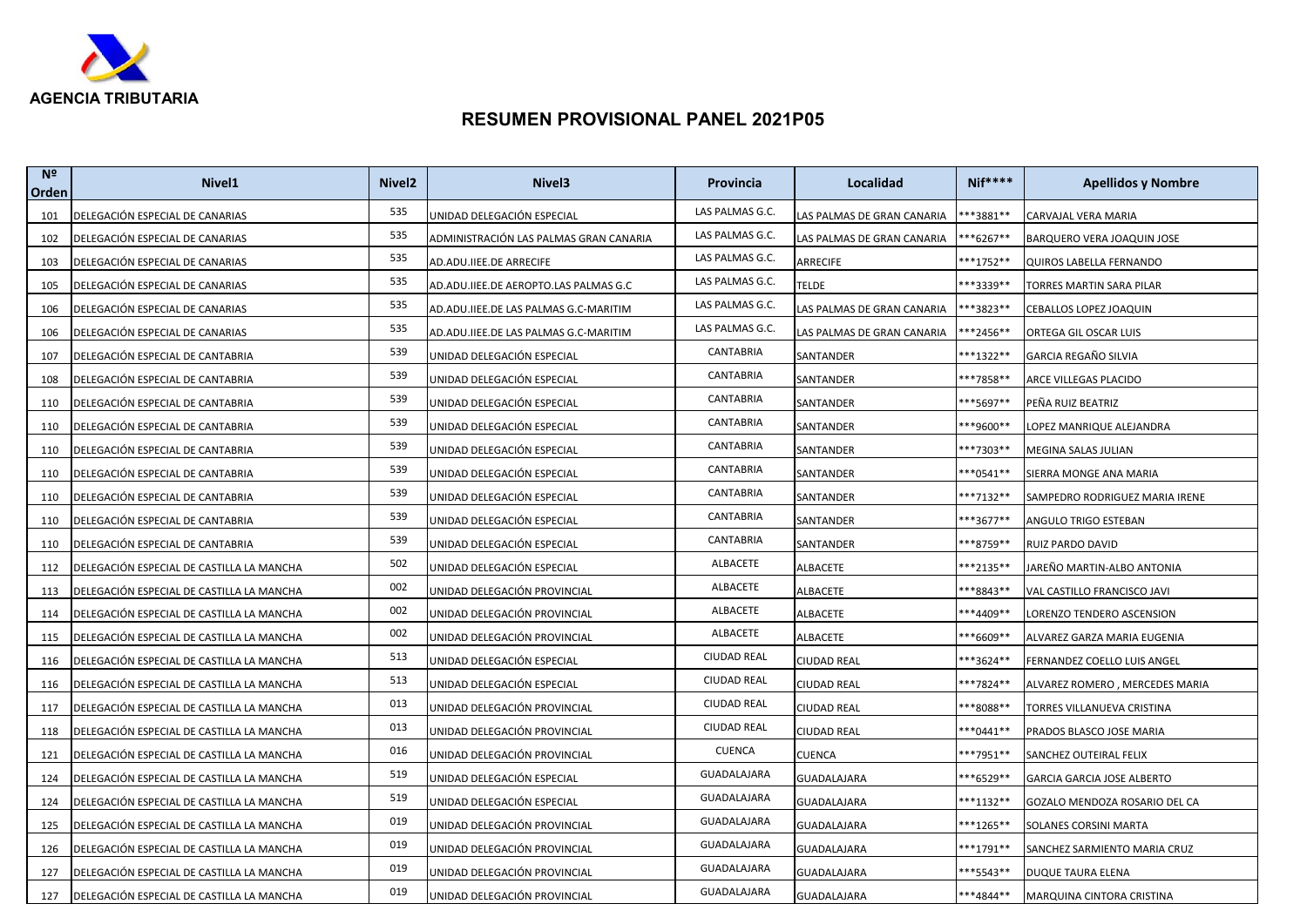

| N <sup>2</sup><br>Orden | Nivel <sub>1</sub>                        | Nivel <sub>2</sub> | Nivel <sub>3</sub>           | <b>Provincia</b> | Localidad       | $Nif***$             | <b>Apellidos y Nombre</b>          |
|-------------------------|-------------------------------------------|--------------------|------------------------------|------------------|-----------------|----------------------|------------------------------------|
| 129                     | DELEGACIÓN ESPECIAL DE CASTILLA LA MANCHA | 545                | UNIDAD DELEGACIÓN ESPECIAL   | <b>TOLEDO</b>    | <b>TOLEDO</b>   | **5501**             | GARCIA-ARANDA JIMENEZ IGNACIO JOSE |
| 129                     | DELEGACIÓN ESPECIAL DE CASTILLA LA MANCHA | 545                | JNIDAD DELEGACIÓN ESPECIAL   | <b>TOLEDO</b>    | <b>TOLEDO</b>   | ***4031**            | ROBLES GONZALEZ ANA BELEN          |
| 129                     | DELEGACIÓN ESPECIAL DE CASTILLA LA MANCHA | 545                | UNIDAD DELEGACIÓN ESPECIAL   | <b>TOLEDO</b>    | TOLEDO          | ***7686**            | SANCHEZ CORRALIZA NOELIA           |
| 129                     | DELEGACIÓN ESPECIAL DE CASTILLA LA MANCHA | 545                | UNIDAD DELEGACIÓN ESPECIAL   | <b>TOLEDO</b>    | <b>TOLEDO</b>   | ***0456**            | ROMERO BUENDIA CINTIA              |
| 129                     | DELEGACIÓN ESPECIAL DE CASTILLA LA MANCHA | 545                | JNIDAD DELEGACIÓN ESPECIAL   | <b>TOLEDO</b>    | <b>TOLEDO</b>   | ***4442**            | VERGARA PASCUAL JOSE VICENTE       |
| 130                     | DELEGACIÓN ESPECIAL DE CASTILLA LA MANCHA | 545                | UNIDAD DELEGACIÓN ESPECIAL   | <b>TOLEDO</b>    | <b>TOLEDO</b>   | ***4765**            | LOPEZ VARELA OSCAR                 |
| 130                     | DELEGACIÓN ESPECIAL DE CASTILLA LA MANCHA | 545                | JNIDAD DELEGACIÓN ESPECIAL   | <b>TOLEDO</b>    | <b>TOLEDO</b>   | **5318**             | MALDONADO RUIZ PABLO               |
| 130                     | DELEGACIÓN ESPECIAL DE CASTILLA LA MANCHA | 545                | UNIDAD DELEGACIÓN ESPECIAL   | <b>TOLEDO</b>    | TOLEDO          | ***7657**            | FERNANDEZ IGLESIAS BARBARA         |
| 130                     | DELEGACIÓN ESPECIAL DE CASTILLA LA MANCHA | 545                | UNIDAD DELEGACIÓN ESPECIAL   | <b>TOLEDO</b>    | <b>TOLEDO</b>   | ***1711**            | GARCIA SOTO SOLEDAD                |
| 130                     | DELEGACIÓN ESPECIAL DE CASTILLA LA MANCHA | 545                | JNIDAD DELEGACIÓN ESPECIAL   | <b>TOLEDO</b>    | <b>TOLEDO</b>   | ***2691**            | GUERRERO COBOS EDUARDO             |
| 130                     | DELEGACIÓN ESPECIAL DE CASTILLA LA MANCHA | 545                | UNIDAD DELEGACIÓN ESPECIAL   | <b>TOLEDO</b>    | <b>TOLEDO</b>   | ***7585**            | PARRAS UREA JESUS                  |
| 130                     | DELEGACIÓN ESPECIAL DE CASTILLA LA MANCHA | 545                | UNIDAD DELEGACIÓN ESPECIAL   | <b>TOLEDO</b>    | <b>TOLEDO</b>   | ***1068**            | IMENEZ GOMEZ GUILLERMO             |
| 130                     | DELEGACIÓN ESPECIAL DE CASTILLA LA MANCHA | 545                | UNIDAD DELEGACIÓN ESPECIAL   | <b>TOLEDO</b>    | TOLEDO          | ***3482**            | FERNANDEZ POMARES JOSE FRANCISCO   |
| 131                     | DELEGACIÓN ESPECIAL DE CASTILLA LA MANCHA | 545                | UNIDAD DELEGACIÓN ESPECIAL   | <b>TOLEDO</b>    | <b>TOLEDO</b>   | ***1717**            | ROSELL MUÑIZ CARMEN                |
| 131                     | DELEGACIÓN ESPECIAL DE CASTILLA LA MANCHA | 545                | JNIDAD DELEGACIÓN ESPECIAL   | <b>TOLEDO</b>    | <b>TOLEDO</b>   | ***6059**            | GARCIA FERNANDEZ PATRICIA C        |
| 131                     | DELEGACIÓN ESPECIAL DE CASTILLA LA MANCHA | 545                | UNIDAD DELEGACIÓN ESPECIAL   | <b>TOLEDO</b>    | <b>TOLEDO</b>   | **8308**             | LEMA ARRANZ MANUEL ALEJAND         |
| 132                     | DELEGACIÓN ESPECIAL DE CASTILLA LA MANCHA | 545                | UNIDAD DELEGACIÓN ESPECIAL   | <b>TOLEDO</b>    | <b>TOLEDO</b>   | ***0943**            | ALONSO DIEZ JAVIER                 |
| 133                     | DELEGACIÓN ESPECIAL DE CASTILLA LA MANCHA | 545                | JNIDAD DELEGACIÓN ESPECIAL   | <b>TOLEDO</b>    | <b>TOLEDO</b>   | **2528**             | AGUILAR MARTIN DAVID               |
| 133                     | DELEGACIÓN ESPECIAL DE CASTILLA LA MANCHA | 545                | JNIDAD DELEGACIÓN ESPECIAL   | <b>TOLEDO</b>    | <b>TOLEDO</b>   | ***6469**            | RAMIREZ GALVEZ MARIA ANGUSTIA      |
| 133                     | DELEGACIÓN ESPECIAL DE CASTILLA LA MANCHA | 545                | JNIDAD DELEGACIÓN ESPECIAL   | <b>TOLEDO</b>    | Toledo          | <sup>**</sup> 5138** | MARTINEZ VIZCAINO MARIO            |
| 133                     | DELEGACIÓN ESPECIAL DE CASTILLA LA MANCHA | 545                | UNIDAD DELEGACIÓN ESPECIAL   | <b>TOLEDO</b>    | TOLEDO          | ***3520**            | CERVANTES MORIÑIGO CRISTINA        |
| 134                     | DELEGACIÓN ESPECIAL DE CASTILLA Y LEÓN    | 005                | UNIDAD DELEGACIÓN PROVINCIAL | ÁVILA            | ÁVILA           | ***1166**            | MARTIN SANCHEZ DAVID               |
| 134                     | DELEGACIÓN ESPECIAL DE CASTILLA Y LEÓN    | 005                | JNIDAD DELEGACIÓN PROVINCIAL | ÁVILA            | ÁVILA           | ***1360**            | RECIO CARRILLO PABLO ISAAC         |
| 135                     | DELEGACIÓN ESPECIAL DE CASTILLA Y LEÓN    | 009                | UNIDAD DELEGACIÓN PROVINCIAL | <b>BURGOS</b>    | <b>BURGOS</b>   | ***5284**            | SERRANO GIL MARIA CARMEN           |
| 136                     | DELEGACIÓN ESPECIAL DE CASTILLA Y LEÓN    | 009                | UNIDAD DELEGACIÓN PROVINCIAL | <b>BURGOS</b>    | <b>BURGOS</b>   | **5182**             | SANCHEZ GARCIA ANA MARTA           |
| 137                     | DELEGACIÓN ESPECIAL DE CASTILLA Y LEÓN    | 024                | UNIDAD DELEGACIÓN PROVINCIAL | LEÓN             | LEÓN            | ***5568**            | LISALDE RODRIGUEZ ANTONIO          |
| 138                     | DELEGACIÓN ESPECIAL DE CASTILLA Y LEÓN    | 024                | UNIDAD DELEGACIÓN PROVINCIAL | LEÓN             | LEÓN            | ***7185**            | RICO GOMEZ FERNANDO                |
| 139                     | DELEGACIÓN ESPECIAL DE CASTILLA Y LEÓN    | 034                | JNIDAD DELEGACIÓN PROVINCIAL | PALENCIA         | <b>PALENCIA</b> | ***9318**            | GONZALEZ RODRIGUEZ ALVARO          |
| 140                     | DELEGACIÓN ESPECIAL DE CASTILLA Y LEÓN    | 505                | UNIDAD DELEGACIÓN ESPECIAL   | ÁVILA            | ÁVILA           | ***5413**            | SANTOS UNAMUNO CARLOS              |
| 141                     | DELEGACIÓN ESPECIAL DE CASTILLA Y LEÓN    | 037                | UNIDAD DELEGACIÓN PROVINCIAL | SALAMANCA        | SALAMANCA       | ***5216**            | PRIETO SEISDEDOS MARIA CARMEN      |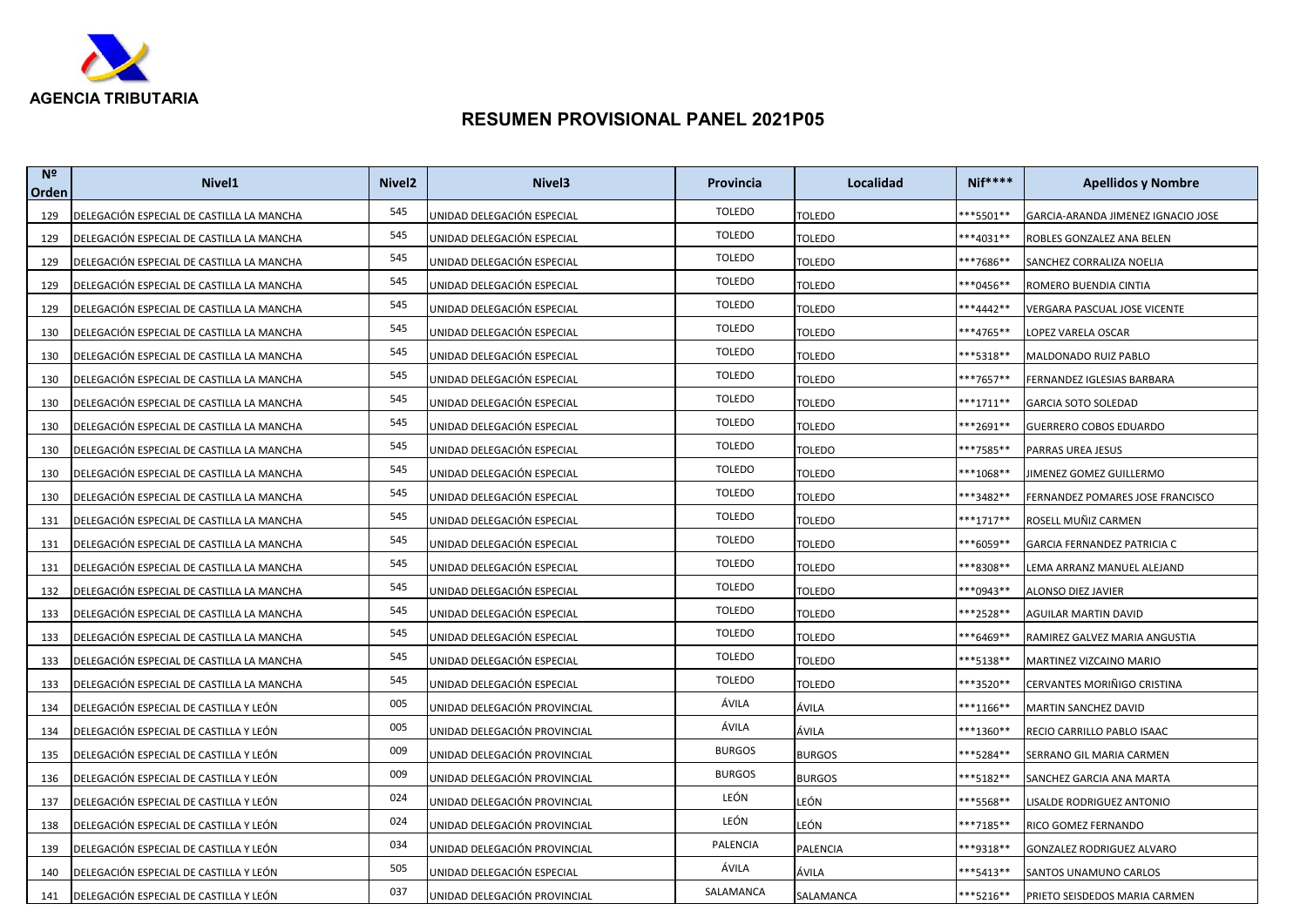

| N <sup>2</sup><br>Orden | Nivel <sub>1</sub>                     | Nivel <sub>2</sub> | Nivel <sub>3</sub>           | <b>Provincia</b> | Localidad     | <b>Nif****</b> | <b>Apellidos y Nombre</b>       |
|-------------------------|----------------------------------------|--------------------|------------------------------|------------------|---------------|----------------|---------------------------------|
| 141                     | DELEGACIÓN ESPECIAL DE CASTILLA Y LEÓN | 037                | UNIDAD DELEGACIÓN PROVINCIAL | SALAMANCA        | SALAMANCA     | ***5741**      | <b>MARTIN GALACHE IVANOVICH</b> |
| 142                     | DELEGACIÓN ESPECIAL DE CASTILLA Y LEÓN | 037                | JNIDAD DELEGACIÓN PROVINCIAL | SALAMANCA        | SALAMANCA     | ***4413**      | VILLORIA DE DIOS TERESA         |
| 143                     | DELEGACIÓN ESPECIAL DE CASTILLA Y LEÓN | 040                | UNIDAD DELEGACIÓN PROVINCIAL | SEGOVIA          | SEGOVIA       | ***8042**      | MARTIN HERNANDEZ DAVID          |
| 144                     | DELEGACIÓN ESPECIAL DE CASTILLA Y LEÓN | 042                | UNIDAD DELEGACIÓN PROVINCIAL | SORIA            | SORIA         | ***0710**      | PALACIOS VENTOSA ESAU           |
| 145                     | DELEGACIÓN ESPECIAL DE CASTILLA Y LEÓN | 049                | JNIDAD DELEGACIÓN PROVINCIAL | ZAMORA           | ZAMORA        | ***4659**      | GARCIA VALDERRABANO EVA MARIA   |
| 146                     | DELEGACIÓN ESPECIAL DE CASTILLA Y LEÓN | 547                | JNIDAD DELEGACIÓN ESPECIAL   | VALLADOLID       | VALLADOLID    | ***7070**      | ARES MORAL MARIA NIEVES         |
| 146                     | DELEGACIÓN ESPECIAL DE CASTILLA Y LEÓN | 547                | UNIDAD DELEGACIÓN ESPECIAL   | VALLADOLID       | VALLADOLID    | ***7635**      | VICENTE SANCHEZ MIGUEL ANGEL    |
| 146                     | DELEGACIÓN ESPECIAL DE CASTILLA Y LEÓN | 547                | UNIDAD DELEGACIÓN ESPECIAL   | VALLADOLID       | VALLADOLID    | **2658**       | GIL PLACER BERTA MARIA          |
| 147                     | DELEGACIÓN ESPECIAL DE CASTILLA Y LEÓN | 509                | UNIDAD DELEGACIÓN ESPECIAL   | <b>BURGOS</b>    | <b>BURGOS</b> | ***4699**      | DELGADO ANGULO ALBERTO          |
| 147                     | DELEGACIÓN ESPECIAL DE CASTILLA Y LEÓN | 509                | JNIDAD DELEGACIÓN ESPECIAL   | <b>BURGOS</b>    | <b>BURGOS</b> | ***4351**      | FERNANDEZ MARTINEZ MARIA CARMEN |
| 149                     | DELEGACIÓN ESPECIAL DE CASTILLA Y LEÓN | 537                | UNIDAD DELEGACIÓN ESPECIAL   | SALAMANCA        | SALAMANCA     | ***5803**      | SANCHEZ MARTIN JOSE MANUEL      |
| 149                     | DELEGACIÓN ESPECIAL DE CASTILLA Y LEÓN | 537                | UNIDAD DELEGACIÓN ESPECIAL   | SALAMANCA        | SALAMANCA     | ***2385**      | GUTIERREZ REVILLA ANA BELEN     |
| 149                     | DELEGACIÓN ESPECIAL DE CASTILLA Y LEÓN | 537                | UNIDAD DELEGACIÓN ESPECIAL   | SALAMANCA        | SALAMANCA     | **5508**       | GONZALEZ SANCHEZ MARIA ISABEL   |
| 150                     | DELEGACIÓN ESPECIAL DE CASTILLA Y LEÓN | 547                | UNIDAD DELEGACIÓN ESPECIAL   | VALLADOLID       | VALLADOLID    | ***3684**      | PRADA GRANADOS Mª TERESA DE     |
| 150                     | DELEGACIÓN ESPECIAL DE CASTILLA Y LEÓN | 547                | JNIDAD DELEGACIÓN ESPECIAL   | VALLADOLID       | VALLADOLID    | ***9254**      | VELIZ GARCIA CONCEPCION         |
| 151                     | DELEGACIÓN ESPECIAL DE CASTILLA Y LEÓN | 547                | UNIDAD DELEGACIÓN ESPECIAL   | VALLADOLID       | VALLADOLID    | ***8401**      | <b>GARCIA RODRIGUEZ ESTHER</b>  |
| 151                     | DELEGACIÓN ESPECIAL DE CASTILLA Y LEÓN | 547                | UNIDAD DELEGACIÓN ESPECIAL   | VALLADOLID       | VALLADOLID    | ***4771**      | REY MARCOS SANTIAGO DEL         |
| 152                     | DELEGACIÓN ESPECIAL DE CASTILLA Y LEÓN | 547                | JNIDAD DELEGACIÓN ESPECIAL   | VALLADOLID       | VALLADOLID    | ***7453**      | ACEBES GARCIA FRANCISCO         |
| 153                     | DELEGACIÓN ESPECIAL DE CASTILLA Y LEÓN | 009                | UNIDAD DELEGACIÓN PROVINCIAL | <b>BURGOS</b>    | <b>BURGOS</b> | ***5696**      | CANTABRANA ARCE ALEJANDRO       |
| 153                     | DELEGACIÓN ESPECIAL DE CASTILLA Y LEÓN | 009                | JNIDAD DELEGACIÓN PROVINCIAL | <b>BURGOS</b>    | <b>BURGOS</b> | ***5650**      | MARTINEZ TEJERO EVA MARIA       |
| 154                     | DELEGACIÓN ESPECIAL DE CASTILLA Y LEÓN | 024                | UNIDAD DELEGACIÓN PROVINCIAL | LEÓN             | LEÓN          | **0625**       | CASTAÑON LLAMAS MIRIAM          |
| 154                     | DELEGACIÓN ESPECIAL DE CASTILLA Y LEÓN | 024                | UNIDAD DELEGACIÓN PROVINCIAL | LEÓN             | LEÓN          | ***8426**      | GALLEGO ALVAREZ LOURDES         |
| 155                     | DELEGACIÓN ESPECIAL DE CASTILLA Y LEÓN | 040                | JNIDAD DELEGACIÓN PROVINCIAL | SEGOVIA          | SEGOVIA       | ***4257**      | TAPIAS MARTIN TAMARA            |
| 156                     | DELEGACIÓN ESPECIAL DE CASTILLA Y LEÓN | 547                | UNIDAD DELEGACIÓN ESPECIAL   | VALLADOLID       | VALLADOLID    | ***7954**      | GERVAS ALCALAYA MARIA ESTHER    |
| 156                     | DELEGACIÓN ESPECIAL DE CASTILLA Y LEÓN | 547                | UNIDAD DELEGACIÓN ESPECIAL   | VALLADOLID       | VALLADOLID    | ***7172**      | CALVO SOLORZANO JUAN PEDRO      |
| 156                     | DELEGACIÓN ESPECIAL DE CASTILLA Y LEÓN | 547                | UNIDAD DELEGACIÓN ESPECIAL   | VALLADOLID       | VALLADOLID    | ***2489**      | CALDERON RODRIGUEZ ROCIO        |
| 156                     | DELEGACIÓN ESPECIAL DE CASTILLA Y LEÓN | 547                | JNIDAD DELEGACIÓN ESPECIAL   | VALLADOLID       | VALLADOLID    | ***3273**      | PEREZ PRIETO EMILIO PASCUAL     |
| 156                     | DELEGACIÓN ESPECIAL DE CASTILLA Y LEÓN | 547                | JNIDAD DELEGACIÓN ESPECIAL   | VALLADOLID       | VALLADOLID    | ***0374**      | OTERO PULIDO AGUSTIN            |
| 157                     | DELEGACIÓN ESPECIAL DE CATALUÑA        | 517                | JNIDAD DELEGACIÓN ESPECIAL   | <b>GIRONA</b>    | <b>GIRONA</b> | ***9777**      | LANGARITA MARIN ARACELI         |
| 157                     | DELEGACIÓN ESPECIAL DE CATALUÑA        | 517                | UNIDAD DELEGACIÓN ESPECIAL   | <b>GIRONA</b>    | <b>GIRONA</b> | ***5501**      | SANCHEZ RICHARD DE LATOUR HUGO  |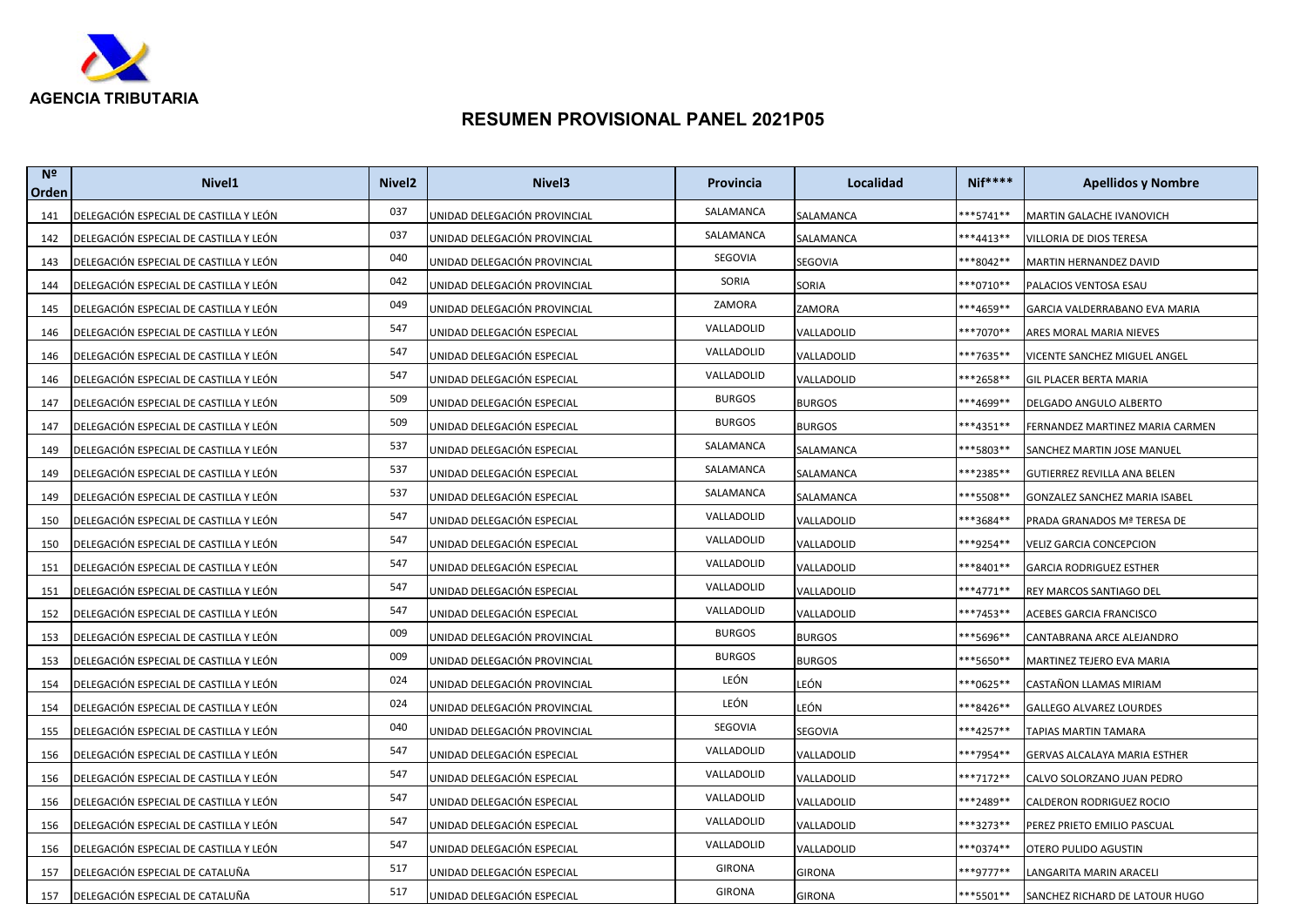

| N <sup>2</sup><br>Orden | Nivel <sub>1</sub>              | Nivel <sub>2</sub> | Nivel <sub>3</sub>           | Provincia        | Localidad     | <b>Nif****</b>      | <b>Apellidos y Nombre</b>            |
|-------------------------|---------------------------------|--------------------|------------------------------|------------------|---------------|---------------------|--------------------------------------|
| 157                     | DELEGACIÓN ESPECIAL DE CATALUÑA | 517                | UNIDAD DELEGACIÓN ESPECIAL   | <b>GIRONA</b>    | <b>GIRONA</b> | **5796**            | FERNANDEZ CABANA MARCOS              |
| 157                     | DELEGACIÓN ESPECIAL DE CATALUÑA | 517                | UNIDAD DELEGACIÓN ESPECIAL   | <b>GIRONA</b>    | GIRONA        | **8832**            | NOVOA ALVAREZ JONATHAN               |
| 157                     | DELEGACIÓN ESPECIAL DE CATALUÑA | 517                | UNIDAD DELEGACIÓN ESPECIAL   | <b>GIRONA</b>    | GIRONA        | **7807**            | VELASCO GALINDO LAURA                |
| 159                     | DELEGACIÓN ESPECIAL DE CATALUÑA | 017                | UNIDAD DELEGACIÓN PROVINCIAL | <b>GIRONA</b>    | GIRONA        | **3034**            | LLORDEN FERRERAS MARIA               |
| 159                     | DELEGACIÓN ESPECIAL DE CATALUÑA | 017                | UNIDAD DELEGACIÓN PROVINCIAL | <b>GIRONA</b>    | <b>GIRONA</b> | $**6051**$          | DIEGUEZ AREVALO JORGE JERONIMO       |
| 159                     | DELEGACIÓN ESPECIAL DE CATALUÑA | 017                | UNIDAD DELEGACIÓN PROVINCIAL | <b>GIRONA</b>    | GIRONA        | ***2634**           | LORENZO GONZALEZ OSCAR               |
| 161                     | DELEGACIÓN ESPECIAL DE CATALUÑA | 017                | UNIDAD DELEGACIÓN PROVINCIAL | <b>GIRONA</b>    | LA JONQUERA   | ***7504**           | RODRIGUEZ SAN JOSE MARINA            |
| 168                     | DELEGACIÓN ESPECIAL DE CATALUÑA | 525                | UNIDAD DELEGACIÓN ESPECIAL   | LLEIDA           | LLEIDA        | **8179**            | CASTILLO GAMBON DIEGO                |
| 168                     | DELEGACIÓN ESPECIAL DE CATALUÑA | 525                | UNIDAD DELEGACIÓN ESPECIAL   | LLEIDA           | LLEIDA        | ***9208**           | ROMAN MARTIN M JOSE                  |
| 168                     | DELEGACIÓN ESPECIAL DE CATALUÑA | 525                | UNIDAD DELEGACIÓN ESPECIAL   | LLEIDA           | LLEIDA        | **1787**            | ALDEA BLASCO LUIS MIGUEL             |
| 168                     | DELEGACIÓN ESPECIAL DE CATALUÑA | 525                | UNIDAD DELEGACIÓN ESPECIAL   | LLEIDA           | LLEIDA        | ***7163**           | ABELLAN BLAY MARIA VIRTUDES          |
| 170                     | DELEGACIÓN ESPECIAL DE CATALUÑA | 025                | UNIDAD DELEGACIÓN PROVINCIAL | LLEIDA           | LLEIDA        | ***5614**           | BERNAD MARZOLA CARMEN                |
| 174                     | DELEGACIÓN ESPECIAL DE CATALUÑA | 543                | UNIDAD DELEGACIÓN ESPECIAL   | TARRAGONA        | TARRAGONA     | **8729**            | ROVIRA CASELLAS MARINA               |
| 174                     | DELEGACIÓN ESPECIAL DE CATALUÑA | 543                | UNIDAD DELEGACIÓN ESPECIAL   | <b>TARRAGONA</b> | TARRAGONA     | ***2274**           | CABALLERO SANCHEZ ISABEL MARIA       |
| 176                     | DELEGACIÓN ESPECIAL DE CATALUÑA | 043                | UNIDAD DELEGACIÓN PROVINCIAL | TARRAGONA        | TARRAGONA     | **6125**            | SOLE VILELLA JOSEFA MARIA            |
| 176                     | DELEGACIÓN ESPECIAL DE CATALUÑA | 043                | UNIDAD DELEGACIÓN PROVINCIAL | <b>TARRAGONA</b> | TARRAGONA     | **3513**            | CERVERA PONS VICENTE                 |
| 177                     | DELEGACIÓN ESPECIAL DE CATALUÑA | 043                | UNIDAD DELEGACIÓN PROVINCIAL | TARRAGONA        | TARRAGONA     | **3130**            | FRUTOS VILA DAVID DE                 |
| 177                     | DELEGACIÓN ESPECIAL DE CATALUÑA | 043                | UNIDAD DELEGACIÓN PROVINCIAL | <b>TARRAGONA</b> | TARRAGONA     | ***4843**           | AVILES MORERA JACOBO NICOLAS         |
| 181                     | DELEGACIÓN ESPECIAL DE CATALUÑA | 508                | UNIDAD DELEGACIÓN ESPECIAL   | BARCELONA        | BARCELONA     | <sup>**0588**</sup> | <b>GARCIA BLANCO MARIA BEATRIZ</b>   |
| 181                     | DELEGACIÓN ESPECIAL DE CATALUÑA | 508                | UNIDAD DELEGACIÓN ESPECIAL   | <b>BARCELONA</b> | BARCELONA     | ***2569**           | RENILLA TEJERO SAUL                  |
| 181                     | DELEGACIÓN ESPECIAL DE CATALUÑA | 508                | UNIDAD DELEGACIÓN ESPECIAL   | BARCELONA        | BARCELONA     | **6974**            | DELGADO CARRASCO ADRIAN              |
| 181                     | DELEGACIÓN ESPECIAL DE CATALUÑA | 508                | UNIDAD DELEGACIÓN ESPECIAL   | BARCELONA        | BARCELONA     | **8834**            | DIAZ GARCIA IGNACIO                  |
| 182                     | DELEGACIÓN ESPECIAL DE CATALUÑA | 508                | UNIDAD DELEGACIÓN ESPECIAL   | BARCELONA        | BARCELONA     | ***4837**           | COARASA CERDAN MARIA TERESA          |
| 182                     | DELEGACIÓN ESPECIAL DE CATALUÑA | 508                | UNIDAD DELEGACIÓN ESPECIAL   | BARCELONA        | BARCELONA     | ***9579**           | PEREZ DE VILLAR PUIGCERVER JORGE FCO |
| 182                     | DELEGACIÓN ESPECIAL DE CATALUÑA | 508                | UNIDAD DELEGACIÓN ESPECIAL   | BARCELONA        | BARCELONA     | **6364**            | LLORCA ARRIAGA ELENA                 |
| 182                     | DELEGACIÓN ESPECIAL DE CATALUÑA | 508                | UNIDAD DELEGACIÓN ESPECIAL   | BARCELONA        | BARCELONA     | ***1297**           | FERNANDEZ RODRIGUEZ M DEL PILAR      |
| 182                     | DELEGACIÓN ESPECIAL DE CATALUÑA | 508                | UNIDAD DELEGACIÓN ESPECIAL   | BARCELONA        | BARCELONA     | **6707**            | SENENT SANCHEZ LLUIS                 |
| 183                     | DELEGACIÓN ESPECIAL DE CATALUÑA | 508                | UNIDAD DELEGACIÓN ESPECIAL   | BARCELONA        | BARCELONA     | ***2431**           | RECIO LOPEZ ANA REMEDIOS             |
| 183                     | DELEGACIÓN ESPECIAL DE CATALUÑA | 508                | UNIDAD DELEGACIÓN ESPECIAL   | BARCELONA        | BARCELONA     | ***1526**           | HERNANDEZ GONZALEZ M AUXILIADORA     |
| 183                     | DELEGACIÓN ESPECIAL DE CATALUÑA | 508                | UNIDAD DELEGACIÓN ESPECIAL   | BARCELONA        | BARCELONA     | ***1995**           | SALGUERO MUÑOZ CRISTIAN              |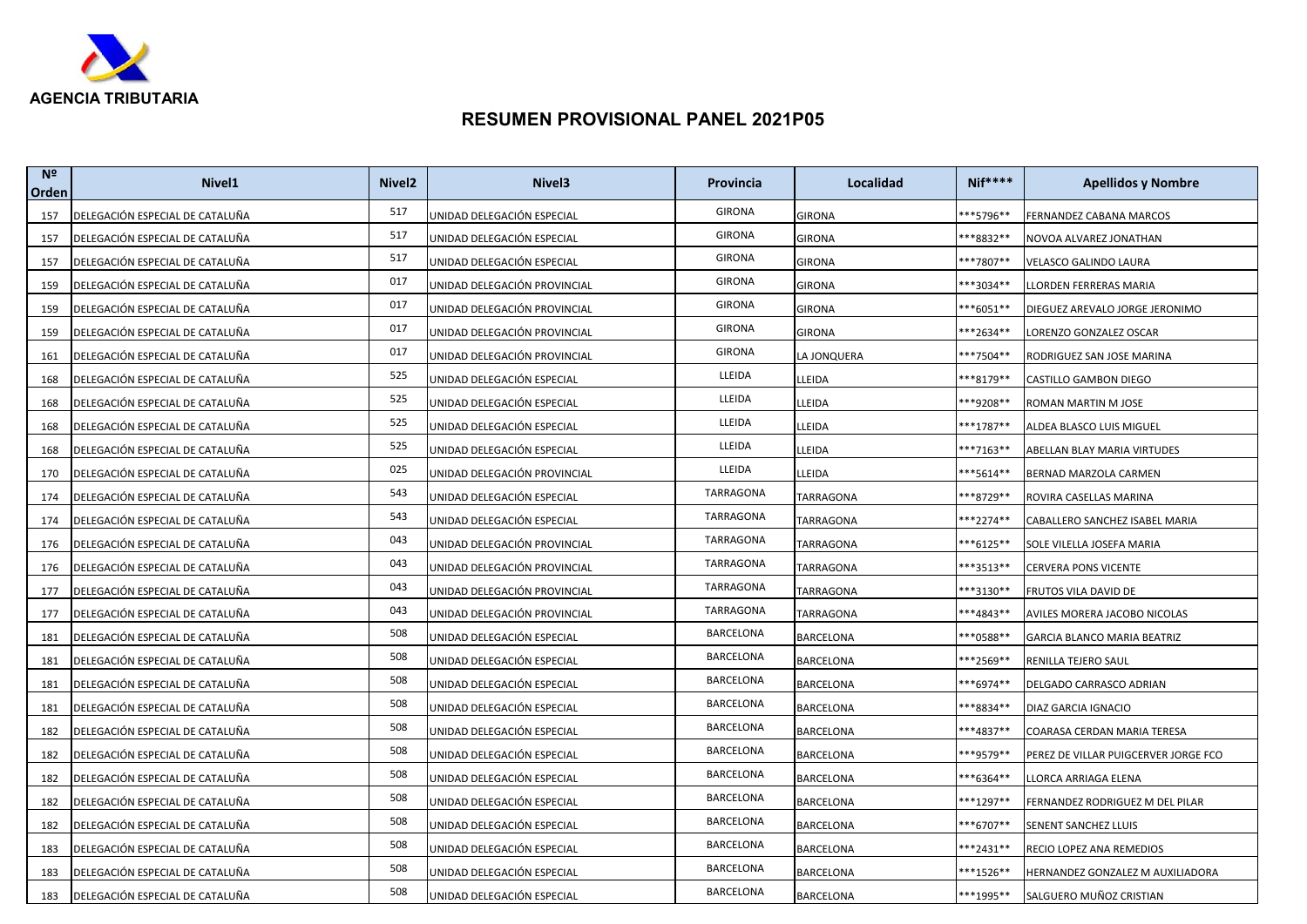

| N <sup>2</sup><br>Orden | Nivel1                          | Nivel <sub>2</sub> | Nivel <sub>3</sub>                      | Provincia        | Localidad             | <b>Nif****</b> | <b>Apellidos y Nombre</b>      |
|-------------------------|---------------------------------|--------------------|-----------------------------------------|------------------|-----------------------|----------------|--------------------------------|
| 183                     | DELEGACIÓN ESPECIAL DE CATALUÑA | 508                | UNIDAD DELEGACIÓN ESPECIAL              | BARCELONA        | <b>BARCELONA</b>      | ***9615**      | <b>FERREIRO ESPINO MARTA</b>   |
| 183                     | DELEGACIÓN ESPECIAL DE CATALUÑA | 508                | UNIDAD DELEGACIÓN ESPECIAL              | BARCELONA        | <b>BARCELONA</b>      | $***0262**$    | SALAS MENDEZ MARIA             |
| 183                     | DELEGACIÓN ESPECIAL DE CATALUÑA | 508                | UNIDAD DELEGACIÓN ESPECIAL              | BARCELONA        | <b>BARCELONA</b>      | ***8833**      | <b>GARCIA REVERT PAULA</b>     |
| 183                     | DELEGACIÓN ESPECIAL DE CATALUÑA | 508                | UNIDAD DELEGACIÓN ESPECIAL              | <b>BARCELONA</b> | BARCELONA             | **9753**       | LOPEZ HIDALGO M DEL CARMEN     |
| 183                     | DELEGACIÓN ESPECIAL DE CATALUÑA | 508                | UNIDAD DELEGACIÓN ESPECIAL              | BARCELONA        | BARCELONA             | ***3099**      | GUILLOT CASANOVA PAULA         |
| 184                     | DELEGACIÓN ESPECIAL DE CATALUÑA | 508                | UNIDAD DELEGACIÓN ESPECIAL              | <b>BARCELONA</b> | <b>BARCELONA</b>      | ***6466**      | <b>GARCIA MEHRGUT JORGE</b>    |
| 184                     | DELEGACIÓN ESPECIAL DE CATALUÑA | 508                | UNIDAD DELEGACIÓN ESPECIAL              | BARCELONA        | <b>BARCELONA</b>      | ***7757**      | CARNICER FREIJO ANA            |
| 184                     | DELEGACIÓN ESPECIAL DE CATALUÑA | 508                | UNIDAD DELEGACIÓN ESPECIAL              | BARCELONA        | BARCELONA             | ***6361**      | CAPEL ALVAREZ INMACULADA       |
| 185                     | DELEGACIÓN ESPECIAL DE CATALUÑA | 508                | UNIDAD DELEGACIÓN ESPECIAL              | <b>BARCELONA</b> | BARCELONA             | ***3527**      | GOMEZ ABRALDES SANTIAGO ANGEL  |
| 185                     | DELEGACIÓN ESPECIAL DE CATALUÑA | 508                | UNIDAD DELEGACIÓN ESPECIAL              | BARCELONA        | BARCELONA             | ***8428**      | SANCHEZ MOZOS YOLANDA          |
| 185                     | DELEGACIÓN ESPECIAL DE CATALUÑA | 508                | UNIDAD DELEGACIÓN ESPECIAL              | <b>BARCELONA</b> | BARCELONA             | ***3601**      | <b>MARIN MARTINEZ GLORIA</b>   |
| 188                     | DELEGACIÓN ESPECIAL DE CATALUÑA | 508                | ADMINISTRACIÓN DE BADALONA              | <b>BARCELONA</b> | BADALONA              | **5381**       | GIL MARTINEZ CARMEN MARIA      |
| 188                     | DELEGACIÓN ESPECIAL DE CATALUÑA | 508                | ADMINISTRACIÓN DE BADALONA              | BARCELONA        | <b>BADALONA</b>       | ***1115**      | <b>CORDERO PEREZ PILAR</b>     |
| 189                     | DELEGACIÓN ESPECIAL DE CATALUÑA | 508                | ADMINISTRACIÓN DE BADALONA              | <b>BARCELONA</b> | <b>BADALONA</b>       | ***7580**      | SANCHEZ SERENA ISABEL          |
| 197                     | DELEGACIÓN ESPECIAL DE CATALUÑA | 508                | ADMINISTRACIÓN DE IGUALADA              | <b>BARCELONA</b> | IGUALADA              | ***8339**      | SAN MILLAN MARTINEZ MARTA      |
| 198                     | DELEGACIÓN ESPECIAL DE CATALUÑA | 508                | ADMINISTRACIÓN DE MANRESA               | <b>BARCELONA</b> | MANRESA               | ***3830**      | GONZALEZ CASTILLO DIEGO        |
| 201                     | DELEGACIÓN ESPECIAL DE CATALUÑA | 508                | ADMINISTRACIÓN DE MATARÓ                | BARCELONA        | MATARÓ                | **8561**       | MATA GUTIERREZ VIOLETA DE LA   |
| 202                     | DELEGACIÓN ESPECIAL DE CATALUÑA | 508                | ADMINISTRACIÓN DE SABADELL              | <b>BARCELONA</b> | SABADELL              | ***8128**      | FERREIRO COSTAS XOSE           |
| 203                     | DELEGACIÓN ESPECIAL DE CATALUÑA | 508                | ADMINISTRACIÓN DE SABADELL              | BARCELONA        | SABADELL              | ***3194**      | LUCAS MARTINEZ MONTSERRAT      |
| 204                     | DELEGACIÓN ESPECIAL DE CATALUÑA | 508                | ADMINISTRACIÓN DE SANT CUGAT DEL VALLÉS | BARCELONA        | SANT CUGAT DEL VALLÉS | ***0731**      | RAMIREZ ROYO SERGIO            |
| 209                     | DELEGACIÓN ESPECIAL DE CATALUÑA | 508                | ADMINISTRACIÓN DE TERRASSA              | BARCELONA        | TERRASSA              | ***6481**      | <b>BALLONGA XAVER JORDI</b>    |
| 219                     | DELEGACIÓN ESPECIAL DE CATALUÑA | 508                | ADMINISTRACIÓN DE VÍA AUGUSTA           | BARCELONA        | BARCELONA             | ***5538**      | BLASCO ALCAÑIZ ALBA            |
| 224                     | DELEGACIÓN ESPECIAL DE CATALUÑA | 508                | ADMINISTRACIÓN DE LETAMENDI             | BARCELONA        | BARCELONA             | ***3209**      | <b>GARCIA AYALA VICTOR</b>     |
| 224                     | DELEGACIÓN ESPECIAL DE CATALUÑA | 508                | ADMINISTRACIÓN DE LETAMENDI             | BARCELONA        | BARCELONA             | ***5397**      | GARCIA VELASTEGUI JOSE         |
| 226                     | DELEGACIÓN ESPECIAL DE CATALUÑA | 508                | ADMON.ADUANAS AEROPUERTO BARCELONA      | BARCELONA        | EL PRAT DE LLOBREGAT  | ***2465**      | BUENO GRACIA FRANCESC XAVIE    |
| 226                     | DELEGACIÓN ESPECIAL DE CATALUÑA | 508                | ADMON.ADUANAS AEROPUERTO BARCELONA      | BARCELONA        | EL PRAT DE LLOBREGAT  | ***9292**      | SOLER GARCIA PABLO             |
| 226                     | DELEGACIÓN ESPECIAL DE CATALUÑA | 508                | ADMON.ADUANAS AEROPUERTO BARCELONA      | BARCELONA        | EL PRAT DE LLOBREGAT  | ***2201**      | MORESCO RODRIGUEZ MARIA ISABEL |
| 226                     | DELEGACIÓN ESPECIAL DE CATALUÑA | 508                | ADMON.ADUANAS AEROPUERTO BARCELONA      | BARCELONA        | EL PRAT DE LLOBREGAT  | ***4299**      | MACIA LINARES JOSE MARIA       |
| 226                     | DELEGACIÓN ESPECIAL DE CATALUÑA | 508                | ADMON.ADUANAS AEROPUERTO BARCELONA      | BARCELONA        | EL PRAT DE LLOBREGAT  | ***2091**      | ASTOBIZA ALFARO JOSE           |
| 226                     | DELEGACIÓN ESPECIAL DE CATALUÑA | 508                | ADMON.ADUANAS AEROPUERTO BARCELONA      | <b>BARCELONA</b> | EL PRAT DE LLOBREGAT  | ***3293**      | DURAN MARQUEZ DAVID            |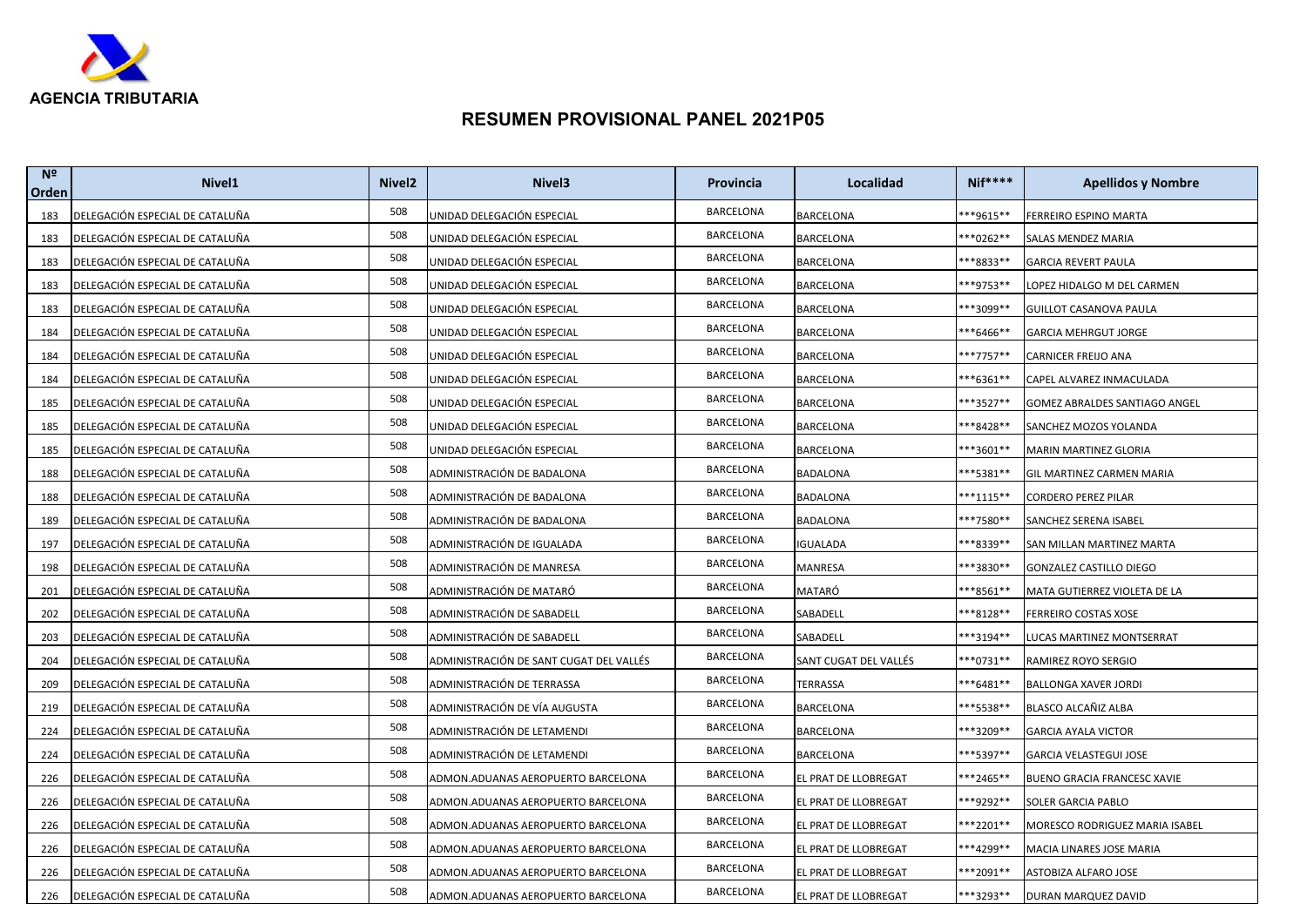

| N <sup>2</sup><br>Orden | Nivel <sub>1</sub>                 | Nivel <sub>2</sub> | Nivel <sub>3</sub>                 | Provincia        | Localidad            | <b>Nif****</b>       | <b>Apellidos y Nombre</b>      |
|-------------------------|------------------------------------|--------------------|------------------------------------|------------------|----------------------|----------------------|--------------------------------|
| 226                     | DELEGACIÓN ESPECIAL DE CATALUÑA    | 508                | ADMON.ADUANAS AEROPUERTO BARCELONA | BARCELONA        | EL PRAT DE LLOBREGAT | **6514**             | LUGO ROYO ANDREA               |
| 227                     | DELEGACIÓN ESPECIAL DE CATALUÑA    | 508                | AD.ADU.IIEE.DE BARCELONA           | <b>BARCELONA</b> | BARCELONA            | **6307**             | GARCIA VAZQUEZ MANUEL ALEJAND  |
| 227                     | DELEGACIÓN ESPECIAL DE CATALUÑA    | 508                | AD.ADU.IIEE.DE BARCELONA           | <b>BARCELONA</b> | BARCELONA            | <sup>**6650**</sup>  | CASTELLANO SALVADOR MONICA     |
| 227                     | DELEGACIÓN ESPECIAL DE CATALUÑA    | 508                | AD.ADU.IIEE.DE BARCELONA           | BARCELONA        | BARCELONA            | **7712**             | HIDALGO CERIANI WENDY GISELA   |
| 229                     | DELEGACIÓN ESPECIAL DE EXTREMADURA | 010                | UNIDAD DELEGACIÓN PROVINCIAL       | <b>CÁCERES</b>   | CÁCERES              | **3154**             | VEGA ABAD ANTONIO              |
| 231                     | DELEGACIÓN ESPECIAL DE EXTREMADURA | 506                | UNIDAD DELEGACIÓN ESPECIAL         | BADAJOZ          | BADAJOZ              | ***9619**            | <b>GARCIA GALLARDO MANUEL</b>  |
| 231                     | DELEGACIÓN ESPECIAL DE EXTREMADURA | 506                | UNIDAD DELEGACIÓN ESPECIAL         | <b>BADAJOZ</b>   | <b>BADAJOZ</b>       | ***7663**            | MARTIN-PEREZ TORRES JACINTO    |
| 231                     | DELEGACIÓN ESPECIAL DE EXTREMADURA | 506                | UNIDAD DELEGACIÓN ESPECIAL         | <b>BADAJOZ</b>   | BADAJOZ              | <sup>**</sup> 1056** | RAMOS GIRALDEZ CARMEN          |
| 231                     | DELEGACIÓN ESPECIAL DE EXTREMADURA | 506                | UNIDAD DELEGACIÓN ESPECIAL         | <b>BADAJOZ</b>   | BADAJOZ              | ***7006**            | SANCHEZ GARRUCHO ROCIO DEL MAR |
| 231                     | DELEGACIÓN ESPECIAL DE EXTREMADURA | 506                | UNIDAD DELEGACIÓN ESPECIAL         | <b>BADAJOZ</b>   | BADAJOZ              | **5980**             | LASO CARAPETO CRISTINA         |
| 232                     | DELEGACIÓN ESPECIAL DE EXTREMADURA | 506                | UNIDAD DELEGACIÓN ESPECIAL         | BADAJOZ          | BADAJOZ              | ***9692**            | FREIRE RAMOS FERNANDO JAVIE    |
| 232                     | DELEGACIÓN ESPECIAL DE EXTREMADURA | 506                | UNIDAD DELEGACIÓN ESPECIAL         | <b>BADAJOZ</b>   | <b>BADAJOZ</b>       | <sup>**</sup> 6760** | RUIZ PARRA SANDRA              |
| 233                     | DELEGACIÓN ESPECIAL DE EXTREMADURA | 506                | UNIDAD DELEGACIÓN ESPECIAL         | BADAJOZ          | BADAJOZ              | **7581**             | LAGUNA ARDILA FEDERICO         |
| 233                     | DELEGACIÓN ESPECIAL DE EXTREMADURA | 506                | UNIDAD DELEGACIÓN ESPECIAL         | BADAJOZ          | BADAJOZ              | ***4054**            | RUIZ PAEZ LORENZO              |
| 234                     | DELEGACIÓN ESPECIAL DE EXTREMADURA | 506                | UNIDAD DELEGACIÓN ESPECIAL         | <b>BADAJOZ</b>   | BADAJOZ              | **8627**             | DOMINGUEZ SALVADOR MARÍA JOSé  |
| 234                     | DELEGACIÓN ESPECIAL DE EXTREMADURA | 506                | UNIDAD DELEGACIÓN ESPECIAL         | <b>BADAJOZ</b>   | <b>BADAJOZ</b>       | **0607**             | GALLARDO CARABANTE MANUEL L    |
| 234                     | DELEGACIÓN ESPECIAL DE EXTREMADURA | 506                | UNIDAD DELEGACIÓN ESPECIAL         | BADAJOZ          | BADAJOZ              | **9608**             | MONGE SORIA ANTONIO JOSE       |
| 234                     | DELEGACIÓN ESPECIAL DE EXTREMADURA | 506                | UNIDAD DELEGACIÓN ESPECIAL         | <b>BADAJOZ</b>   | BADAJOZ              | ***7143**            | BERMEJO LACIDA ANTONIO         |
| 234                     | DELEGACIÓN ESPECIAL DE EXTREMADURA | 506                | UNIDAD DELEGACIÓN ESPECIAL         | <b>BADAJOZ</b>   | BADAJOZ              | <sup>**7339**</sup>  | RUANO MIZYUK INNA              |
| 235                     | DELEGACIÓN ESPECIAL DE EXTREMADURA | 506                | UNIDAD DELEGACIÓN ESPECIAL         | <b>BADAJOZ</b>   | <b>BADAJOZ</b>       | ***8164**            | CASANUEVA SANCHEZ ANGEL        |
| 235                     | DELEGACIÓN ESPECIAL DE EXTREMADURA | 506                | UNIDAD DELEGACIÓN ESPECIAL         | <b>BADAJOZ</b>   | BADAJOZ              | **1933**             | GARCIA HERNANDO ROSALIA        |
| 235                     | DELEGACIÓN ESPECIAL DE EXTREMADURA | 506                | UNIDAD DELEGACIÓN ESPECIAL         | <b>BADAJOZ</b>   | <b>BADAJOZ</b>       | **8691**             | MONTERO GONZALEZ MONICA        |
| 235                     | DELEGACIÓN ESPECIAL DE EXTREMADURA | 506                | UNIDAD DELEGACIÓN ESPECIAL         | <b>BADAJOZ</b>   | <b>BADAJOZ</b>       | ***4386**            | SALAS CORONADO JUAN LUIS       |
| 238                     | DELEGACIÓN ESPECIAL DE GALICIA     | 027                | UNIDAD DELEGACIÓN PROVINCIAL       | LUGO             | LUGO                 | **2680**             | GLESIAS FERNANDEZ MARIA JESUS  |
| 239                     | DELEGACIÓN ESPECIAL DE GALICIA     | 032                | UNIDAD DELEGACIÓN PROVINCIAL       | <b>OURENSE</b>   | OURENSE              | **2038**             | <b>GONZALEZ COSTAS XULIO</b>   |
| 240                     | DELEGACIÓN ESPECIAL DE GALICIA     | 032                | UNIDAD DELEGACIÓN PROVINCIAL       | OURENSE          | OURENSE              | ***2865**            | LOPEZ BOVEDA ANTONIA           |
| 241                     | DELEGACIÓN ESPECIAL DE GALICIA     | 536                | UNIDAD DELEGACIÓN ESPECIAL         | PONTEVEDRA       | PONTEVEDRA           | **9101**             | SANTOLAYA CAMARERO IBAN        |
| 242                     | DELEGACIÓN ESPECIAL DE GALICIA     | 036                | UNIDAD DELEGACIÓN PROVINCIAL       | PONTEVEDRA       | PONTEVEDRA           | ***8616**            | LOPEZ PENIDE MARIA             |
| 243                     | DELEGACIÓN ESPECIAL DE GALICIA     | 054                | UNIDAD DELEGACIÓN PROVINCIAL       | PONTEVEDRA       | VIGO                 | ***0744**            | CONCHA DURAN, IVONNE           |
| 243                     | DELEGACIÓN ESPECIAL DE GALICIA     | 054                | UNIDAD DELEGACIÓN PROVINCIAL       | PONTEVEDRA       | VIGO                 | ***6776**            | PEREZ JUSTEL CAROLINA          |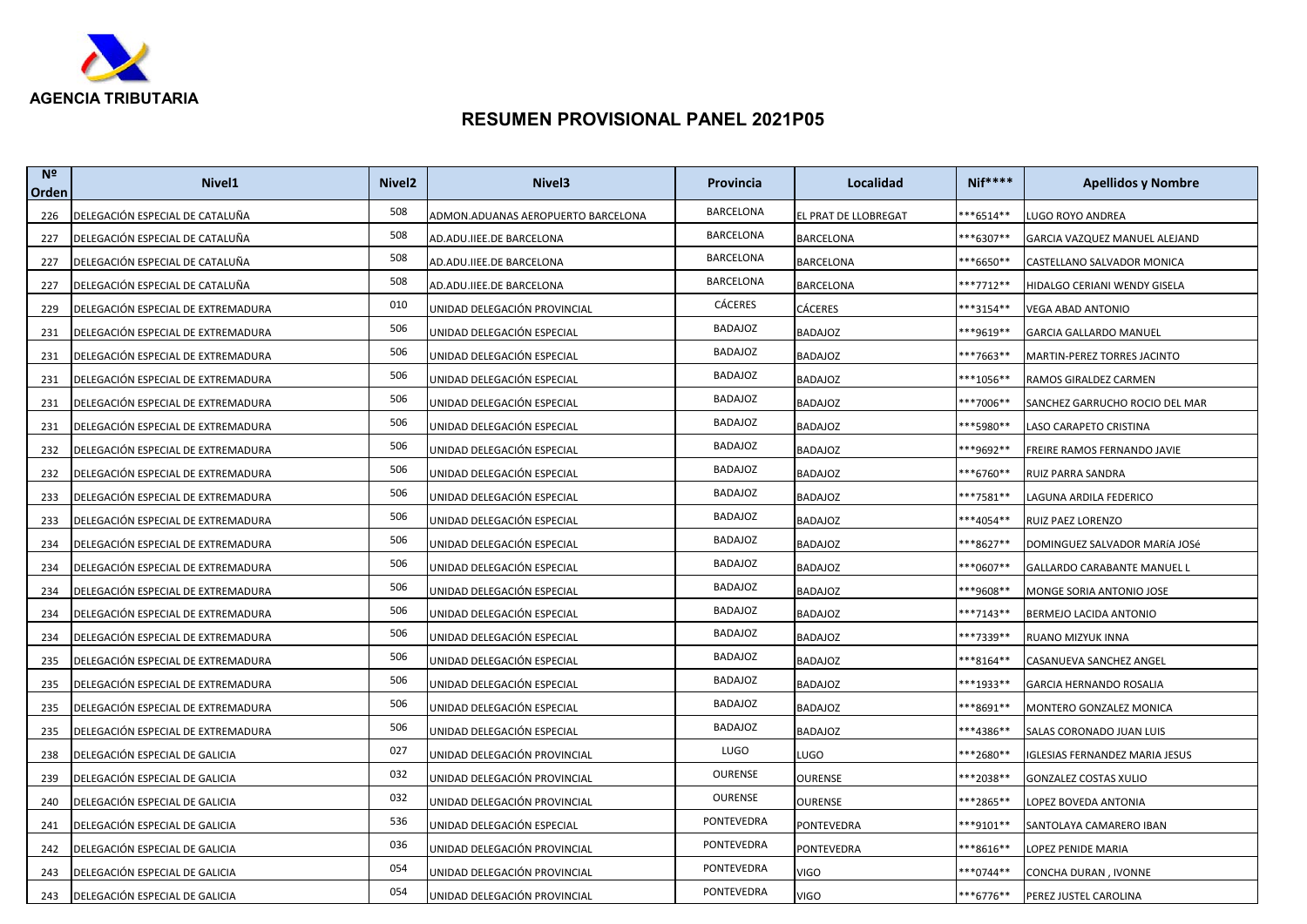

| N <sup>2</sup><br>Orden | Nivel <sub>1</sub>             | Nivel <sub>2</sub> | Nivel <sub>3</sub>                   | Provincia  | Localidad   | <b>Nif****</b>       | <b>Apellidos y Nombre</b>       |
|-------------------------|--------------------------------|--------------------|--------------------------------------|------------|-------------|----------------------|---------------------------------|
| 244                     | DELEGACIÓN ESPECIAL DE GALICIA | 054                | UNIDAD DELEGACIÓN PROVINCIAL         | PONTEVEDRA | <b>VIGO</b> | **5552**             | <b>GAYOSO IGLESIAS AQUILINO</b> |
| 245                     | DELEGACIÓN ESPECIAL DE GALICIA | 054                | UNIDAD DELEGACIÓN PROVINCIAL         | PONTEVEDRA | <b>VIGO</b> | <sup>**</sup> 2396** | FERNANDEZ NOGUEIRAS MARIA       |
| 245                     | DELEGACIÓN ESPECIAL DE GALICIA | 054                | UNIDAD DELEGACIÓN PROVINCIAL         | PONTEVEDRA | <b>VIGO</b> | <sup>**0986**</sup>  | ENRIQUEZ FERNANDEZ JORGE        |
| 245                     | DELEGACIÓN ESPECIAL DE GALICIA | 054                | UNIDAD DELEGACIÓN PROVINCIAL         | PONTEVEDRA | <b>VIGO</b> | **7373**             | PEREZ FRAGA IRIA                |
| 246                     | DELEGACIÓN ESPECIAL DE GALICIA | 554                | ADMINISTRACIÓN DIGITAL INTEGRAL VIGO | PONTEVEDRA | <b>VIGO</b> | ***7351**            | RODRIGUEZ RODRIGUEZ REBECA      |
| 246                     | DELEGACIÓN ESPECIAL DE GALICIA | 554                | ADMINISTRACIÓN DIGITAL INTEGRAL VIGO | PONTEVEDRA | VIGO        | **2830**             | FREIJEIRO ALVAREZ ANA BELEN     |
| 246                     | DELEGACIÓN ESPECIAL DE GALICIA | 554                | ADMINISTRACIÓN DIGITAL INTEGRAL VIGO | PONTEVEDRA | <b>VIGO</b> | **8792**             | MOLINA RAMOS RAUL               |
| 246                     | DELEGACIÓN ESPECIAL DE GALICIA | 554                | ADMINISTRACIÓN DIGITAL INTEGRAL VIGO | PONTEVEDRA | VIGO        | **3298**             | BETANZOS MUÑIZ SONIA            |
| 246                     | DELEGACIÓN ESPECIAL DE GALICIA | 554                | ADMINISTRACIÓN DIGITAL INTEGRAL VIGO | PONTEVEDRA | <b>VIGO</b> | **8069**             | ARANGO DIAZ MARIA ANTONIA       |
| 247                     | DELEGACIÓN ESPECIAL DE GALICIA | 554                | ADMINISTRACIÓN DIGITAL INTEGRAL VIGO | PONTEVEDRA | VIGO        | **0028**             | MOSQUERA TABOADA MARIA BEGOÑA   |
| 247                     | DELEGACIÓN ESPECIAL DE GALICIA | 554                | ADMINISTRACIÓN DIGITAL INTEGRAL VIGO | PONTEVEDRA | <b>VIGO</b> | ***5152**            | OUTEIRAL LEON MARIA             |
| 249                     | DELEGACIÓN ESPECIAL DE GALICIA | 515                | UNIDAD DELEGACIÓN ESPECIAL           | A CORUÑA   | A CORUÑA    | ***9295**            | RODRIGUEZ OLAIZOLA ELISA        |
| 249                     | DELEGACIÓN ESPECIAL DE GALICIA | 515                | UNIDAD DELEGACIÓN ESPECIAL           | A CORUÑA   | A CORUÑA    | **7400**             | CAGIGAO CARRACEDO M DOLORES     |
| 249                     | DELEGACIÓN ESPECIAL DE GALICIA | 515                | UNIDAD DELEGACIÓN ESPECIAL           | A CORUÑA   | A CORUÑA    | ***5118**            | RODRIGUEZ SANTOS LUCIA          |
| 249                     | DELEGACIÓN ESPECIAL DE GALICIA | 515                | UNIDAD DELEGACIÓN ESPECIAL           | A CORUÑA   | A CORUÑA    | $***1112**$          | BLANCO BARRAL MARIA DEL MAR     |
| 249                     | DELEGACIÓN ESPECIAL DE GALICIA | 515                | UNIDAD DELEGACIÓN ESPECIAL           | A CORUÑA   | A CORUÑA    | <sup>**</sup> 5739** | VILARIÑO LARIÑO DANIEL          |
| 249                     | DELEGACIÓN ESPECIAL DE GALICIA | 515                | UNIDAD DELEGACIÓN ESPECIAL           | A CORUÑA   | A CORUÑA    | ***1921**            | OTERO GARCIA M CAMINO           |
| 249                     | DELEGACIÓN ESPECIAL DE GALICIA | 515                | UNIDAD DELEGACIÓN ESPECIAL           | A CORUÑA   | A CORUÑA    | **8991**             | LOPEZ SALVADOR LORENA           |
| 249                     | DELEGACIÓN ESPECIAL DE GALICIA | 515                | UNIDAD DELEGACIÓN ESPECIAL           | A CORUÑA   | A CORUÑA    | **0093**             | SALGADO BLANCO VERONICA         |
| 252                     | DELEGACIÓN ESPECIAL DE GALICIA | 515                | UNIDAD DELEGACIÓN ESPECIAL           | A CORUÑA   | A CORUÑA    | **8382**             | GARCIA DE LA IGLESIA MARTA      |
| 252                     | DELEGACIÓN ESPECIAL DE GALICIA | 515                | UNIDAD DELEGACIÓN ESPECIAL           | A CORUÑA   | A CORUÑA    | **0511**             | TORRES NOVOA CARLOS             |
| 253                     | DELEGACIÓN ESPECIAL DE GALICIA | 515                | UNIDAD DELEGACIÓN ESPECIAL           | A CORUÑA   | A CORUÑA    | <sup>**</sup> 4459** | ALVAREZ PEREZ FELISA MARIA      |
| 254                     | DELEGACIÓN ESPECIAL DE GALICIA | 515                | UNIDAD DELEGACIÓN ESPECIAL           | A CORUÑA   | A CORUÑA    | ***1778**            | FERREIRO VILAS PATRICIA         |
| 254                     | DELEGACIÓN ESPECIAL DE GALICIA | 515                | UNIDAD DELEGACIÓN ESPECIAL           | A CORUÑA   | A CORUÑA    | $***6117**$          | SANCHEZ ROEL IVAN               |
| 255                     | DELEGACIÓN ESPECIAL DE GALICIA | 515                | ADMINISTRACIÓN DE A CORUÑA           | A CORUÑA   | A CORUÑA    | **2619**             | <b>GONZALEZ MASEDA JAVIER</b>   |
| 255                     | DELEGACIÓN ESPECIAL DE GALICIA | 515                | ADMINISTRACIÓN DE A CORUÑA           | A CORUÑA   | A CORUÑA    | <sup>**</sup> 1618** | TRABAZOS DEL CAñO JOSE ANTONIO  |
| 256                     | DELEGACIÓN ESPECIAL DE MADRID  | 528                | UNIDAD DELEGACIÓN ESPECIAL           | MADRID     | MADRID      | <sup>**</sup> 6749** | RAMOS ENCALADO SOLEDAD          |
| 256                     | DELEGACIÓN ESPECIAL DE MADRID  | 528                | UNIDAD DELEGACIÓN ESPECIAL           | MADRID     | MADRID      | ***7676**            | MANGAS DELGADO JOSE IGNACIO     |
| 256                     | DELEGACIÓN ESPECIAL DE MADRID  | 528                | UNIDAD DELEGACIÓN ESPECIAL           | MADRID     | MADRID      | ***3207**            | IGLESIAS FERNANDEZ CLARA        |
| 256                     | DELEGACIÓN ESPECIAL DE MADRID  | 528                | UNIDAD DELEGACIÓN ESPECIAL           | MADRID     | MADRID      | ***2961**            | <b>CLAROS SHAW ERIKO</b>        |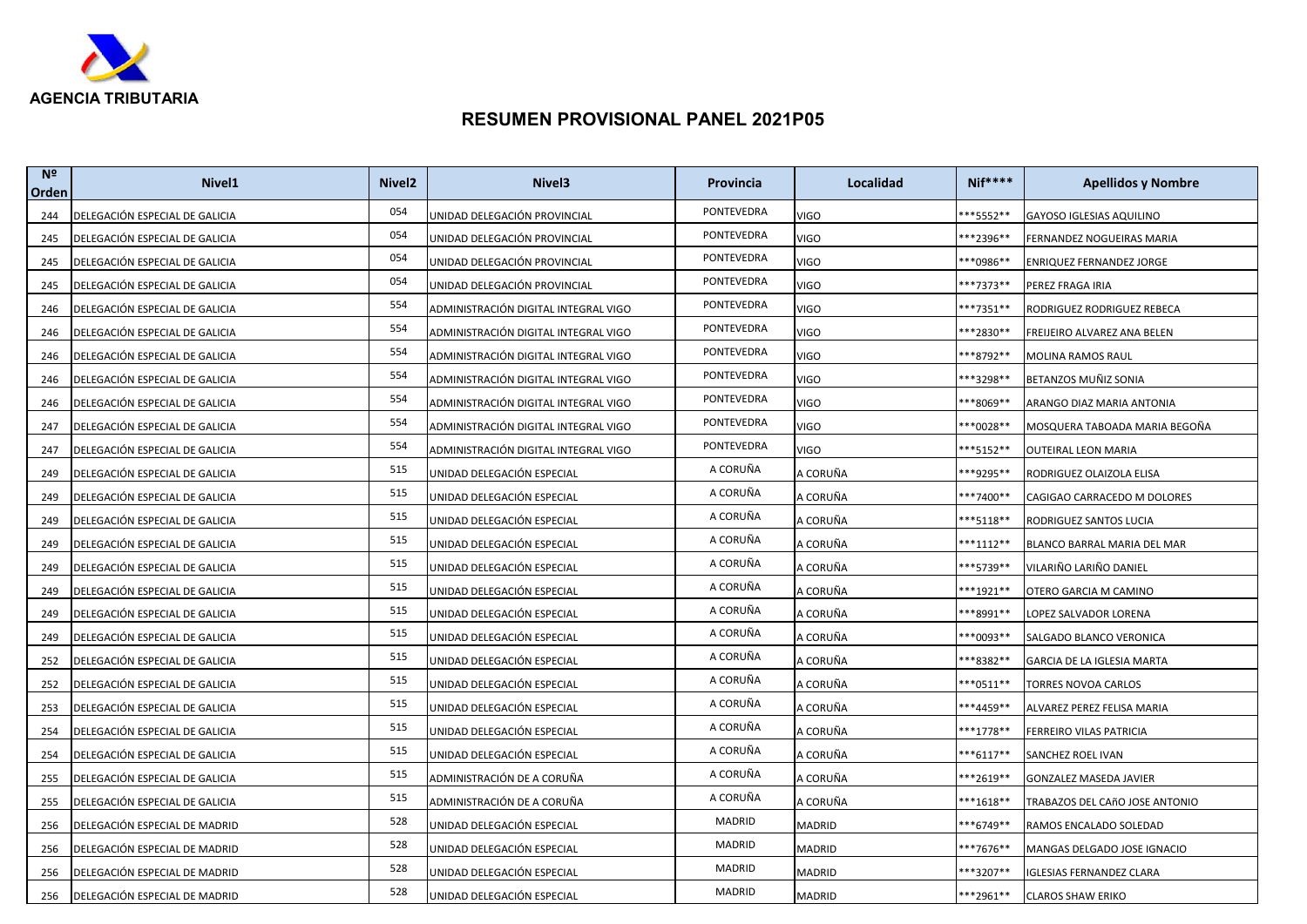

| N <sup>2</sup><br>Orden | Nivel <sub>1</sub>            | Nivel <sub>2</sub> | Nivel <sub>3</sub>         | Provincia | Localidad     | <b>Nif****</b>       | <b>Apellidos y Nombre</b>               |
|-------------------------|-------------------------------|--------------------|----------------------------|-----------|---------------|----------------------|-----------------------------------------|
| 256                     | DELEGACIÓN ESPECIAL DE MADRID | 528                | UNIDAD DELEGACIÓN ESPECIAL | MADRID    | <b>MADRID</b> | **5392**             | LEBRATO GARCIA ANA ISABEL               |
| 256                     | DELEGACIÓN ESPECIAL DE MADRID | 528                | UNIDAD DELEGACIÓN ESPECIAL | MADRID    | MADRID        | <sup>**7720**</sup>  | IIMENEZ EXPOSITO MARIA ROCIO            |
| 256                     | DELEGACIÓN ESPECIAL DE MADRID | 528                | UNIDAD DELEGACIÓN ESPECIAL | MADRID    | MADRID        | ***9003**            | CHAPARRO PARDO CLARA                    |
| 256                     | DELEGACIÓN ESPECIAL DE MADRID | 528                | UNIDAD DELEGACIÓN ESPECIAL | MADRID    | MADRID        | **9502**             | MORENO RODRIGUEZ MIRELLA                |
| 257                     | DELEGACIÓN ESPECIAL DE MADRID | 528                | UNIDAD DELEGACIÓN ESPECIAL | MADRID    | MADRID        | **6694**             | FERNANDEZ FIGARES ENCISO MARIA DE GADOR |
| 257                     | DELEGACIÓN ESPECIAL DE MADRID | 528                | UNIDAD DELEGACIÓN ESPECIAL | MADRID    | MADRID        | ***4646**            | FRIAS DE FRIAS JOSE A DE                |
| 257                     | DELEGACIÓN ESPECIAL DE MADRID | 528                | UNIDAD DELEGACIÓN ESPECIAL | MADRID    | MADRID        | ***1391**            | GONZALEZ VILLAR MONTSERRAT              |
| 257                     | DELEGACIÓN ESPECIAL DE MADRID | 528                | UNIDAD DELEGACIÓN ESPECIAL | MADRID    | MADRID        | **7972**             | VILLAR LOPEZ ANA                        |
| 257                     | DELEGACIÓN ESPECIAL DE MADRID | 528                | UNIDAD DELEGACIÓN ESPECIAL | MADRID    | MADRID        | ***3103**            | HARO MARTINEZ MARIA EUGENIA             |
| 257                     | DELEGACIÓN ESPECIAL DE MADRID | 528                | UNIDAD DELEGACIÓN ESPECIAL | MADRID    | MADRID        | **7806**             | VAZQUEZ MASEDO ROSARIO                  |
| 257                     | DELEGACIÓN ESPECIAL DE MADRID | 528                | UNIDAD DELEGACIÓN ESPECIAL | MADRID    | MADRID        | ***6839**            | OPORTO GONZALEZ MONICA                  |
| 257                     | DELEGACIÓN ESPECIAL DE MADRID | 528                | UNIDAD DELEGACIÓN ESPECIAL | MADRID    | MADRID        | **8162**             | NAVARRO GARCIA JUAN CARLOS              |
| 257                     | DELEGACIÓN ESPECIAL DE MADRID | 528                | UNIDAD DELEGACIÓN ESPECIAL | MADRID    | MADRID        | <sup>**4346**</sup>  | TORRE PARRA DIEGO                       |
| 257                     | DELEGACIÓN ESPECIAL DE MADRID | 528                | UNIDAD DELEGACIÓN ESPECIAL | MADRID    | MADRID        | ***1684**            | ACOSTA MESAS M DEL CARMEN               |
| 257                     | DELEGACIÓN ESPECIAL DE MADRID | 528                | UNIDAD DELEGACIÓN ESPECIAL | MADRID    | MADRID        | **2875**             | MANCERA MIRANDA FRANCISCO               |
| 257                     | DELEGACIÓN ESPECIAL DE MADRID | 528                | UNIDAD DELEGACIÓN ESPECIAL | MADRID    | MADRID        | <sup>**</sup> 5872** | VIVAS RUIZ ANTONIO                      |
| 257                     | DELEGACIÓN ESPECIAL DE MADRID | 528                | UNIDAD DELEGACIÓN ESPECIAL | MADRID    | MADRID        | **0572**             | BUENADICHA ESPADA ALFREDO               |
| 257                     | DELEGACIÓN ESPECIAL DE MADRID | 528                | UNIDAD DELEGACIÓN ESPECIAL | MADRID    | MADRID        | ***5214**            | AGUILAR DE LOS BUEIS M DEL PILAR        |
| 257                     | DELEGACIÓN ESPECIAL DE MADRID | 528                | UNIDAD DELEGACIÓN ESPECIAL | MADRID    | MADRID        | <sup>**</sup> 5469** | FERNANDEZ LOPEZ MARINA                  |
| 257                     | DELEGACIÓN ESPECIAL DE MADRID | 528                | UNIDAD DELEGACIÓN ESPECIAL | MADRID    | MADRID        | ***1958**            | YAGÜES MARCO ALEJANDRO                  |
| 257                     | DELEGACIÓN ESPECIAL DE MADRID | 528                | UNIDAD DELEGACIÓN ESPECIAL | MADRID    | MADRID        | ***1216**            | ALVAREZ SANCHEZ-GIRON CARLOS            |
| 257                     | DELEGACIÓN ESPECIAL DE MADRID | 528                | UNIDAD DELEGACIÓN ESPECIAL | MADRID    | MADRID        | ***3774**            | PARRA MINO ALVARO                       |
| 257                     | DELEGACIÓN ESPECIAL DE MADRID | 528                | UNIDAD DELEGACIÓN ESPECIAL | MADRID    | MADRID        | ***1576**            | MARTINEZ OLIVA FRANCISCO J              |
| 257                     | DELEGACIÓN ESPECIAL DE MADRID | 528                | UNIDAD DELEGACIÓN ESPECIAL | MADRID    | MADRID        | ***9571**            | PAES VILLAR MANUEL                      |
| 257                     | DELEGACIÓN ESPECIAL DE MADRID | 528                | UNIDAD DELEGACIÓN ESPECIAL | MADRID    | MADRID        | ***0667**            | NAVARRO PERAL RODRIGO                   |
| 257                     | DELEGACIÓN ESPECIAL DE MADRID | 528                | UNIDAD DELEGACIÓN ESPECIAL | MADRID    | MADRID        | **0572**             | PIEDRA MARTINEZ CRISTINA                |
| 257                     | DELEGACIÓN ESPECIAL DE MADRID | 528                | UNIDAD DELEGACIÓN ESPECIAL | MADRID    | MADRID        | **2872**             | SOBRINO QUEVEDO BEATRIZ                 |
| 257                     | DELEGACIÓN ESPECIAL DE MADRID | 528                | UNIDAD DELEGACIÓN ESPECIAL | MADRID    | MADRID        | ***4792**            | NAVAJAS CASAS M ROSARIO                 |
| 257                     | DELEGACIÓN ESPECIAL DE MADRID | 528                | UNIDAD DELEGACIÓN ESPECIAL | MADRID    | MADRID        | ***6441**            | NADALES JIMENEZ ISABEL                  |
| 257                     | DELEGACIÓN ESPECIAL DE MADRID | 528                | UNIDAD DELEGACIÓN ESPECIAL | MADRID    | MADRID        | ***0527**            | LLORENS PERIS ANA                       |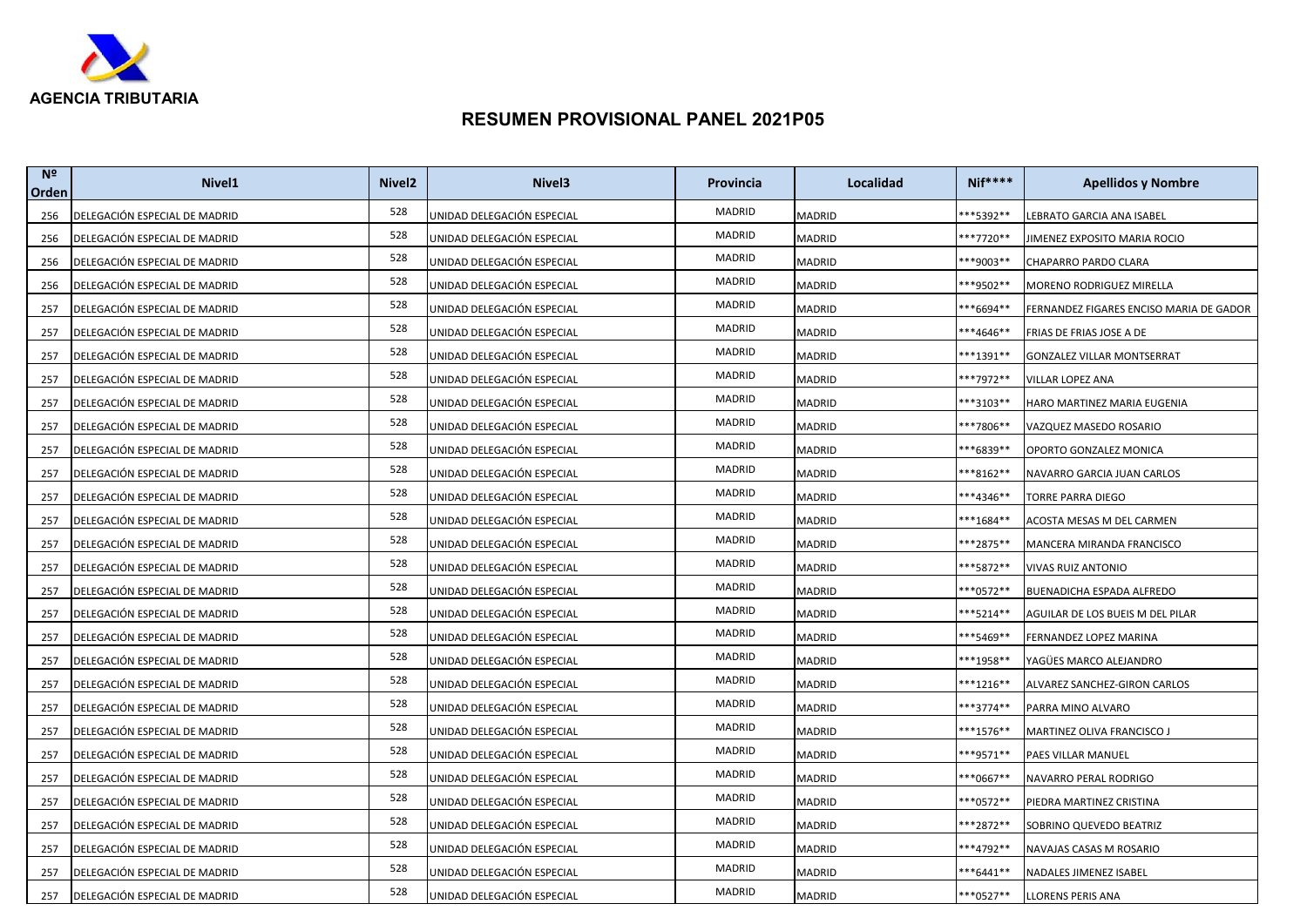

| N <sup>2</sup><br>Orden | Nivel <sub>1</sub>            | Nivel <sub>2</sub> | Nivel <sub>3</sub>         | Provincia | Localidad     | <b>Nif****</b> | <b>Apellidos y Nombre</b>                |
|-------------------------|-------------------------------|--------------------|----------------------------|-----------|---------------|----------------|------------------------------------------|
| 257                     | DELEGACIÓN ESPECIAL DE MADRID | 528                | UNIDAD DELEGACIÓN ESPECIAL | MADRID    | <b>MADRID</b> | $***4082**$    | AGUILERA PUERTO JOSE ANTONIO             |
| 257                     | DELEGACIÓN ESPECIAL DE MADRID | 528                | UNIDAD DELEGACIÓN ESPECIAL | MADRID    | MADRID        | **0572**       | VIGO MENENDEZ PABLO                      |
| 257                     | DELEGACIÓN ESPECIAL DE MADRID | 528                | UNIDAD DELEGACIÓN ESPECIAL | MADRID    | MADRID        | **8901**       | OBISPO DIAZ JORGE                        |
| 257                     | DELEGACIÓN ESPECIAL DE MADRID | 528                | UNIDAD DELEGACIÓN ESPECIAL | MADRID    | MADRID        | **5299**       | PALOS GONZALEZ FRANCISCO JOSE            |
| 257                     | DELEGACIÓN ESPECIAL DE MADRID | 528                | UNIDAD DELEGACIÓN ESPECIAL | MADRID    | MADRID        | **0230**       | <b>GARCIA MORENA SONIA</b>               |
| 257                     | DELEGACIÓN ESPECIAL DE MADRID | 528                | UNIDAD DELEGACIÓN ESPECIAL | MADRID    | MADRID        | ***3804**      | OROZCO CASTRO ISABEL MARIA               |
| 257                     | DELEGACIÓN ESPECIAL DE MADRID | 528                | UNIDAD DELEGACIÓN ESPECIAL | MADRID    | MADRID        | ***4420**      | RUIZ GALLEGO ANA                         |
| 257                     | DELEGACIÓN ESPECIAL DE MADRID | 528                | UNIDAD DELEGACIÓN ESPECIAL | MADRID    | MADRID        | ***2873**      | NAVARRO PEINADO JOSE                     |
| 257                     | DELEGACIÓN ESPECIAL DE MADRID | 528                | UNIDAD DELEGACIÓN ESPECIAL | MADRID    | MADRID        | ***7745**      | LOSADA LARA ANA BELEN                    |
| 257                     | DELEGACIÓN ESPECIAL DE MADRID | 528                | UNIDAD DELEGACIÓN ESPECIAL | MADRID    | MADRID        | **3367**       | MARTINEZ PEREZ MARIA DEL VAL             |
| 257                     | DELEGACIÓN ESPECIAL DE MADRID | 528                | UNIDAD DELEGACIÓN ESPECIAL | MADRID    | MADRID        | ***3277**      | <b>BAJO RODRIGUEZ MARIA MILAGROS</b>     |
| 257                     | DELEGACIÓN ESPECIAL DE MADRID | 528                | UNIDAD DELEGACIÓN ESPECIAL | MADRID    | MADRID        | **2252**       | CRESPI DE VALLDAURA CARDENAL DIEGO RAFAE |
| 257                     | DELEGACIÓN ESPECIAL DE MADRID | 528                | UNIDAD DELEGACIÓN ESPECIAL | MADRID    | MADRID        | **8923**       | LOUREDA RUIZ MIGUEL                      |
| 257                     | DELEGACIÓN ESPECIAL DE MADRID | 528                | UNIDAD DELEGACIÓN ESPECIAL | MADRID    | MADRID        | ***3648**      | MUROS JERONIMO VIRGINIA                  |
| 257                     | DELEGACIÓN ESPECIAL DE MADRID | 528                | UNIDAD DELEGACIÓN ESPECIAL | MADRID    | MADRID        | **5432**       | ALBA GALEOTE MARIA                       |
| 257                     | DELEGACIÓN ESPECIAL DE MADRID | 528                | UNIDAD DELEGACIÓN ESPECIAL | MADRID    | MADRID        | **0981**       | BURGOS HERNANDO GONZALO                  |
| 257                     | DELEGACIÓN ESPECIAL DE MADRID | 528                | UNIDAD DELEGACIÓN ESPECIAL | MADRID    | MADRID        | **2828**       | MUÑOZ RIVERA ANA MARIA                   |
| 257                     | DELEGACIÓN ESPECIAL DE MADRID | 528                | UNIDAD DELEGACIÓN ESPECIAL | MADRID    | MADRID        | **8113**       | ACUÑA MORENO JOSE LUIS DE                |
| 257                     | DELEGACIÓN ESPECIAL DE MADRID | 528                | UNIDAD DELEGACIÓN ESPECIAL | MADRID    | MADRID        | **0484**       | HURTADO ARROYO CRISTOBAL                 |
| 257                     | DELEGACIÓN ESPECIAL DE MADRID | 528                | UNIDAD DELEGACIÓN ESPECIAL | MADRID    | MADRID        | ***2054**      | SANCHEZ MARTIN ALEJANDRO                 |
| 257                     | DELEGACIÓN ESPECIAL DE MADRID | 528                | UNIDAD DELEGACIÓN ESPECIAL | MADRID    | MADRID        | **7223**       | MORA MORAL ALEJANDRO                     |
| 257                     | DELEGACIÓN ESPECIAL DE MADRID | 528                | UNIDAD DELEGACIÓN ESPECIAL | MADRID    | MADRID        | **5667**       | VALVERDE VAZQUEZ MARTA                   |
| 257                     | DELEGACIÓN ESPECIAL DE MADRID | 528                | UNIDAD DELEGACIÓN ESPECIAL | MADRID    | MADRID        | **6065**       | GRANDE DE HARO MARIA PILAR               |
| 257                     | DELEGACIÓN ESPECIAL DE MADRID | 528                | UNIDAD DELEGACIÓN ESPECIAL | MADRID    | MADRID        | $***6717**$    | RAMOS LUCAS DAVID                        |
| 257                     | DELEGACIÓN ESPECIAL DE MADRID | 528                | UNIDAD DELEGACIÓN ESPECIAL | MADRID    | MADRID        | ***9691**      | FERNANDEZ LAZARO MARIA PILAR             |
| 257                     | DELEGACIÓN ESPECIAL DE MADRID | 528                | UNIDAD DELEGACIÓN ESPECIAL | MADRID    | MADRID        | **2378**       | LUNA PEREZ SONIA MARIA                   |
| 257                     | DELEGACIÓN ESPECIAL DE MADRID | 528                | UNIDAD DELEGACIÓN ESPECIAL | MADRID    | MADRID        | **1980**       | GARCIA DELGADO DIEGO                     |
| 257                     | DELEGACIÓN ESPECIAL DE MADRID | 528                | UNIDAD DELEGACIÓN ESPECIAL | MADRID    | MADRID        | **6205**       | COLMENAREJO BRAVO RUBEN                  |
| 257                     | DELEGACIÓN ESPECIAL DE MADRID | 528                | UNIDAD DELEGACIÓN ESPECIAL | MADRID    | MADRID        | ***4652**      | GUIJO SOLABARRIETA AINHOA                |
| 257                     | DELEGACIÓN ESPECIAL DE MADRID | 528                | UNIDAD DELEGACIÓN ESPECIAL | MADRID    | MADRID        | ***5587**      | CARMONA MORENO MARIA                     |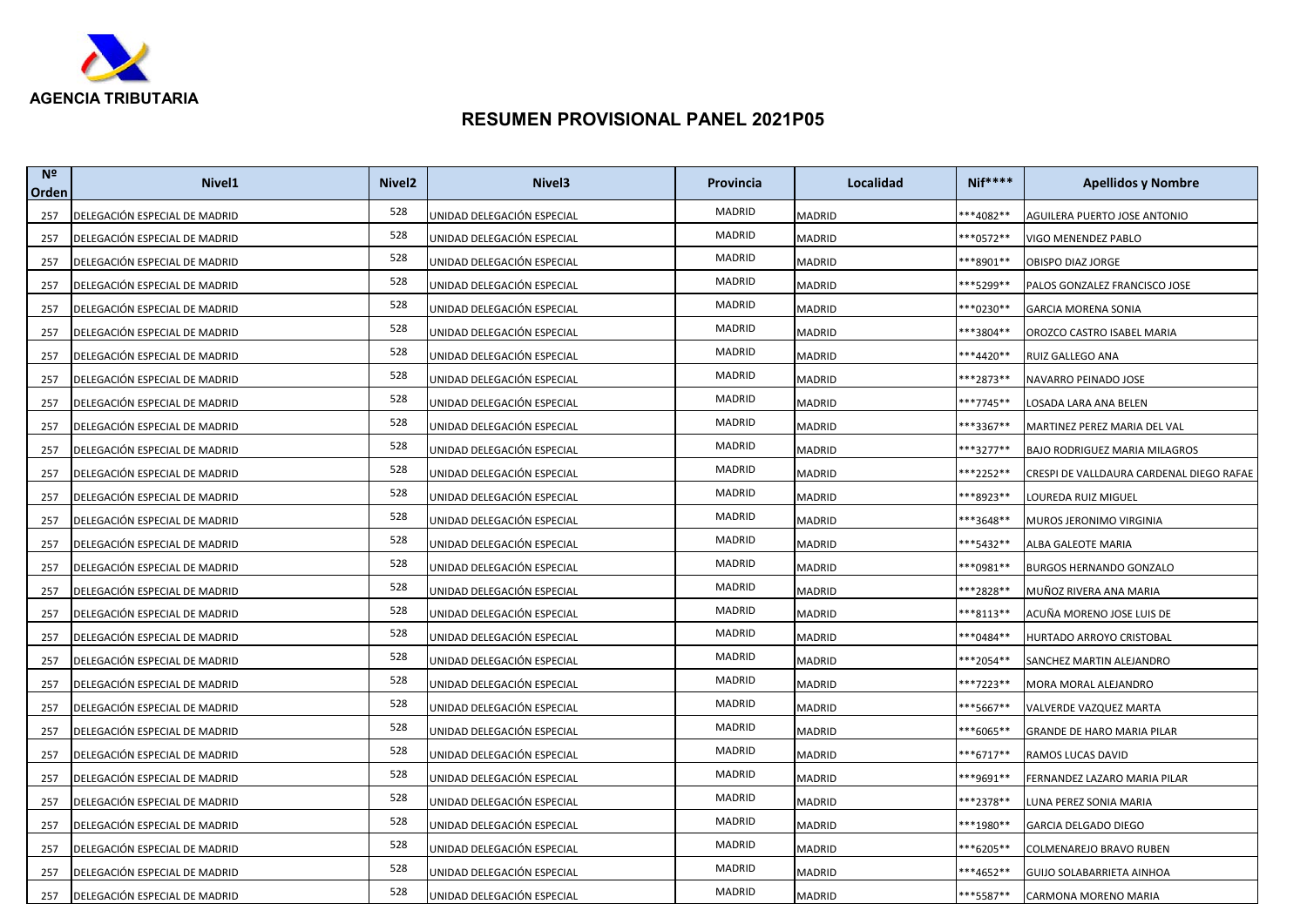

| N <sup>2</sup><br>Orden | Nivel <sub>1</sub>            | Nivel <sub>2</sub> | Nivel <sub>3</sub>         | Provincia | Localidad     | <b>Nif****</b>       | <b>Apellidos y Nombre</b>      |
|-------------------------|-------------------------------|--------------------|----------------------------|-----------|---------------|----------------------|--------------------------------|
| 257                     | DELEGACIÓN ESPECIAL DE MADRID | 528                | UNIDAD DELEGACIÓN ESPECIAL | MADRID    | <b>MADRID</b> | **6696**             | <b>MARCED PENADES ROCIO</b>    |
| 257                     | DELEGACIÓN ESPECIAL DE MADRID | 528                | UNIDAD DELEGACIÓN ESPECIAL | MADRID    | MADRID        | <sup>**</sup> 5768** | TORRES HIDALGO MANUEL          |
| 257                     | DELEGACIÓN ESPECIAL DE MADRID | 528                | UNIDAD DELEGACIÓN ESPECIAL | MADRID    | MADRID        | **8274**             | ROMERO ESCOBAR NOELIA DE LA C  |
| 257                     | DELEGACIÓN ESPECIAL DE MADRID | 528                | UNIDAD DELEGACIÓN ESPECIAL | MADRID    | MADRID        | **8784**             | GARCIA ROSALES JUAN ANTONIO    |
| 257                     | DELEGACIÓN ESPECIAL DE MADRID | 528                | UNIDAD DELEGACIÓN ESPECIAL | MADRID    | MADRID        | <sup>**9883**</sup>  | SIERRA PALACIOS RUBEN          |
| 257                     | DELEGACIÓN ESPECIAL DE MADRID | 528                | UNIDAD DELEGACIÓN ESPECIAL | MADRID    | MADRID        | **5139**             | GONZALEZ MUÑOZ SELENE          |
| 257                     | DELEGACIÓN ESPECIAL DE MADRID | 528                | UNIDAD DELEGACIÓN ESPECIAL | MADRID    | MADRID        | ***5476**            | RODRIGUEZ OYA ROSA MARIA       |
| 257                     | DELEGACIÓN ESPECIAL DE MADRID | 528                | UNIDAD DELEGACIÓN ESPECIAL | MADRID    | MADRID        | **1649**             | MISAS VILCHES JOSE LUIS        |
| 258                     | DELEGACIÓN ESPECIAL DE MADRID | 528                | UNIDAD DELEGACIÓN ESPECIAL | MADRID    | MADRID        | ***9318**            | MARTIN GALLEGO MARIA ANGELA    |
| 258                     | DELEGACIÓN ESPECIAL DE MADRID | 528                | UNIDAD DELEGACIÓN ESPECIAL | MADRID    | MADRID        | <sup>**</sup> 1840** | CASTILLO ACUYO RAFAEL ALEJAND  |
| 258                     | DELEGACIÓN ESPECIAL DE MADRID | 528                | UNIDAD DELEGACIÓN ESPECIAL | MADRID    | MADRID        | ***7701**            | COMINO MONROY MARIA CARMEN     |
| 258                     | DELEGACIÓN ESPECIAL DE MADRID | 528                | UNIDAD DELEGACIÓN ESPECIAL | MADRID    | MADRID        | **5868**             | BLANCO IGLESIAS SILVIA MARIA   |
| 258                     | DELEGACIÓN ESPECIAL DE MADRID | 528                | UNIDAD DELEGACIÓN ESPECIAL | MADRID    | MADRID        | **5220**             | AVILA RODRIGUEZ SARA           |
| 258                     | DELEGACIÓN ESPECIAL DE MADRID | 528                | UNIDAD DELEGACIÓN ESPECIAL | MADRID    | MADRID        | ***4213**            | GARCIA GARCIA ALMUDENA         |
| 258                     | DELEGACIÓN ESPECIAL DE MADRID | 528                | UNIDAD DELEGACIÓN ESPECIAL | MADRID    | MADRID        | **4450**             | DIAZ ORDOÑEZ DAVID             |
| 258                     | DELEGACIÓN ESPECIAL DE MADRID | 528                | UNIDAD DELEGACIÓN ESPECIAL | MADRID    | MADRID        | **8306**             | FUENTES RIVAS DIEGO            |
| 258                     | DELEGACIÓN ESPECIAL DE MADRID | 528                | UNIDAD DELEGACIÓN ESPECIAL | MADRID    | MADRID        | ***7182**            | GONZALEZ CIENFUEGOS LAURA      |
| 258                     | DELEGACIÓN ESPECIAL DE MADRID | 528                | UNIDAD DELEGACIÓN ESPECIAL | MADRID    | MADRID        | **8276**             | SUEIRO RODRIGUEZ NOEL          |
| 258                     | DELEGACIÓN ESPECIAL DE MADRID | 528                | UNIDAD DELEGACIÓN ESPECIAL | MADRID    | MADRID        | **8328**             | RIO SERRANO SEILA DEL          |
| 258                     | DELEGACIÓN ESPECIAL DE MADRID | 528                | UNIDAD DELEGACIÓN ESPECIAL | MADRID    | MADRID        | **8256**             | <b>GONZALEZ QUINTAS TANIA</b>  |
| 258                     | DELEGACIÓN ESPECIAL DE MADRID | 528                | UNIDAD DELEGACIÓN ESPECIAL | MADRID    | MADRID        | **2383**             | ESPINOSA MELCHOR RAQUEL        |
| 258                     | DELEGACIÓN ESPECIAL DE MADRID | 528                | UNIDAD DELEGACIÓN ESPECIAL | MADRID    | MADRID        | **7562**             | LOPEZ MENDEZ SARA              |
| 258                     | DELEGACIÓN ESPECIAL DE MADRID | 528                | UNIDAD DELEGACIÓN ESPECIAL | MADRID    | MADRID        | $***0125**$          | GASCON GUTIERREZ SORAYA SUSANA |
| 258                     | DELEGACIÓN ESPECIAL DE MADRID | 528                | UNIDAD DELEGACIÓN ESPECIAL | MADRID    | MADRID        | ***1595**            | MORALES MARTINEZ NATALIA       |
| 258                     | DELEGACIÓN ESPECIAL DE MADRID | 528                | UNIDAD DELEGACIÓN ESPECIAL | MADRID    | MADRID        | ***1234**            | <b>BAAMONDE MACEDA ALBA</b>    |
| 258                     | DELEGACIÓN ESPECIAL DE MADRID | 528                | UNIDAD DELEGACIÓN ESPECIAL | MADRID    | MADRID        | ***9981**            | GARCIA ACOSTA JORGE            |
| 258                     | DELEGACIÓN ESPECIAL DE MADRID | 528                | UNIDAD DELEGACIÓN ESPECIAL | MADRID    | MADRID        | ***1771**            | VELAYOS JIMENEZ NOELIA         |
| 258                     | DELEGACIÓN ESPECIAL DE MADRID | 528                | UNIDAD DELEGACIÓN ESPECIAL | MADRID    | MADRID        | ***2934**            | LOPEZ ALCARAZ CARLOS           |
| 258                     | DELEGACIÓN ESPECIAL DE MADRID | 528                | UNIDAD DELEGACIÓN ESPECIAL | MADRID    | MADRID        | ***1598**            | SALAZAR GOMIS MARIA DEL CARM   |
| 258                     | DELEGACIÓN ESPECIAL DE MADRID | 528                | UNIDAD DELEGACIÓN ESPECIAL | MADRID    | MADRID        | ***9495**            | TEJEDOR GONZALEZ VICTORIA      |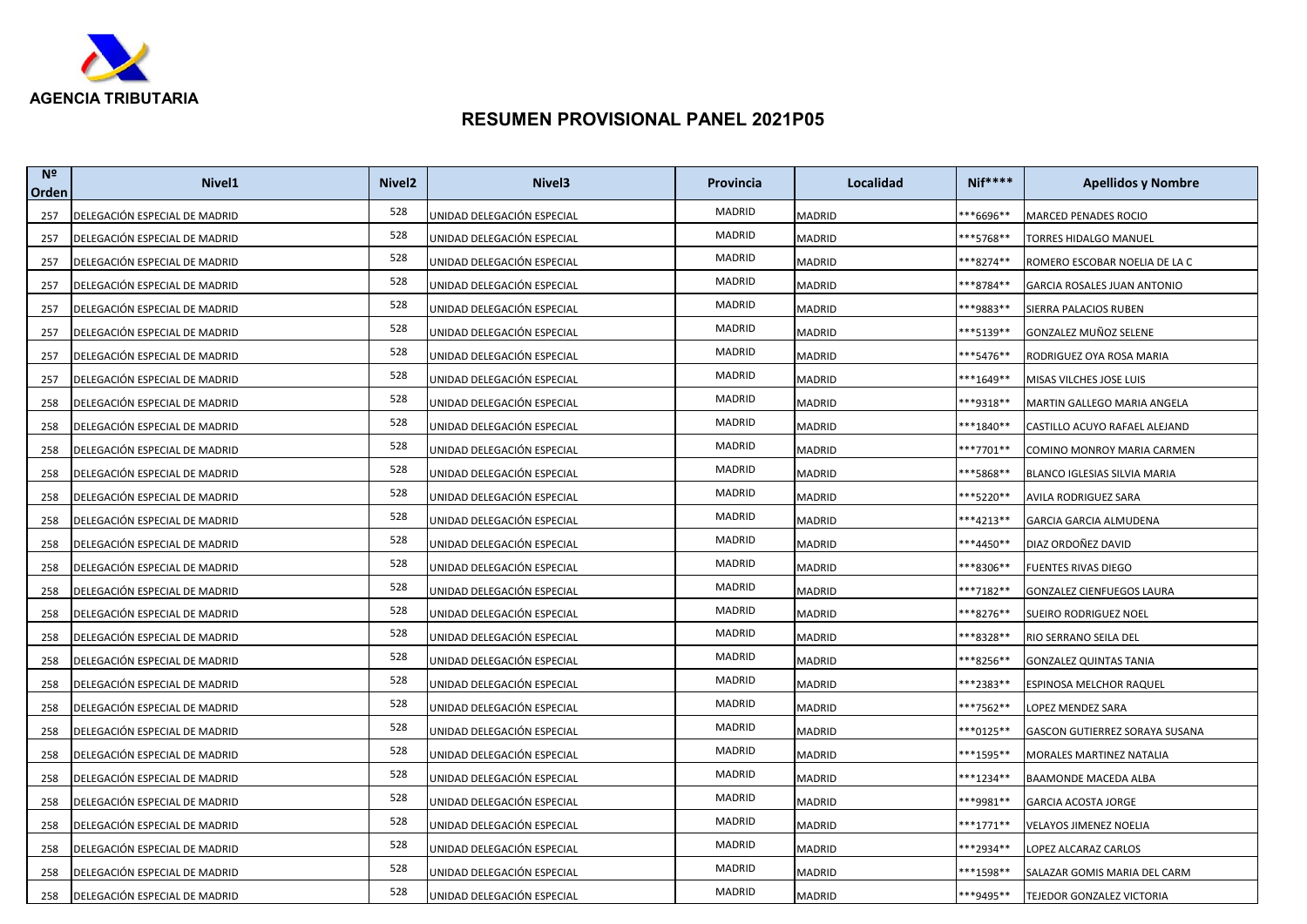

| N <sup>2</sup><br>Orden | Nivel <sub>1</sub>            | Nivel <sub>2</sub> | Nivel <sub>3</sub>         | Provincia | Localidad     | <b>Nif****</b>       | <b>Apellidos y Nombre</b>       |
|-------------------------|-------------------------------|--------------------|----------------------------|-----------|---------------|----------------------|---------------------------------|
| 258                     | DELEGACIÓN ESPECIAL DE MADRID | 528                | UNIDAD DELEGACIÓN ESPECIAL | MADRID    | <b>MADRID</b> | **7308**             | MERCHAN APARICIO CARLOS         |
| 258                     | DELEGACIÓN ESPECIAL DE MADRID | 528                | UNIDAD DELEGACIÓN ESPECIAL | MADRID    | MADRID        | ***1152**            | <b>GUZMAN VIDAL MARTA</b>       |
| 258                     | DELEGACIÓN ESPECIAL DE MADRID | 528                | UNIDAD DELEGACIÓN ESPECIAL | MADRID    | MADRID        | ***2736**            | DIAZ LOMINCHAR EVA              |
| 258                     | DELEGACIÓN ESPECIAL DE MADRID | 528                | UNIDAD DELEGACIÓN ESPECIAL | MADRID    | MADRID        | **7876**             | MIRANDA ALONSO BORJA            |
| 258                     | DELEGACIÓN ESPECIAL DE MADRID | 528                | UNIDAD DELEGACIÓN ESPECIAL | MADRID    | MADRID        | **6029**             | FRAILES MARTINEZ FRANCISCO DE L |
| 258                     | DELEGACIÓN ESPECIAL DE MADRID | 528                | UNIDAD DELEGACIÓN ESPECIAL | MADRID    | MADRID        | **2655**             | MENDEZ FERNANDEZ VIRGINIA       |
| 258                     | DELEGACIÓN ESPECIAL DE MADRID | 528                | UNIDAD DELEGACIÓN ESPECIAL | MADRID    | MADRID        | ***4243**            | MELLADO ORTEGA ROCIO            |
| 258                     | DELEGACIÓN ESPECIAL DE MADRID | 528                | UNIDAD DELEGACIÓN ESPECIAL | MADRID    | MADRID        | ***2035**            | AMIGO ALEJO ROSA MARIA          |
| 258                     | DELEGACIÓN ESPECIAL DE MADRID | 528                | UNIDAD DELEGACIÓN ESPECIAL | MADRID    | MADRID        | ***7680**            | GONZALEZ PARRADO PALOMA         |
| 259                     | DELEGACIÓN ESPECIAL DE MADRID | 528                | UNIDAD DELEGACIÓN ESPECIAL | MADRID    | MADRID        | **6009**             | MONTE DONAPETRY JOAQUIN         |
| 259                     | DELEGACIÓN ESPECIAL DE MADRID | 528                | UNIDAD DELEGACIÓN ESPECIAL | MADRID    | MADRID        | ***1453**            | MOYA GONZALEZ ROBERTO CARLOS    |
| 259                     | DELEGACIÓN ESPECIAL DE MADRID | 528                | UNIDAD DELEGACIÓN ESPECIAL | MADRID    | MADRID        | **0743**             | SARRIA FERNANDEZ CARMEN         |
| 259                     | DELEGACIÓN ESPECIAL DE MADRID | 528                | UNIDAD DELEGACIÓN ESPECIAL | MADRID    | MADRID        | **9451**             | CAÑADILLA GOMEZ-CARREÑO JESUS   |
| 259                     | DELEGACIÓN ESPECIAL DE MADRID | 528                | UNIDAD DELEGACIÓN ESPECIAL | MADRID    | MADRID        | ***1432**            | PELLICO HERRERO ANGEL           |
| 259                     | DELEGACIÓN ESPECIAL DE MADRID | 528                | UNIDAD DELEGACIÓN ESPECIAL | MADRID    | MADRID        | **6682**             | COBO-REYES LOPEZ AMPARO         |
| 259                     | DELEGACIÓN ESPECIAL DE MADRID | 528                | UNIDAD DELEGACIÓN ESPECIAL | MADRID    | <b>MADRID</b> | <sup>**</sup> 4199** | JACOME ALONSO LUIS ENRIQUE      |
| 259                     | DELEGACIÓN ESPECIAL DE MADRID | 528                | UNIDAD DELEGACIÓN ESPECIAL | MADRID    | MADRID        | ***7023**            | TORRE VELA ALMUDENA             |
| 259                     | DELEGACIÓN ESPECIAL DE MADRID | 528                | UNIDAD DELEGACIÓN ESPECIAL | MADRID    | MADRID        | ***9677**            | LOSADA FERNANDEZ CRISTINA Mª    |
| 259                     | DELEGACIÓN ESPECIAL DE MADRID | 528                | UNIDAD DELEGACIÓN ESPECIAL | MADRID    | MADRID        | <sup>**9559**</sup>  | PINEDO ARAUJO JUAN JOSE DE      |
| 259                     | DELEGACIÓN ESPECIAL DE MADRID | 528                | UNIDAD DELEGACIÓN ESPECIAL | MADRID    | <b>MADRID</b> | ***4304**            | CAMPOS CALZAS ALEJANDRO         |
| 259                     | DELEGACIÓN ESPECIAL DE MADRID | 528                | UNIDAD DELEGACIÓN ESPECIAL | MADRID    | MADRID        | **3138**             | PALAZON AYALA CARMEN MARIA      |
| 259                     | DELEGACIÓN ESPECIAL DE MADRID | 528                | UNIDAD DELEGACIÓN ESPECIAL | MADRID    | MADRID        | ***1582**            | ARCE BERNAL CARMEN              |
| 259                     | DELEGACIÓN ESPECIAL DE MADRID | 528                | UNIDAD DELEGACIÓN ESPECIAL | MADRID    | MADRID        | ***8249**            | MUÑOZ MOLINA MARIA ISABEL       |
| 259                     | DELEGACIÓN ESPECIAL DE MADRID | 528                | UNIDAD DELEGACIÓN ESPECIAL | MADRID    | MADRID        | ***4982**            | BALSALOBRE GARCIA MIRIAM        |
| 259                     | DELEGACIÓN ESPECIAL DE MADRID | 528                | UNIDAD DELEGACIÓN ESPECIAL | MADRID    | MADRID        | **2989**             | MARTIN FERNANDEZ OSCAR          |
| 259                     | DELEGACIÓN ESPECIAL DE MADRID | 528                | UNIDAD DELEGACIÓN ESPECIAL | MADRID    | MADRID        | <sup>**</sup> 8549** | PEREZ SANMARTIN VERONICA MARIA  |
| 259                     | DELEGACIÓN ESPECIAL DE MADRID | 528                | UNIDAD DELEGACIÓN ESPECIAL | MADRID    | MADRID        | ***7126**            | ALVAREZ ALONSO PAULA            |
| 259                     | DELEGACIÓN ESPECIAL DE MADRID | 528                | UNIDAD DELEGACIÓN ESPECIAL | MADRID    | MADRID        | ***1440**            | RUIZ OLIVARES AZAHARA           |
| 259                     | DELEGACIÓN ESPECIAL DE MADRID | 528                | UNIDAD DELEGACIÓN ESPECIAL | MADRID    | MADRID        | ***0702**            | FOUZ FERNANDEZ CRISTINA         |
| 259                     | DELEGACIÓN ESPECIAL DE MADRID | 528                | UNIDAD DELEGACIÓN ESPECIAL | MADRID    | MADRID        | ***9219**            | CHOCANO ESTEBARAN DAVID         |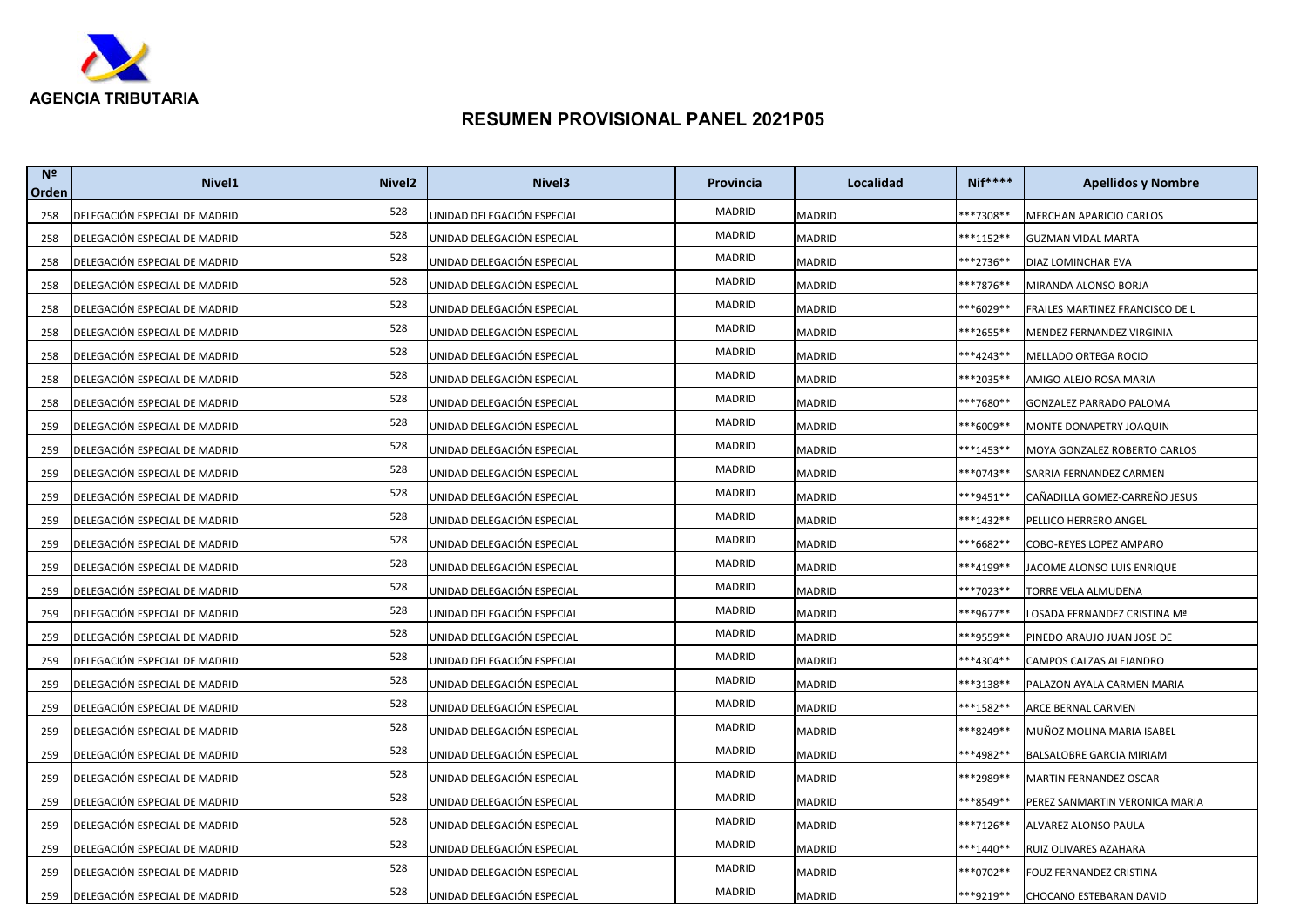

| N <sup>o</sup><br>Orden | Nivel <sub>1</sub>            | Nivel <sub>2</sub> | Nivel <sub>3</sub>                   | Provincia | Localidad          | <b>Nif****</b>       | <b>Apellidos y Nombre</b>      |
|-------------------------|-------------------------------|--------------------|--------------------------------------|-----------|--------------------|----------------------|--------------------------------|
| 259                     | DELEGACIÓN ESPECIAL DE MADRID | 528                | UNIDAD DELEGACIÓN ESPECIAL           | MADRID    | <b>MADRID</b>      | ***5627**            | BAZARRA REQUENA MARINA         |
| 259                     | DELEGACIÓN ESPECIAL DE MADRID | 528                | UNIDAD DELEGACIÓN ESPECIAL           | MADRID    | MADRID             | **1394**             | ESTEBAN MIRANDA SILVIA         |
| 259                     | DELEGACIÓN ESPECIAL DE MADRID | 528                | UNIDAD DELEGACIÓN ESPECIAL           | MADRID    | MADRID             | **4053**             | CUBEROS GONZALEZ JUAN PABLO    |
| 259                     | DELEGACIÓN ESPECIAL DE MADRID | 528                | UNIDAD DELEGACIÓN ESPECIAL           | MADRID    | <b>MADRID</b>      | **5248**             | VARAS GALVEZ, LAURA            |
| 259                     | DELEGACIÓN ESPECIAL DE MADRID | 528                | UNIDAD DELEGACIÓN ESPECIAL           | MADRID    | MADRID             | **0063**             | SANCHEZ GONZALEZ CRISTINA      |
| 259                     | DELEGACIÓN ESPECIAL DE MADRID | 528                | UNIDAD DELEGACIÓN ESPECIAL           | MADRID    | MADRID             | **8255**             | NOVAL ARGÜESO CRISTINA         |
| 259                     | DELEGACIÓN ESPECIAL DE MADRID | 528                | UNIDAD DELEGACIÓN ESPECIAL           | MADRID    | MADRID             | **7665**             | ORTEGA MONTESINOS ELENA        |
| 259                     | DELEGACIÓN ESPECIAL DE MADRID | 528                | UNIDAD DELEGACIÓN ESPECIAL           | MADRID    | MADRID             | **5780**             | RONDA SANSEGUNDO ALBERTO       |
| 260                     | DELEGACIÓN ESPECIAL DE MADRID | 528                | UNIDAD DELEGACIÓN ESPECIAL           | MADRID    | MADRID             | ***7756**            | SANCHEZ GARCIA ANGEL MANUEL    |
| 260                     | DELEGACIÓN ESPECIAL DE MADRID | 528                | UNIDAD DELEGACIÓN ESPECIAL           | MADRID    | MADRID             | ***0477**            | RODRIGUEZ HERNANDEZ MARIA JOSE |
| 260                     | DELEGACIÓN ESPECIAL DE MADRID | 528                | UNIDAD DELEGACIÓN ESPECIAL           | MADRID    | MADRID             | <sup>**</sup> 4919** | RUIZ FAJARDO CRISTINA          |
| 260                     | DELEGACIÓN ESPECIAL DE MADRID | 528                | UNIDAD DELEGACIÓN ESPECIAL           | MADRID    | <b>MADRID</b>      | **7045**             | GIMENEZ LARA SERGIO LUIS       |
| 261                     | DELEGACIÓN ESPECIAL DE MADRID | 528                | UNIDAD DELEGACIÓN ESPECIAL           | MADRID    | MADRID             | ***4909**            | JORDAN DE LA TORRE BEATRIZ     |
| 261                     | DELEGACIÓN ESPECIAL DE MADRID | 528                | UNIDAD DELEGACIÓN ESPECIAL           | MADRID    | MADRID             | **6959**             | SIERRA CASTAÑON CRISTINA       |
| 261                     | DELEGACIÓN ESPECIAL DE MADRID | 528                | UNIDAD DELEGACIÓN ESPECIAL           | MADRID    | MADRID             | **7060**             | MONGRELL LASIERRA YAISA        |
| 262                     | DELEGACIÓN ESPECIAL DE MADRID | 528                | UNIDAD DELEGACIÓN ESPECIAL           | MADRID    | MADRID             | <sup>**9110**</sup>  | CARMONA SAENZ MARIA            |
| 262                     | DELEGACIÓN ESPECIAL DE MADRID | 528                | UNIDAD DELEGACIÓN ESPECIAL           | MADRID    | MADRID             | $***0771**$          | MARTINEZ ROCA MARIA DOLORES    |
| 265                     | DELEGACIÓN ESPECIAL DE MADRID | 528                | ADMINISTRACIÓN DE ARANJUEZ           | MADRID    | ARANJUEZ           | ***7439**            | <b>GARCIA CEBRIAN ANGELA</b>   |
| 271                     | DELEGACIÓN ESPECIAL DE MADRID | 528                | ADMINISTRACIÓN DE MÓSTOLES           | MADRID    | MÓSTOLES           | $***2074**$          | ALAMO GARCIA ALEXIA DEL        |
| 272                     | DELEGACIÓN ESPECIAL DE MADRID | 528                | ADMINISTRACIÓN DE POZUELO DE ALARCÓN | MADRID    | POZUELO DE ALARCÓN | ***0539**            | GONZALEZ CAMACHO LUIS          |
| 273                     | DELEGACIÓN ESPECIAL DE MADRID | 528                | ADMINISTRACIÓN DE ALCOBENDAS         | MADRID    | ALCOBENDAS         | ***2627**            | MATEOS CORDERO CLAUDIA         |
| 273                     | DELEGACIÓN ESPECIAL DE MADRID | 528                | ADMINISTRACIÓN DE ALCOBENDAS         | MADRID    | ALCOBENDAS         | ***1029**            | RUBIO AGUILAR MARIA DEL MAR    |
| 273                     | DELEGACIÓN ESPECIAL DE MADRID | 528                | ADMINISTRACIÓN DE ALCOBENDAS         | MADRID    | ALCOBENDAS         | ***1737**            | ALVAREZ FERNANDEZ ELENA        |
| 274                     | DELEGACIÓN ESPECIAL DE MADRID | 528                | ADMINISTRACIÓN DE FUENLABRADA        | MADRID    | FUENLABRADA        | ***5939**            | LAGUNA ROSAS LAURA             |
| 275                     | DELEGACIÓN ESPECIAL DE MADRID | 528                | ADMINISTRACIÓN DE POZUELO DE ALARCÓN | MADRID    | POZUELO DE ALARCÓN | ***6400**            | TORIBIO MARTIN PILAR           |
| 276                     | DELEGACIÓN ESPECIAL DE MADRID | 528                | ADMINISTRACIÓN DE TORREJÓN DE ARDOZ  | MADRID    | TORREJÓN DE ARDOZ  | ***8667**            | BLANCO GONZALEZ HECTOR         |
| 276                     | DELEGACIÓN ESPECIAL DE MADRID | 528                | ADMINISTRACIÓN DE TORREJÓN DE ARDOZ  | MADRID    | TORREJÓN DE ARDOZ  | <sup>**4865**</sup>  | RODRIGUEZ ALVAREZ SORAYA       |
| 278                     | DELEGACIÓN ESPECIAL DE MADRID | 528                | ADMINISTRACIÓN DE MONTALBÁN          | MADRID    | MADRID             | ***1571**            | GARCIA SANCHEZ ALMUDENA        |
| 278                     | DELEGACIÓN ESPECIAL DE MADRID | 528                | ADMINISTRACIÓN DE MONTALBÁN          | MADRID    | MADRID             | ***2774**            | DILLANA RIVERA CAROLINA        |
| 278                     | DELEGACIÓN ESPECIAL DE MADRID | 528                | ADMINISTRACIÓN DE MONTALBÁN          | MADRID    | MADRID             | ***8724**            | <b>MARTIN MATEOS MARIA</b>     |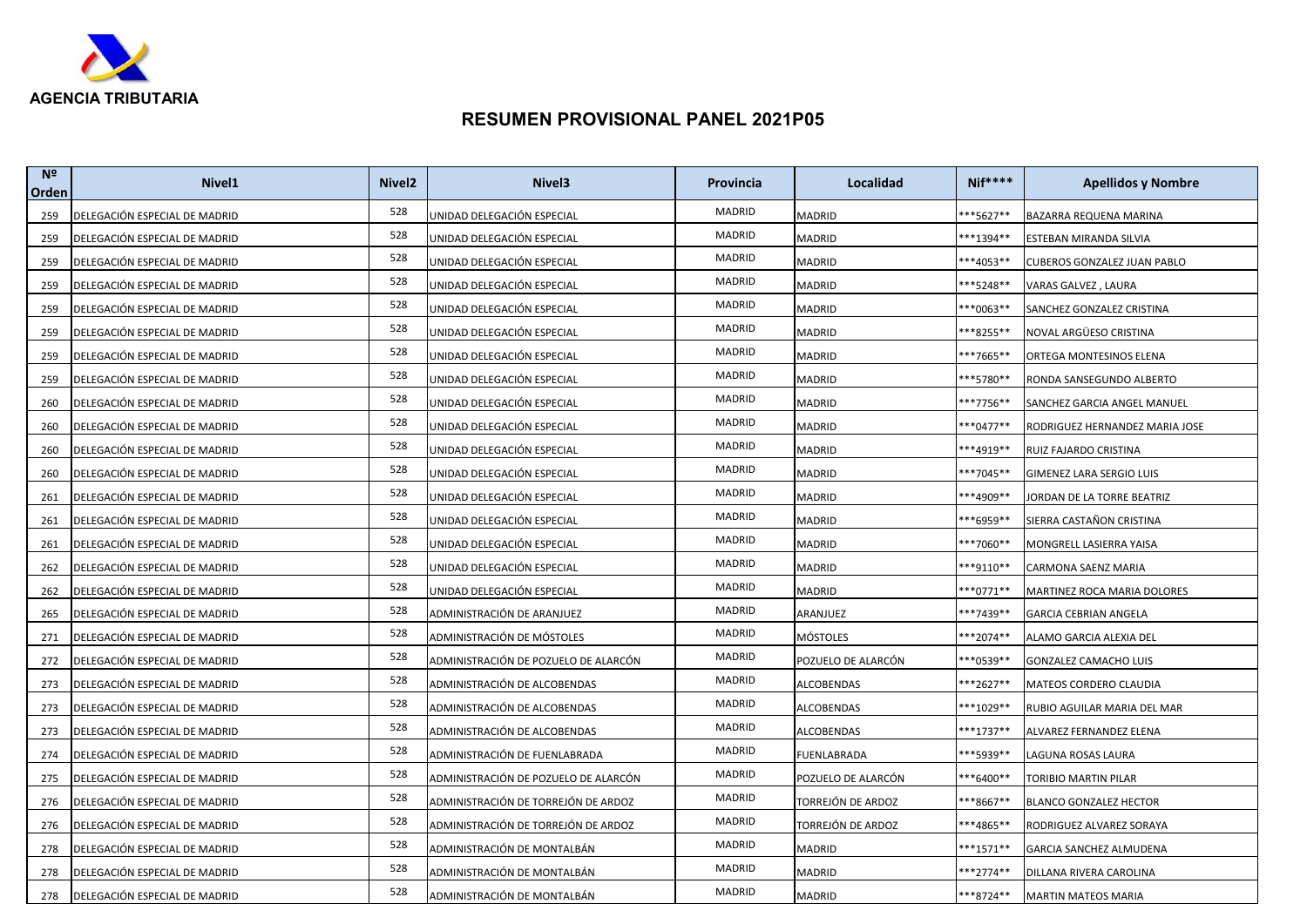

| N <sup>2</sup><br>Orden | Nivel <sub>1</sub>            | Nivel <sub>2</sub> | Nivel <sub>3</sub>                 | Provincia | Localidad     | <b>Nif****</b>       | <b>Apellidos y Nombre</b>         |
|-------------------------|-------------------------------|--------------------|------------------------------------|-----------|---------------|----------------------|-----------------------------------|
| 278                     | DELEGACIÓN ESPECIAL DE MADRID | 528                | ADMINISTRACIÓN DE MONTALBÁN        | MADRID    | <b>MADRID</b> | **3035**             | FERNANDEZ OLIVA RAQUEL            |
| 278                     | DELEGACIÓN ESPECIAL DE MADRID | 528                | ADMINISTRACIÓN DE MONTALBÁN        | MADRID    | MADRID        | <sup>**9719**</sup>  | FLORIANO ALDEANO VIRGINIA         |
| 278                     | DELEGACIÓN ESPECIAL DE MADRID | 528                | ADMINISTRACIÓN DE MONTALBÁN        | MADRID    | MADRID        | <sup>**6449**</sup>  | LAJO ALVAREZ ANA                  |
| 278                     | DELEGACIÓN ESPECIAL DE MADRID | 528                | ADMINISTRACIÓN DE MONTALBÁN        | MADRID    | MADRID        | **7282**             | VARGAS UTRERA MARIA CORAL         |
| 279                     | DELEGACIÓN ESPECIAL DE MADRID | 528                | ADMINISTRACIÓN DE SUROESTE         | MADRID    | MADRID        | **0800**             | MOROTE POYATOS AGUEDA             |
| 279                     | DELEGACIÓN ESPECIAL DE MADRID | 528                | ADMINISTRACIÓN DE SUROESTE         | MADRID    | MADRID        | **4972**             | BREA CARRALERO LAURA              |
| 281                     | DELEGACIÓN ESPECIAL DE MADRID | 528                | ADMINISTRACIÓN DE FERMÍN CABALLERO | MADRID    | MADRID        | **8579**             | FERRI CARAZO ALBA                 |
| 282                     | DELEGACIÓN ESPECIAL DE MADRID | 528                | ADMINISTRACIÓN DE CIUDAD LÍNEAL    | MADRID    | MADRID        | **8107**             | DIAZ CARBONERO ALVARO             |
| 283                     | DELEGACIÓN ESPECIAL DE MADRID | 528                | ADMINISTRACIÓN DE FERMÍN CABALLERO | MADRID    | MADRID        | ***1745**            | SUAREZ ALVAREZ DIEGO              |
| 283                     | DELEGACIÓN ESPECIAL DE MADRID | 528                | ADMINISTRACIÓN DE FERMÍN CABALLERO | MADRID    | MADRID        | ***7846**            | MACIAS GARCIA TAMARA              |
| 284                     | DELEGACIÓN ESPECIAL DE MADRID | 528                | ADMINISTRACIÓN DE MARÍA DE MOLINA  | MADRID    | MADRID        | ***9377**            | MOYA REILLO YOLANDA               |
| 284                     | DELEGACIÓN ESPECIAL DE MADRID | 528                | ADMINISTRACIÓN DE MARÍA DE MOLINA  | MADRID    | MADRID        | **2663**             | ALGAR BENET MONTSERRAT            |
| 284                     | DELEGACIÓN ESPECIAL DE MADRID | 528                | ADMINISTRACIÓN DE MARÍA DE MOLINA  | MADRID    | MADRID        | **4638**             | LLAMAS RUBIO ANA                  |
| 284                     | DELEGACIÓN ESPECIAL DE MADRID | 528                | ADMINISTRACIÓN DE MARÍA DE MOLINA  | MADRID    | MADRID        | ***1307**            | BARRERA INES EDUARDO              |
| 284                     | DELEGACIÓN ESPECIAL DE MADRID | 528                | ADMINISTRACIÓN DE MARÍA DE MOLINA  | MADRID    | MADRID        | **4959**             | CALVO ALVAREZ BERNARDO JOSE       |
| 284                     | DELEGACIÓN ESPECIAL DE MADRID | 528                | ADMINISTRACIÓN DE MARÍA DE MOLINA  | MADRID    | MADRID        | **1617**             | ANDRES GONZALEZ PILAR             |
| 284                     | DELEGACIÓN ESPECIAL DE MADRID | 528                | ADMINISTRACIÓN DE MARÍA DE MOLINA  | MADRID    | MADRID        | **6867**             | MARIN MUÑOZ ELENA                 |
| 284                     | DELEGACIÓN ESPECIAL DE MADRID | 528                | ADMINISTRACIÓN DE MARÍA DE MOLINA  | MADRID    | MADRID        | ***1134**            | RAMIREZ MENDOZA OLGA              |
| 285                     | DELEGACIÓN ESPECIAL DE MADRID | 528                | ADMINISTRACIÓN DE MARÍA DE MOLINA  | MADRID    | MADRID        | **6341**             | CASTILLO MARTINEZ , VALERIANO DEL |
| 285                     | DELEGACIÓN ESPECIAL DE MADRID | 528                | ADMINISTRACIÓN DE MARÍA DE MOLINA  | MADRID    | MADRID        | ***5271**            | GARCIA ESPADA IRENE MARIA         |
| 285                     | DELEGACIÓN ESPECIAL DE MADRID | 528                | ADMINISTRACIÓN DE MARÍA DE MOLINA  | MADRID    | MADRID        | <sup>**6486**</sup>  | GONZALEZ FERNANDEZ EDUARDO        |
| 285                     | DELEGACIÓN ESPECIAL DE MADRID | 528                | ADMINISTRACIÓN DE MARÍA DE MOLINA  | MADRID    | MADRID        | <sup>**</sup> 7549** | FERNANDEZ REIMAT LUCIA            |
| 285                     | DELEGACIÓN ESPECIAL DE MADRID | 528                | ADMINISTRACIÓN DE MARÍA DE MOLINA  | MADRID    | MADRID        | **3765**             | CARRASCO LOPEZ MANUEL             |
| 287                     | DELEGACIÓN ESPECIAL DE MADRID | 528                | ADMINISTRACIÓN DE GUZMÁN EL BUENO  | MADRID    | MADRID        | ***9555**            | GOMEZ DOMINGUEZ BREIXO            |
| 288                     | DELEGACIÓN ESPECIAL DE MADRID | 528                | ADMINISTRACIÓN DE VINATEROS        | MADRID    | MADRID        | ***4890**            | ALVAREZ FERNANDEZ JESUS           |
| 288                     | DELEGACIÓN ESPECIAL DE MADRID | 528                | ADMINISTRACIÓN DE VINATEROS        | MADRID    | MADRID        | ***5425**            | ALBORT VILA GUILLEM               |
| 290                     | DELEGACIÓN ESPECIAL DE MADRID | 528                | AD.ADU.IIEE.DE MADRID              | MADRID    | MADRID        | ***7578**            | PORRAS HERREROS FRANCISCO JOSE    |
| 290                     | DELEGACIÓN ESPECIAL DE MADRID | 528                | AD.ADU.IIEE.DE MADRID              | MADRID    | MADRID        | **0393**             | VICO DIAZ MARIA CARMEN            |
| 290                     | DELEGACIÓN ESPECIAL DE MADRID | 528                | AD.ADU.IIEE.DE MADRID              | MADRID    | MADRID        | ***1298**            | MARTINEZ TREJO MIGUEL ANGEL       |
| 290                     | DELEGACIÓN ESPECIAL DE MADRID | 528                | AD.ADU.IIEE.DE MADRID              | MADRID    | MADRID        | ***9159**            | NIETO SEISDEDOS CARLOS            |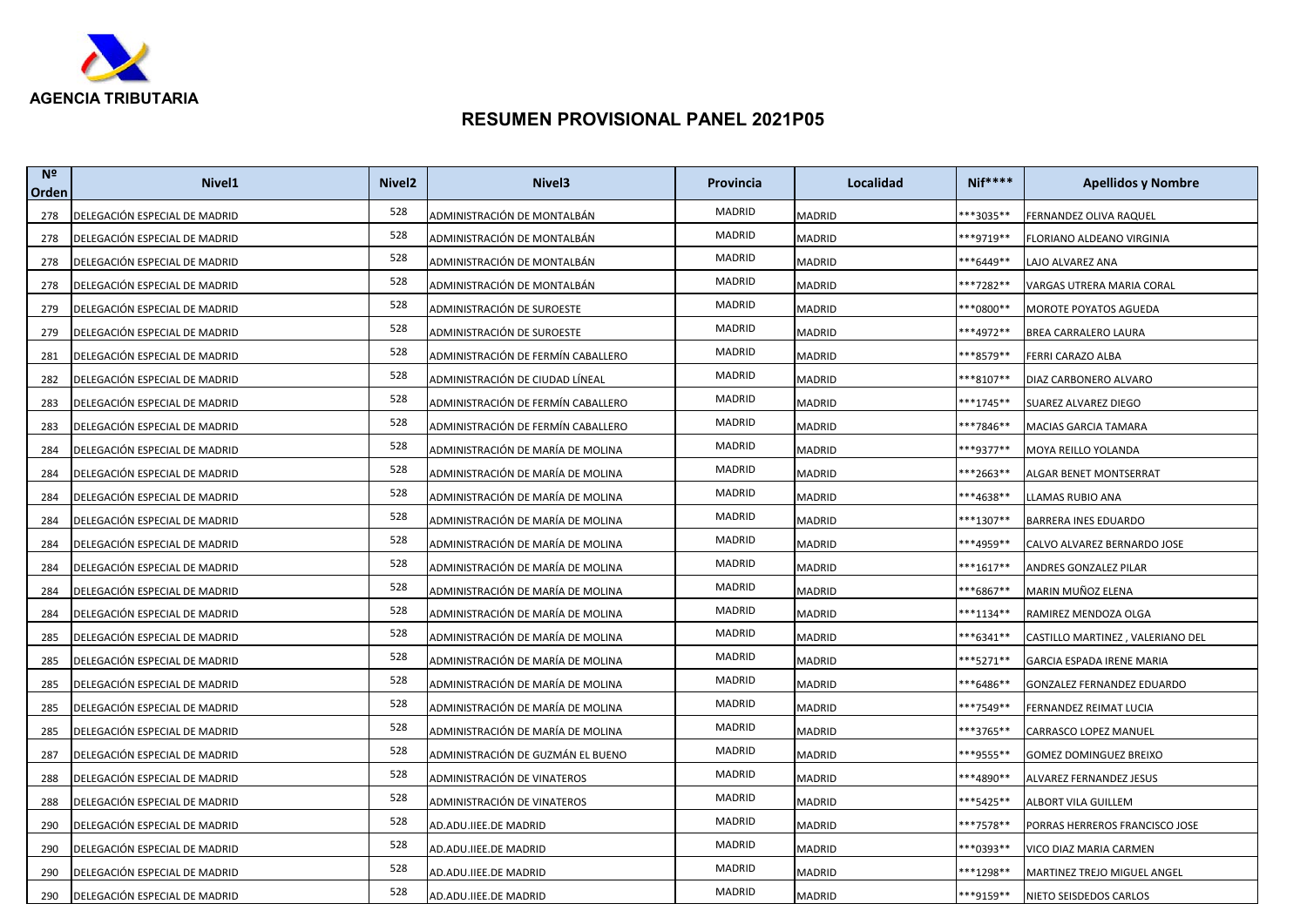

| N <sup>o</sup><br>Orden | Nivel <sub>1</sub>            | Nivel <sub>2</sub> | Nivel <sub>3</sub>                     | Provincia     | Localidad     | <b>Nif****</b>       | <b>Apellidos y Nombre</b>             |
|-------------------------|-------------------------------|--------------------|----------------------------------------|---------------|---------------|----------------------|---------------------------------------|
| 290                     | DELEGACIÓN ESPECIAL DE MADRID | 528                | AD.ADU.IIEE.DE MADRID                  | MADRID        | <b>MADRID</b> | ***5471**            | PEREZ DE LOS BUEIS MARIA              |
| 290                     | DELEGACIÓN ESPECIAL DE MADRID | 528                | AD.ADU.IIEE.DE MADRID                  | MADRID        | MADRID        | $**2871**$           | ATANCE IBAR, VERONICA                 |
| 290                     | DELEGACIÓN ESPECIAL DE MADRID | 528                | AD.ADU.IIEE.DE MADRID                  | MADRID        | MADRID        | ***5315**            | AMIGO DE PASCUAL CELESTINO F          |
| 290                     | DELEGACIÓN ESPECIAL DE MADRID | 528                | AD.ADU.IIEE.DE MADRID                  | MADRID        | <b>MADRID</b> | $***3701**$          | LOPEZ MORAL LAURA                     |
| 290                     | DELEGACIÓN ESPECIAL DE MADRID | 528                | AD.ADU.IIEE.DE MADRID                  | MADRID        | MADRID        | <sup>**4570**</sup>  | MADRUGA CASADOME CARLOS               |
| 290                     | DELEGACIÓN ESPECIAL DE MADRID | 528                | AD.ADU.IIEE.DE MADRID                  | MADRID        | MADRID        | **2713**             | CABALLER SANTAELLA LAURA              |
| 290                     | DELEGACIÓN ESPECIAL DE MADRID | 528                | AD.ADU.IIEE.DE MADRID                  | MADRID        | MADRID        | <sup>**6961**</sup>  | GOMEZ GUTIERREZ ELISABET              |
| 290                     | DELEGACIÓN ESPECIAL DE MADRID | 528                | AD.ADU.IIEE.DE MADRID                  | MADRID        | MADRID        | **7163**             | PENA REY MARIA CRISTINA               |
| 290                     | DELEGACIÓN ESPECIAL DE MADRID | 528                | AD.ADU.IIEE.DE MADRID                  | MADRID        | MADRID        | ***7032**            | JIMENEZ DURAN NOELIA ENCARNA          |
| 290                     | DELEGACIÓN ESPECIAL DE MADRID | 528                | AD.ADU.IIEE.DE MADRID                  | MADRID        | MADRID        | ***9407**            | RUIZ SAMANES PAULA                    |
| 290                     | DELEGACIÓN ESPECIAL DE MADRID | 528                | AD.ADU.IIEE.DE MADRID                  | MADRID        | MADRID        | **3229**             | <b>GARCIA SAIZ ELENA</b>              |
| 290                     | DELEGACIÓN ESPECIAL DE MADRID | 528                | AD.ADU.IIEE.DE MADRID                  | MADRID        | <b>MADRID</b> | **5634**             | RODRIGUEZ DIAZ ALEJANDRO              |
| 290                     | DELEGACIÓN ESPECIAL DE MADRID | 528                | AD.ADU.IIEE.DE MADRID                  | MADRID        | MADRID        | **5203**             | <b>BASTOS ORMIGUEZ ALBA</b>           |
| 290                     | DELEGACIÓN ESPECIAL DE MADRID | 528                | AD.ADU.IIEE.DE MADRID                  | MADRID        | MADRID        | ***3520**            | CANTERO GIL MARIA DOLORES             |
| 291                     | DELEGACIÓN ESPECIAL DE MADRID | 528                | ADMINISTRACIÓN DIGITAL INTEGRAL MADRID | MADRID        | GETAFE        | **4495**             | PEREZ GARCIA VICENTE                  |
| 291                     | DELEGACIÓN ESPECIAL DE MADRID | 528                | ADMINISTRACIÓN DIGITAL INTEGRAL MADRID | MADRID        | <b>GETAFE</b> | <sup>**</sup> 4571** | USANO CARRASCO NURIA                  |
| 291                     | DELEGACIÓN ESPECIAL DE MADRID | 528                | ADMINISTRACIÓN DIGITAL INTEGRAL MADRID | MADRID        | GETAFE        | **6248**             | CASTRO PALOMARES NOEMI                |
| 291                     | DELEGACIÓN ESPECIAL DE MADRID | 528                | ADMINISTRACIÓN DIGITAL INTEGRAL MADRID | MADRID        | GETAFE        | ***7487**            | MARTIN LOPEZ DIEGO                    |
| 293                     | DELEGACIÓN ESPECIAL DE MADRID | 528                | ADMINISTRACIÓN DIGITAL INTEGRAL MADRID | MADRID        | GETAFE        | **6940**             | DIAZ JIMENEZ YOLANDA                  |
| 294                     | DELEGACIÓN ESPECIAL DE MURCIA | 551                | UNIDAD DELEGACIÓN ESPECIAL             | <b>MURCIA</b> | CARTAGENA     | ***8346**            | MARTINEZ GARCIA MARIA JOSE            |
| 295                     | DELEGACIÓN ESPECIAL DE MURCIA | 051                | UNIDAD DELEGACIÓN PROVINCIAL           | <b>MURCIA</b> | CARTAGENA     | $***1234**$          | TESTERA AYLLON , MAGALI               |
| 295                     | DELEGACIÓN ESPECIAL DE MURCIA | 051                | UNIDAD DELEGACIÓN PROVINCIAL           | <b>MURCIA</b> | CARTAGENA     | ***2335**            | LOPERA PERALES FRANCISCO              |
| 296                     | DELEGACIÓN ESPECIAL DE MURCIA | 051                | UNIDAD DELEGACIÓN PROVINCIAL           | <b>MURCIA</b> | CARTAGENA     | ***4036**            | MORENO FERNANDEZ LAURA                |
| 296                     | DELEGACIÓN ESPECIAL DE MURCIA | 051                | UNIDAD DELEGACIÓN PROVINCIAL           | <b>MURCIA</b> | CARTAGENA     | **8253**             | NAVARRO ORTIZ DE ORRUÑO BORJA EDUARDO |
| 296                     | DELEGACIÓN ESPECIAL DE MURCIA | 051                | UNIDAD DELEGACIÓN PROVINCIAL           | <b>MURCIA</b> | CARTAGENA     | ***6807**            | CARRASCAL OROZCO VANESA               |
| 297                     | DELEGACIÓN ESPECIAL DE MURCIA | 051                | UNIDAD DELEGACIÓN PROVINCIAL           | <b>MURCIA</b> | CARTAGENA     | <sup>**</sup> 2069** | LOPEZ LOPEZ RAQUEL                    |
| 299                     | DELEGACIÓN ESPECIAL DE MURCIA | 530                | UNIDAD DELEGACIÓN ESPECIAL             | <b>MURCIA</b> | MURCIA        | **0660**             | QUESADA TOLMOS MARIA DOLORES          |
| 300                     | DELEGACIÓN ESPECIAL DE MURCIA | 530                | UNIDAD DELEGACIÓN ESPECIAL             | <b>MURCIA</b> | MURCIA        | ***4418**            | BLANCO SANCHEZ JORGE JULIO            |
| 300                     | DELEGACIÓN ESPECIAL DE MURCIA | 530                | UNIDAD DELEGACIÓN ESPECIAL             | <b>MURCIA</b> | MURCIA        | ***3286**            | ALVAREZ OTERO JAVIER                  |
| 300                     | DELEGACIÓN ESPECIAL DE MURCIA | 530                | UNIDAD DELEGACIÓN ESPECIAL             | <b>MURCIA</b> | MURCIA        | ***2993**            | ALIAGA FUENTES FRANCISCO JOSE         |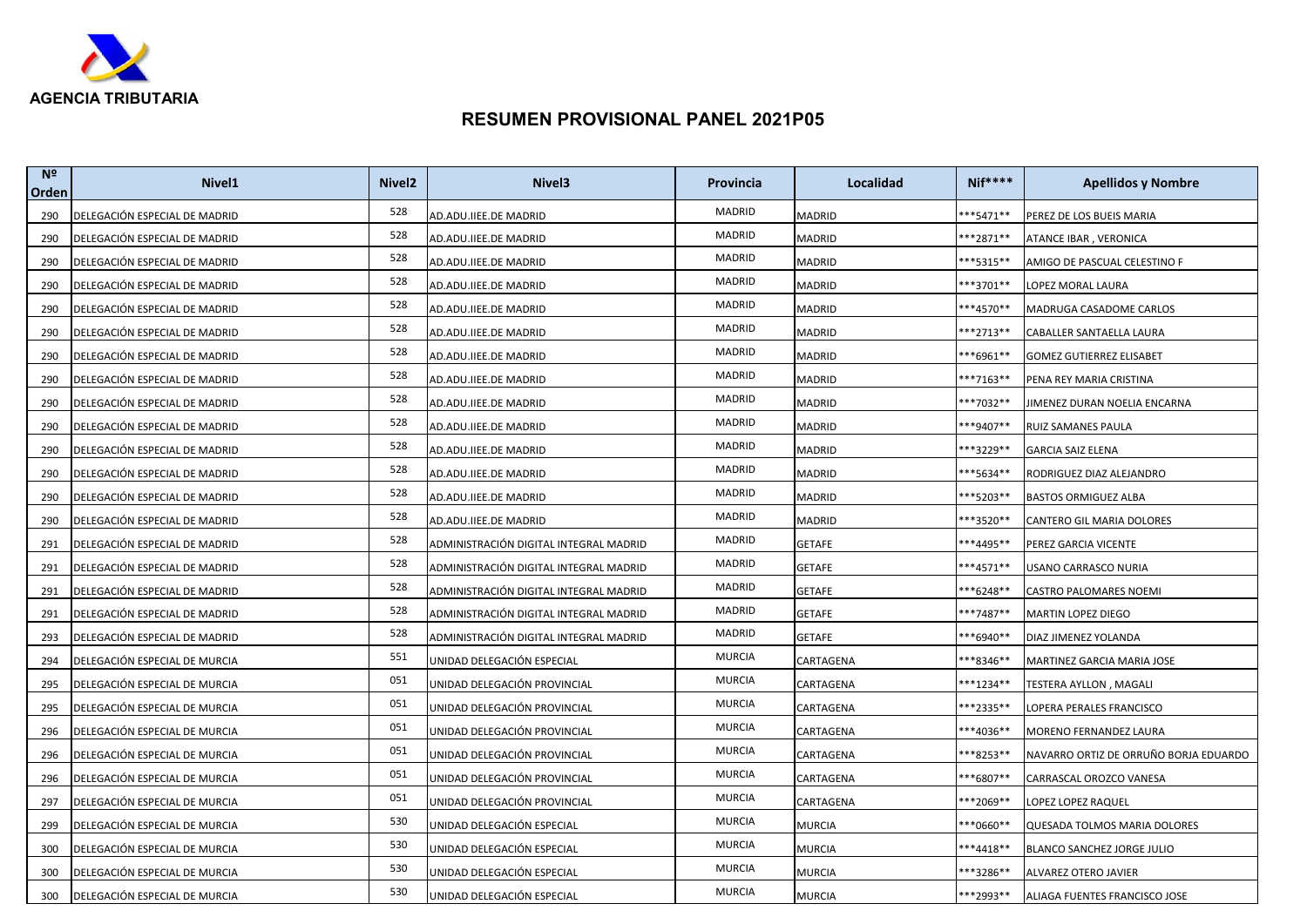

| N <sup>2</sup><br>Orden | Nivel <sub>1</sub>                | Nivel <sub>2</sub> | Nivel <sub>3</sub>             | Provincia      | Localidad       | <b>Nif****</b>       | <b>Apellidos y Nombre</b>         |
|-------------------------|-----------------------------------|--------------------|--------------------------------|----------------|-----------------|----------------------|-----------------------------------|
| 301                     | DELEGACIÓN ESPECIAL DE MURCIA     | 530                | UNIDAD DELEGACIÓN ESPECIAL     | <b>MURCIA</b>  | <b>MURCIA</b>   | **6087**             | ALBA GIMENEZ ANTONIO              |
| 301                     | DELEGACIÓN ESPECIAL DE MURCIA     | 530                | UNIDAD DELEGACIÓN ESPECIAL     | <b>MURCIA</b>  | MURCIA          | **9044**             | GRANADOS LORES MANUEL ENRIQUE     |
| 301                     | DELEGACIÓN ESPECIAL DE MURCIA     | 530                | UNIDAD DELEGACIÓN ESPECIAL     | <b>MURCIA</b>  | MURCIA          | **0854**             | SANZ ANTOLINEZ JOSE ALBERTO       |
| 302                     | DELEGACIÓN ESPECIAL DE MURCIA     | 530                | UNIDAD DELEGACIÓN ESPECIAL     | <b>MURCIA</b>  | <b>MURCIA</b>   | **9596**             | CREMADES CABALLERO LAURA          |
| 302                     | DELEGACIÓN ESPECIAL DE MURCIA     | 530                | UNIDAD DELEGACIÓN ESPECIAL     | <b>MURCIA</b>  | MURCIA          | $**0146**$           | ANDRES BAEZA ALICIA               |
| 302                     | DELEGACIÓN ESPECIAL DE MURCIA     | 530                | UNIDAD DELEGACIÓN ESPECIAL     | <b>MURCIA</b>  | MURCIA          | ***2066**            | BERMEJO CARCELES ANA ISABEL       |
| 305                     | DELEGACIÓN ESPECIAL DE NAVARRA    | 531                | UNIDAD DELEGACIÓN ESPECIAL     | <b>NAVARRA</b> | PAMPLONA/IRUÑA  | ***9119**            | BALAGUER ESTAÑA ESTEFANIA CARM    |
| 307                     | DELEGACIÓN ESPECIAL DE NAVARRA    | 531                | UNIDAD DELEGACIÓN ESPECIAL     | <b>NAVARRA</b> | PAMPLONA/IRUÑA  | ***4737**            | UNCETA GONZALEZ MARIA CELIA       |
| 307                     | DELEGACIÓN ESPECIAL DE NAVARRA    | 531                | UNIDAD DELEGACIÓN ESPECIAL     | NAVARRA        | PAMPLONA/IRUÑA  | ***4524**            | BOELLE NUÑEZ TANIA                |
| 309                     | DELEGACIÓN ESPECIAL DE NAVARRA    | 531                | UNIDAD DELEGACIÓN ESPECIAL     | <b>NAVARRA</b> | IMARCOAIN       | <sup>**</sup> 6439** | ORDOÑEZ VALLADARES ELENA          |
| 312                     | DELEGACIÓN ESPECIAL DE NAVARRA    | 531                | UNIDAD DELEGACIÓN ESPECIAL     | NAVARRA        | PAMPLONA/IRUÑA  | ***2274**            | <b>BLANCO GUADA ANA</b>           |
| 313                     | DELEGACIÓN ESPECIAL DE PAÍS VASCO | 001                | UNIDAD DELEGACIÓN PROVINCIAL   | ARABA          | VITORIA-GASTEIZ | ***9009**            | PEREZ VELASCO LAURA               |
| 313                     | DELEGACIÓN ESPECIAL DE PAÍS VASCO | 001                | UNIDAD DELEGACIÓN PROVINCIAL   | ARABA          | VITORIA-GASTEIZ | **2594**             | SANTIAGO GARCIA BEATRIZ           |
| 313                     | DELEGACIÓN ESPECIAL DE PAÍS VASCO | 001                | UNIDAD DELEGACIÓN PROVINCIAL   | ARABA          | VITORIA-GASTEIZ | ***8521**            | DOMINGUEZ TAPIA ELENA             |
| 316                     | DELEGACIÓN ESPECIAL DE PAÍS VASCO | 548                | UNIDAD DELEGACIÓN ESPECIAL     | <b>BIZKAIA</b> | BILBAO          | $***4504**$          | GUTIERREZ FUERTES MARIA DOLORES   |
| 318                     | DELEGACIÓN ESPECIAL DE PAÍS VASCO | 548                | UNIDAD DELEGACIÓN ESPECIAL     | <b>BIZKAIA</b> | <b>BILBAO</b>   | <sup>**</sup> 4985** | RIVAS OTERO AURORA                |
| 318                     | DELEGACIÓN ESPECIAL DE PAÍS VASCO | 548                | UNIDAD DELEGACIÓN ESPECIAL     | BIZKAIA        | BILBAO          | ***7665**            | <b>GARCIA POZA MARIA</b>          |
| 319                     | DELEGACIÓN ESPECIAL DE PAÍS VASCO | 548                | UNIDAD DELEGACIÓN ESPECIAL     | <b>BIZKAIA</b> | <b>BILBAO</b>   | **4854**             | VALLE MENENDEZ SANDRA             |
| 319                     | DELEGACIÓN ESPECIAL DE PAÍS VASCO | 548                | UNIDAD DELEGACIÓN ESPECIAL     | <b>BIZKAIA</b> | BILBAO          | **3296**             | FERNANDEZ PRIETO MARIA VICTORIA   |
| 319                     | DELEGACIÓN ESPECIAL DE PAÍS VASCO | 548                | UNIDAD DELEGACIÓN ESPECIAL     | <b>BIZKAIA</b> | <b>BILBAO</b>   | ***7706**            | LOPEZ SUAREZ PAULA MARIA          |
| 319                     | DELEGACIÓN ESPECIAL DE PAÍS VASCO | 548                | UNIDAD DELEGACIÓN ESPECIAL     | <b>BIZKAIA</b> | <b>BILBAO</b>   | **8587**             | RODRIGUEZ LOPEZ ANDREA            |
| 319                     | DELEGACIÓN ESPECIAL DE PAÍS VASCO | 548                | UNIDAD DELEGACIÓN ESPECIAL     | <b>BIZKAIA</b> | <b>BILBAO</b>   | **0625**             | NUÑEZ NAFRIA RAQUEL               |
| 320                     | DELEGACIÓN ESPECIAL DE PAÍS VASCO | 548                | UNIDAD DELEGACIÓN ESPECIAL     | <b>BIZKAIA</b> | <b>BILBAO</b>   | ***1600**            | RODRIGUEZ GONZALEZ HECTOR TOMAS   |
| 322                     | DELEGACIÓN ESPECIAL DE PAÍS VASCO | 548                | UNIDAD DELEGACIÓN ESPECIAL     | <b>BIZKAIA</b> | BILBAO          | **2211**             | BELTRAN DE HEREDIA REVUELTA MARIA |
| 323                     | DELEGACIÓN ESPECIAL DE PAÍS VASCO | 548                | AD.ADU.IIEE.DE AEROPTO.BILBAO  | BIZKAIA        | SONDIKA         | ***5114**            | MONTENEGRO FERNANDEZ LAURA        |
| 323                     | DELEGACIÓN ESPECIAL DE PAÍS VASCO | 548                | AD.ADU.IIEE.DE AEROPTO.BILBAO  | <b>BIZKAIA</b> | SONDIKA         | ***4951**            | MORANDEIRA PEREZ CRISTINA         |
| 323                     | DELEGACIÓN ESPECIAL DE PAÍS VASCO | 548                | AD.ADU.IIEE.DE AEROPTO.BILBAO  | <b>BIZKAIA</b> | SONDIKA         | <sup>**</sup> 5590** | POZO HERNANDEZ LUIS               |
| 324                     | DELEGACIÓN ESPECIAL DE PAÍS VASCO | 548                | AD.ADU.IIEE.DE BILBAO-MARITIMA | BIZKAIA        | SANTURTZI       | ***2717**            | PEREZ CALVO JAVIER                |
| 324                     | DELEGACIÓN ESPECIAL DE PAÍS VASCO | 548                | AD.ADU.IIEE.DE BILBAO-MARITIMA | BIZKAIA        | SANTURTZI       | ***5528**            | FRAGA MARTINEZ MARIA ROSARIO      |
| 324                     | DELEGACIÓN ESPECIAL DE PAÍS VASCO | 548                | AD.ADU.IIEE.DE BILBAO-MARITIMA | <b>BIZKAIA</b> | SANTURTZI       | ***5592**            | <b>GONZALEZ RUBIO MARIA</b>       |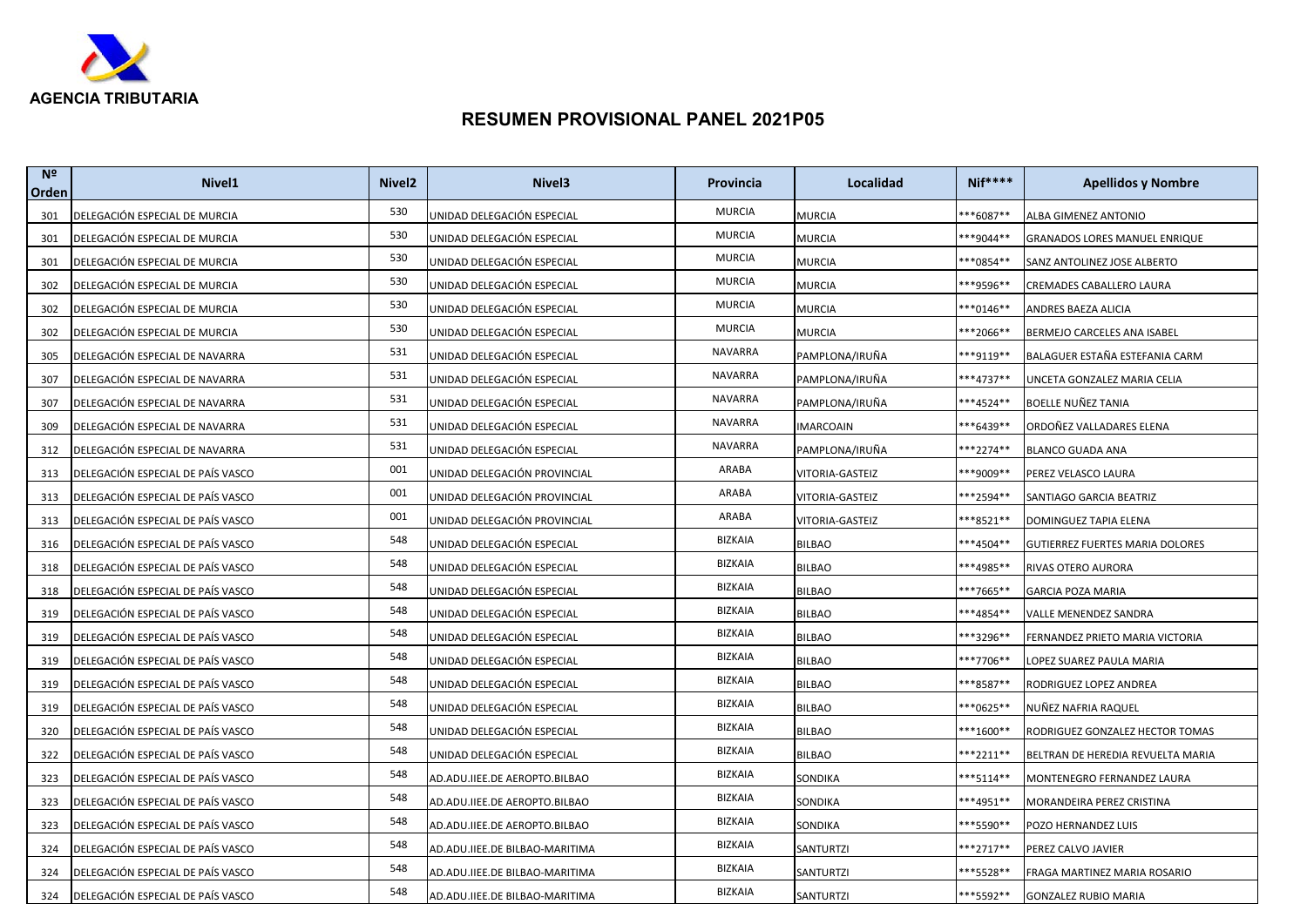

| N <sup>2</sup><br>Orden | Nivel <sub>1</sub>              | Nivel <sub>2</sub> | Nivel <sub>3</sub>                | Provincia        | Localidad        | <b>Nif****</b>       | <b>Apellidos y Nombre</b>      |
|-------------------------|---------------------------------|--------------------|-----------------------------------|------------------|------------------|----------------------|--------------------------------|
| 325                     | DELEGACIÓN ESPECIAL DE LA RIOJA | 526                | UNIDAD DELEGACIÓN ESPECIAL        | LA RIOJA         | LOGROÑO          | **0626**             | DELGADO TOME BERTA LUCIA       |
| 325                     | DELEGACIÓN ESPECIAL DE LA RIOJA | 526                | UNIDAD DELEGACIÓN ESPECIAL        | LA RIOJA         | LOGROÑO          | **9128**             | GOMEZ CALVO, REBECA            |
| 326                     | DELEGACIÓN ESPECIAL DE LA RIOJA | 526                | UNIDAD DELEGACIÓN ESPECIAL        | LA RIOJA         | LOGROÑO          | **6153**             | SANCHEZ CUEVAS JOSE MIGUEL     |
| 326                     | DELEGACIÓN ESPECIAL DE LA RIOJA | 526                | UNIDAD DELEGACIÓN ESPECIAL        | LA RIOJA         | LOGROÑO          | **6091**             | SAN MIGUEL SOMOANO MARTA       |
| 326                     | DELEGACIÓN ESPECIAL DE LA RIOJA | 526                | UNIDAD DELEGACIÓN ESPECIAL        | LA RIOJA         | LOGROÑO          | **3015**             | SAN PEDRO TELLERIA IZASKUN     |
| 326                     | DELEGACIÓN ESPECIAL DE LA RIOJA | 526                | UNIDAD DELEGACIÓN ESPECIAL        | LA RIOJA         | LOGROÑO          | **5465**             | VARGAS GUMIEL PEDRO DE         |
| 326                     | DELEGACIÓN ESPECIAL DE LA RIOJA | 526                | UNIDAD DELEGACIÓN ESPECIAL        | LA RIOJA         | LOGROÑO          | **2108**             | LAFUENTE PEREZ VICTOR          |
| 328                     | DELEGACIÓN ESPECIAL DE LA RIOJA | 526                | UNIDAD DELEGACIÓN ESPECIAL        | LA RIOJA         | LOGROÑO          | **0576**             | SAN MARTIN RODRIGUEZ DAVID     |
| 330                     | DELEGACIÓN ESPECIAL DE VALENCIA | 503                | UNIDAD DELEGACIÓN ESPECIAL        | ALICANTE/ALACANT | ALACANT/ALICANTE | ***5696**            | MURCIA GOMIS JOSE FRANCISCO    |
| 330                     | DELEGACIÓN ESPECIAL DE VALENCIA | 503                | UNIDAD DELEGACIÓN ESPECIAL        | ALICANTE/ALACANT | ALACANT/ALICANTE | **7961**             | MATEO ANIORTE MARIA            |
| 330                     | DELEGACIÓN ESPECIAL DE VALENCIA | 503                | UNIDAD DELEGACIÓN ESPECIAL        | ALICANTE/ALACANT | ALACANT/ALICANTE | **8411**             | GONZALEZ LEAL FRANCISCO        |
| 330                     | DELEGACIÓN ESPECIAL DE VALENCIA | 503                | UNIDAD DELEGACIÓN ESPECIAL        | ALICANTE/ALACANT | ALACANT/ALICANTE | ***4845**            | GUADALAJARA GARCIA JUAN CARLOS |
| 330                     | DELEGACIÓN ESPECIAL DE VALENCIA | 503                | UNIDAD DELEGACIÓN ESPECIAL        | ALICANTE/ALACANT | ALACANT/ALICANTE | **3635**             | ESCRIBANO ESPADA IVAN          |
| 330                     | DELEGACIÓN ESPECIAL DE VALENCIA | 503                | UNIDAD DELEGACIÓN ESPECIAL        | ALICANTE/ALACANT | ALACANT/ALICANTE | ***9482**            | HERNANDEZ GARCIA INMACULADA    |
| 331                     | DELEGACIÓN ESPECIAL DE VALENCIA | 503                | UNIDAD DELEGACIÓN ESPECIAL        | ALICANTE/ALACANT | ALACANT/ALICANTE | <sup>**</sup> 5926** | GUTIERREZ CAMINO JOSE ANTONIO  |
| 331                     | DELEGACIÓN ESPECIAL DE VALENCIA | 503                | UNIDAD DELEGACIÓN ESPECIAL        | ALICANTE/ALACANT | ALACANT/ALICANTE | **3318**             | FERRANDEZ LEON MAGDALENA       |
| 331                     | DELEGACIÓN ESPECIAL DE VALENCIA | 503                | UNIDAD DELEGACIÓN ESPECIAL        | ALICANTE/ALACANT | ALACANT/ALICANTE | **8561**             | CODERCH VERDU ENRIQUE          |
| 333                     | DELEGACIÓN ESPECIAL DE VALENCIA | 003                | UNIDAD DELEGACIÓN PROVINCIAL      | ALICANTE/ALACANT | ALACANT/ALICANTE | ***6373**            | AVENDAÑO MUÑOZ MARIA FELIX     |
| 333                     | DELEGACIÓN ESPECIAL DE VALENCIA | 003                | UNIDAD DELEGACIÓN PROVINCIAL      | ALICANTE/ALACANT | ALACANT/ALICANTE | **7770**             | RODRIGUEZ MARTINEZ ANDREA      |
| 334                     | DELEGACIÓN ESPECIAL DE VALENCIA | 003                | ADMINISTRACIÓN DE BENIDORM        | ALICANTE/ALACANT | <b>BENIDORM</b>  | ***1286**            | PEREZ RODRIGUEZ LUIS ANTONIO   |
| 334                     | DELEGACIÓN ESPECIAL DE VALENCIA | 003                | ADMINISTRACIÓN DE BENIDORM        | ALICANTE/ALACANT | <b>BENIDORM</b>  | **2686**             | <b>BRAVO VIDAL CLARA</b>       |
| 336                     | DELEGACIÓN ESPECIAL DE VALENCIA | 003                | ADMINISTRACIÓN DE DENIA           | ALICANTE/ALACANT | <b>DENIA</b>     | **7947**             | BOTANZ SANCHEZ MARIA LUZ       |
| 336                     | DELEGACIÓN ESPECIAL DE VALENCIA | 003                | ADMINISTRACIÓN DE DENIA           | ALICANTE/ALACANT | <b>DENIA</b>     | ***4845**            | <b>GARCIA PERELLO CARLOS</b>   |
| 336                     | DELEGACIÓN ESPECIAL DE VALENCIA | 003                | ADMINISTRACIÓN DE DENIA           | ALICANTE/ALACANT | <b>DENIA</b>     | ***1417**            | PUERTES PUERTES JOSEP          |
| 340                     | DELEGACIÓN ESPECIAL DE VALENCIA | 003                | ADMINISTRACIÓN DE ALICANTE        | ALICANTE/ALACANT | ALACANT/ALICANTE | ***0789**            | GONZALVEZ ALONSO CARLOS        |
| 341                     | DELEGACIÓN ESPECIAL DE VALENCIA | 003                | ADMON.ADUANAS AEROPUERTO ALICANTE | ALICANTE/ALACANT | ALACANT/ALICANTE | ***4135**            | FUENTES GUIJARRO ANTONIO       |
| 341                     | DELEGACIÓN ESPECIAL DE VALENCIA | 003                | ADMON.ADUANAS AEROPUERTO ALICANTE | ALICANTE/ALACANT | ALACANT/ALICANTE | ***7775**            | FARIAS BLANC PABLO ANTONIO     |
| 341                     | DELEGACIÓN ESPECIAL DE VALENCIA | 003                | ADMON.ADUANAS AEROPUERTO ALICANTE | ALICANTE/ALACANT | ALACANT/ALICANTE | <sup>**8011**</sup>  | GARCIA GARCIA FRANCISCO JAVI   |
| 341                     | DELEGACIÓN ESPECIAL DE VALENCIA | 003                | ADMON.ADUANAS AEROPUERTO ALICANTE | ALICANTE/ALACANT | ALACANT/ALICANTE | ***4810**            | MARTINEZ ALARCON JOSE LUIS     |
| 341                     | DELEGACIÓN ESPECIAL DE VALENCIA | 003                | ADMON.ADUANAS AEROPUERTO ALICANTE | ALICANTE/ALACANT | ALACANT/ALICANTE | ***6503**            | MURILLO MARTIN YOLANDA MARIA   |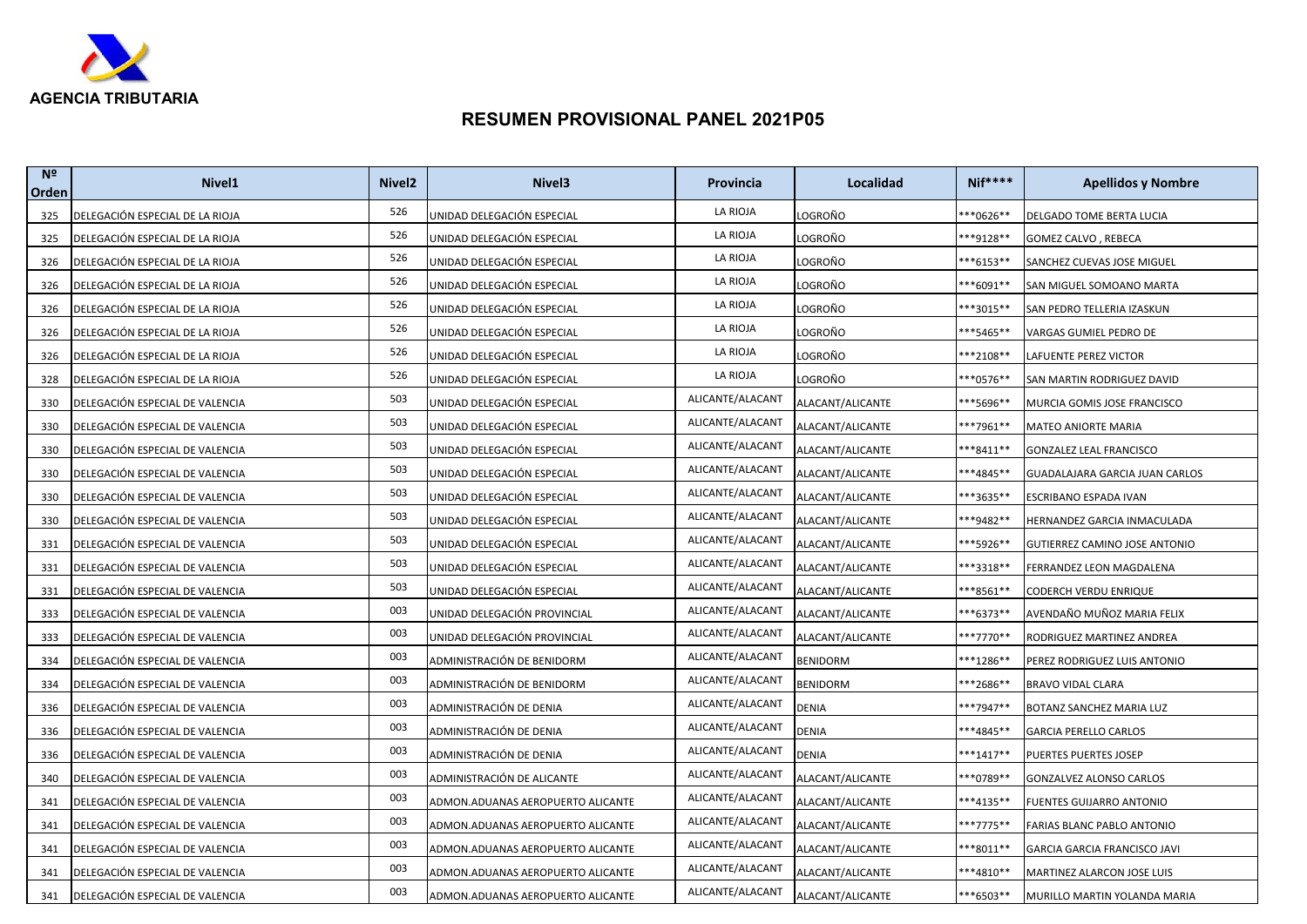

| N <sup>2</sup><br>Orden | Nivel <sub>1</sub>              | Nivel <sub>2</sub> | Nivel <sub>3</sub>                | <b>Provincia</b>   | Localidad                                           | <b>Nif****</b> | <b>Apellidos y Nombre</b>           |
|-------------------------|---------------------------------|--------------------|-----------------------------------|--------------------|-----------------------------------------------------|----------------|-------------------------------------|
| 341                     | DELEGACIÓN ESPECIAL DE VALENCIA | 003                | ADMON.ADUANAS AEROPUERTO ALICANTE | ALICANTE/ALACANT   | ALACANT/ALICANTE                                    | ***1000**      | FOLLANA RAMON MANUEL ANGEL          |
| 341                     | DELEGACIÓN ESPECIAL DE VALENCIA | 003                | ADMON.ADUANAS AEROPUERTO ALICANTE | ALICANTE/ALACANT   | ALACANT/ALICANTE                                    | ***2699**      | PEREZ MARTIN MARIA                  |
| 341                     | DELEGACIÓN ESPECIAL DE VALENCIA | 003                | ADMON.ADUANAS AEROPUERTO ALICANTE | ALICANTE/ALACANT   | ALACANT/ALICANTE                                    | ***8506**      | GIL ROCAMORA ADRIAN                 |
| 342                     | DELEGACIÓN ESPECIAL DE VALENCIA | 512                | UNIDAD DELEGACIÓN ESPECIAL        | CASTELLÓN/CASTELLÓ | CASTELLÓN DE LA PLANA/CASTELI *** 6579 **           |                | BLASCO TRANSFIGURACION MARIA CARMEN |
| 343                     | DELEGACIÓN ESPECIAL DE VALENCIA | 512                | UNIDAD DELEGACIÓN ESPECIAL        | CASTELLÓN/CASTELLÓ | CASTELLÓN DE LA PLANA/CASTELL *** 4539 **           |                | MOYA SALVADOR ELENA                 |
| 344                     | DELEGACIÓN ESPECIAL DE VALENCIA | 012                | UNIDAD DELEGACIÓN PROVINCIAL      | CASTELLÓN/CASTELLÓ | CASTELLÓN DE LA PLANA/CASTELL *** 0942 **           |                | <b>GARRIDO CAICEDO OSCAR</b>        |
| 344                     | DELEGACIÓN ESPECIAL DE VALENCIA | 012                | UNIDAD DELEGACIÓN PROVINCIAL      | CASTELLÓN/CASTELLÓ | CASTELLÓN DE LA PLANA/CASTELL *** 8616 **           |                | LARA CLEMENTE ANTONIO               |
| 344                     | DELEGACIÓN ESPECIAL DE VALENCIA | 012                | UNIDAD DELEGACIÓN PROVINCIAL      | CASTELLÓN/CASTELLÓ | CASTELLÓN DE LA PLANA/CASTELL <sup>***</sup> 1205** |                | GOMEZ MARTINEZ PABLO                |
| 345                     | DELEGACIÓN ESPECIAL DE VALENCIA | 012                | UNIDAD DELEGACIÓN PROVINCIAL      | CASTELLÓN/CASTELLÓ | CASTELLÓN DE LA PLANA/CASTELL *** 9062 **           |                | DUQUE ANDRES JUAN MARIA             |
| 346                     | DELEGACIÓN ESPECIAL DE VALENCIA | 012                | UNIDAD DELEGACIÓN PROVINCIAL      | CASTELLÓN/CASTELLÓ | CASTELLÓN DE LA PLANA/CASTELL *** 5545 **           |                | VICIANO NAVARRO JOSE LUIS           |
| 346                     | DELEGACIÓN ESPECIAL DE VALENCIA | 012                | UNIDAD DELEGACIÓN PROVINCIAL      | CASTELLÓN/CASTELLÓ | CASTELLÓN DE LA PLANA/CASTELL <sup>***</sup> 8105** |                | SAZ GERMAN ALBERTO JORGE            |
| 347                     | DELEGACIÓN ESPECIAL DE VALENCIA | 546                | UNIDAD DELEGACIÓN ESPECIAL        | VALENCIA           | VALENCIA                                            | ***5640**      | MASCAROS GARCIA ALFREDO             |
| 348                     | DELEGACIÓN ESPECIAL DE VALENCIA | 546                | UNIDAD DELEGACIÓN ESPECIAL        | VALENCIA           | VALENCIA                                            | ***2222**      | SABATER LAPETRA MARIA               |
| 348                     | DELEGACIÓN ESPECIAL DE VALENCIA | 546                | UNIDAD DELEGACIÓN ESPECIAL        | VALENCIA           | VALENCIA                                            | ***2767**      | RUEDA GORDILLO M. CARMEN            |
| 348                     | DELEGACIÓN ESPECIAL DE VALENCIA | 546                | UNIDAD DELEGACIÓN ESPECIAL        | VALENCIA           | VALENCIA                                            | **8758**       | CATALAN CASTELL SARA                |
| 349                     | DELEGACIÓN ESPECIAL DE VALENCIA | 546                | UNIDAD DELEGACIÓN ESPECIAL        | VALENCIA           | VALENCIA                                            | ***6399**      | DEVAL TORRENT ENRIQUE MOISES        |
| 349                     | DELEGACIÓN ESPECIAL DE VALENCIA | 546                | UNIDAD DELEGACIÓN ESPECIAL        | VALENCIA           | VALENCIA                                            | ***1961**      | RUEDA NAVARRO , ELIA                |
| 349                     | DELEGACIÓN ESPECIAL DE VALENCIA | 546                | UNIDAD DELEGACIÓN ESPECIAL        | VALENCIA           | VALENCIA                                            | ***4690**      | BAGUENA CLEMENTE GONZALO            |
| 350                     | DELEGACIÓN ESPECIAL DE VALENCIA | 546                | UNIDAD DELEGACIÓN ESPECIAL        | VALENCIA           | VALENCIA                                            | ***1532**      | GOMEZ MADRONA LAURA                 |
| 350                     | DELEGACIÓN ESPECIAL DE VALENCIA | 546                | UNIDAD DELEGACIÓN ESPECIAL        | VALENCIA           | VALENCIA                                            | ***2655**      | CALPE ESTEVE NAYRA                  |
| 350                     | DELEGACIÓN ESPECIAL DE VALENCIA | 546                | UNIDAD DELEGACIÓN ESPECIAL        | VALENCIA           | VALENCIA                                            | ***9653**      | POVO MORA ISABEL                    |
| 350                     | DELEGACIÓN ESPECIAL DE VALENCIA | 546                | UNIDAD DELEGACIÓN ESPECIAL        | VALENCIA           | VALENCIA                                            | ***5102**      | GONZALEZ ALCAINE MARTA              |
| 350                     | DELEGACIÓN ESPECIAL DE VALENCIA | 546                | UNIDAD DELEGACIÓN ESPECIAL        | VALENCIA           | VALENCIA                                            | ***0754**      | RUIZ SANCHEZ JUAN MIGUEL            |
| 350                     | DELEGACIÓN ESPECIAL DE VALENCIA | 546                | UNIDAD DELEGACIÓN ESPECIAL        | VALENCIA           | VALENCIA                                            | ***8390**      | PUEBLO BENIGNO TANIA DEL            |
| 350                     | DELEGACIÓN ESPECIAL DE VALENCIA | 546                | UNIDAD DELEGACIÓN ESPECIAL        | VALENCIA           | VALENCIA                                            | ***5831**      | LOPEZ VILLAR CELIA                  |
| 350                     | DELEGACIÓN ESPECIAL DE VALENCIA | 546                | UNIDAD DELEGACIÓN ESPECIAL        | VALENCIA           | VALENCIA                                            | ***7578**      | GOMEZ LOPEZ OLMO                    |
| 350                     | DELEGACIÓN ESPECIAL DE VALENCIA | 546                | UNIDAD DELEGACIÓN ESPECIAL        | VALENCIA           | VALENCIA                                            | ***0940**      | LOPEZ PATIÑO PATRICIA               |
| 350                     | DELEGACIÓN ESPECIAL DE VALENCIA | 546                | UNIDAD DELEGACIÓN ESPECIAL        | VALENCIA           | VALENCIA                                            | ***4990**      | LARA DE LA ROSA JUAN ANTONIO        |
| 350                     | DELEGACIÓN ESPECIAL DE VALENCIA | 546                | UNIDAD DELEGACIÓN ESPECIAL        | VALENCIA           | VALENCIA                                            | ***7487**      | CORTES MARTI CRISTINA               |
| 350                     | DELEGACIÓN ESPECIAL DE VALENCIA | 546                | UNIDAD DELEGACIÓN ESPECIAL        | VALENCIA           | VALENCIA                                            | ***0331**      | SARRIO CUCARELLA JOSE LUIS          |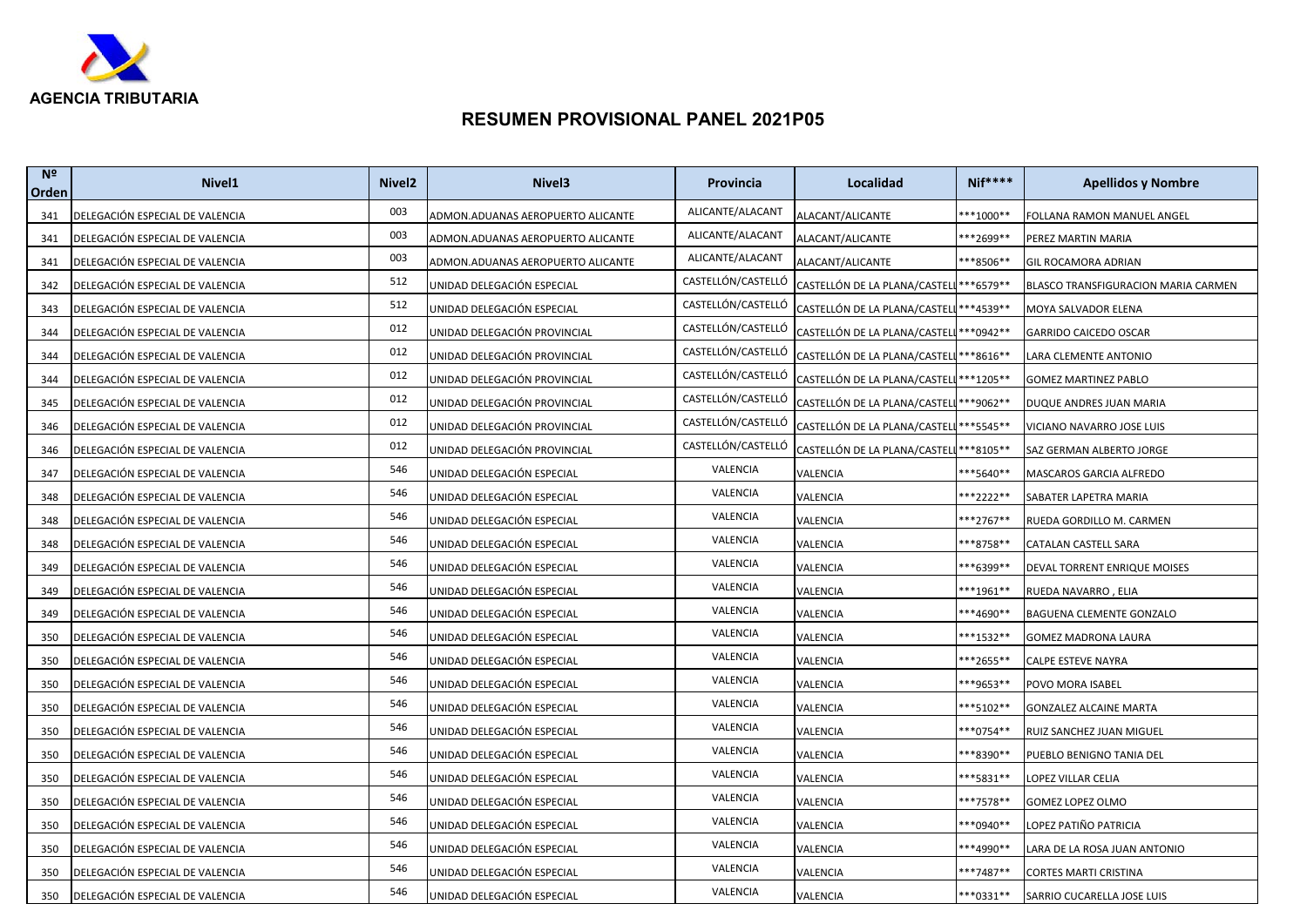

| N <sup>2</sup><br>Orden | Nivel <sub>1</sub>              | Nivel <sub>2</sub> | Nivel <sub>3</sub>                       | Provincia | Localidad | <b>Nif****</b>      | <b>Apellidos y Nombre</b>        |
|-------------------------|---------------------------------|--------------------|------------------------------------------|-----------|-----------|---------------------|----------------------------------|
| 350                     | DELEGACIÓN ESPECIAL DE VALENCIA | 546                | UNIDAD DELEGACIÓN ESPECIAL               | VALENCIA  | VALENCIA  | **0127**            | GORRIZ VAZQUEZ ANA BELEN         |
| 350                     | DELEGACIÓN ESPECIAL DE VALENCIA | 546                | UNIDAD DELEGACIÓN ESPECIAL               | VALENCIA  | VALENCIA  | **5908**            | <b>MARTIN FLOR ALBA</b>          |
| 350                     | DELEGACIÓN ESPECIAL DE VALENCIA | 546                | UNIDAD DELEGACIÓN ESPECIAL               | VALENCIA  | VALENCIA  | ***9062**           | DUQUE ANDRES ANDONI              |
| 351                     | DELEGACIÓN ESPECIAL DE VALENCIA | 546                | UNIDAD DELEGACIÓN ESPECIAL               | VALENCIA  | VALENCIA  | **9910**            | GONZALEZ CARBALLAL DAVID         |
| 352                     | DELEGACIÓN ESPECIAL DE VALENCIA | 546                | ADMINISTRACIÓN DE ALZIRA                 | VALENCIA  | ALZIRA    | **3027**            | DIEZ VAÑO MARIA CONSUELO         |
| 359                     | DELEGACIÓN ESPECIAL DE VALENCIA | 546                | ADMINISTRACIÓN DE MONCADA                | VALENCIA  | MONCADA   | **2304**            | ALCALA PEREZ PABLO               |
| 363                     | DELEGACIÓN ESPECIAL DE VALENCIA | 546                | ADMINISTRACIÓN DE TORRENT                | VALENCIA  | TORRENT   | ***7864**           | SANCHEZ MEDINA CARMEN            |
| 368                     | DELEGACIÓN ESPECIAL DE VALENCIA | 546                | ADMON.DE GUILLEM DE CASTRO               | VALENCIA  | VALENCIA  | **8079**            | MARUGAN DE CURTIS EVELYNE        |
| 369                     | DELEGACIÓN ESPECIAL DE VALENCIA | 546                | ADMINISTRACIÓN DIGITAL INTEGRAL VALENCIA | VALENCIA  | VALENCIA  | ***9807**           | CARDONA NUÑEZ GLORIA MARIA       |
| 369                     | DELEGACIÓN ESPECIAL DE VALENCIA | 546                | ADMINISTRACIÓN DIGITAL INTEGRAL VALENCIA | VALENCIA  | VALENCIA  | **2195**            | SECO BERNAL JUAN                 |
| 369                     | DELEGACIÓN ESPECIAL DE VALENCIA | 546                | ADMINISTRACIÓN DIGITAL INTEGRAL VALENCIA | VALENCIA  | VALENCIA  | ***0786**           | VIGARA ALMENAR SILVIA            |
| 369                     | DELEGACIÓN ESPECIAL DE VALENCIA | 546                | ADMINISTRACIÓN DIGITAL INTEGRAL VALENCIA | VALENCIA  | VALENCIA  | **5662**            | <b>GARCIA SAEZ ANTONIO</b>       |
| 369                     | DELEGACIÓN ESPECIAL DE VALENCIA | 546                | ADMINISTRACIÓN DIGITAL INTEGRAL VALENCIA | VALENCIA  | VALENCIA  | **0293**            | IIMENEZ GARCIA JAVIER            |
| 369                     | DELEGACIÓN ESPECIAL DE VALENCIA | 546                | ADMINISTRACIÓN DIGITAL INTEGRAL VALENCIA | VALENCIA  | VALENCIA  | ***9836**           | SANCHIZ GARCIA MIGUEL            |
| 369                     | DELEGACIÓN ESPECIAL DE VALENCIA | 546                | ADMINISTRACIÓN DIGITAL INTEGRAL VALENCIA | VALENCIA  | VALENCIA  | **0406**            | TORRES FORT ISABEL               |
| 370                     | DELEGACIÓN ESPECIAL DE VALENCIA | 546                | ADMINISTRACIÓN DIGITAL INTEGRAL VALENCIA | VALENCIA  | VALENCIA  | **8819**            | LLOPIS PUCHOL JUAN LUIS          |
| 370                     | DELEGACIÓN ESPECIAL DE VALENCIA | 546                | ADMINISTRACIÓN DIGITAL INTEGRAL VALENCIA | VALENCIA  | VALENCIA  | ***4819**           | FAUS FERRER ISABEL CARME         |
| 370                     | DELEGACIÓN ESPECIAL DE VALENCIA | 546                | ADMINISTRACIÓN DIGITAL INTEGRAL VALENCIA | VALENCIA  | VALENCIA  | ***4577**           | COLOMER PALS JUAN DAVID          |
| 370                     | DELEGACIÓN ESPECIAL DE VALENCIA | 546                | ADMINISTRACIÓN DIGITAL INTEGRAL VALENCIA | VALENCIA  | VALENCIA  | ***1274**           | ANDRES DE OLEZA MACARENA         |
| 370                     | DELEGACIÓN ESPECIAL DE VALENCIA | 546                | ADMINISTRACIÓN DIGITAL INTEGRAL VALENCIA | VALENCIA  | VALENCIA  | ***5214**           | MAÑAS LEON ESTEFANIA             |
| 370                     | DELEGACIÓN ESPECIAL DE VALENCIA | 546                | ADMINISTRACIÓN DIGITAL INTEGRAL VALENCIA | VALENCIA  | VALENCIA  | ***1439**           | MARCO MARCO CARMEN               |
| 373                     | DELEGACIÓN ESPECIAL DE VALENCIA | 546                | AD.ADU.IIEE.DE AEROPTO.VALENCIA-MANIS    | VALENCIA  | MANISES   | ***9626**           | SANZ HERRANZ GERARDO JAVIER      |
| 373                     | DELEGACIÓN ESPECIAL DE VALENCIA | 546                | AD.ADU.IIEE.DE AEROPTO.VALENCIA-MANIS    | VALENCIA  | MANISES   | ***4503**           | SANCHEZ SANCHEZ FCO JOSE         |
| 373                     | DELEGACIÓN ESPECIAL DE VALENCIA | 546                | AD.ADU.IIEE.DE AEROPTO.VALENCIA-MANIS    | VALENCIA  | MANISES   | **8096**            | MARQUES MARTINEZ LAURA           |
| 373                     | DELEGACIÓN ESPECIAL DE VALENCIA | 546                | AD.ADU.IIEE.DE AEROPTO.VALENCIA-MANIS    | VALENCIA  | MANISES   | ***2799**           | <b>BELLVER ORTI EUGENI</b>       |
| 373                     | DELEGACIÓN ESPECIAL DE VALENCIA | 546                | AD.ADU.IIEE.DE AEROPTO.VALENCIA-MANIS    | VALENCIA  | MANISES   | <sup>**9463**</sup> | CHILLARON ABRIL SARA             |
| 373                     | DELEGACIÓN ESPECIAL DE VALENCIA | 546                | AD.ADU.IIEE.DE AEROPTO.VALENCIA-MANIS    | VALENCIA  | MANISES   | <sup>**9649**</sup> | CEBOLLA NAVARRO NURIA            |
| 373                     | DELEGACIÓN ESPECIAL DE VALENCIA | 546                | AD.ADU.IIEE.DE AEROPTO.VALENCIA-MANIS    | VALENCIA  | MANISES   | ***9499**           | CAMILO CIFRE REBECA              |
| 373                     | DELEGACIÓN ESPECIAL DE VALENCIA | 546                | AD.ADU.IIEE.DE AEROPTO.VALENCIA-MANIS    | VALENCIA  | MANISES   | ***2560**           | MASCIOTTA CASTELL NATIVIDAD ROMI |
| 374                     | DELEGACIÓN ESPECIAL DE VALENCIA | 546                | AD.ADU.IIEE.DE VALENCIA-MARITIMA         | VALENCIA  | VALENCIA  | ***8650**           | TRIGUERO SANCHIS RODOLFO         |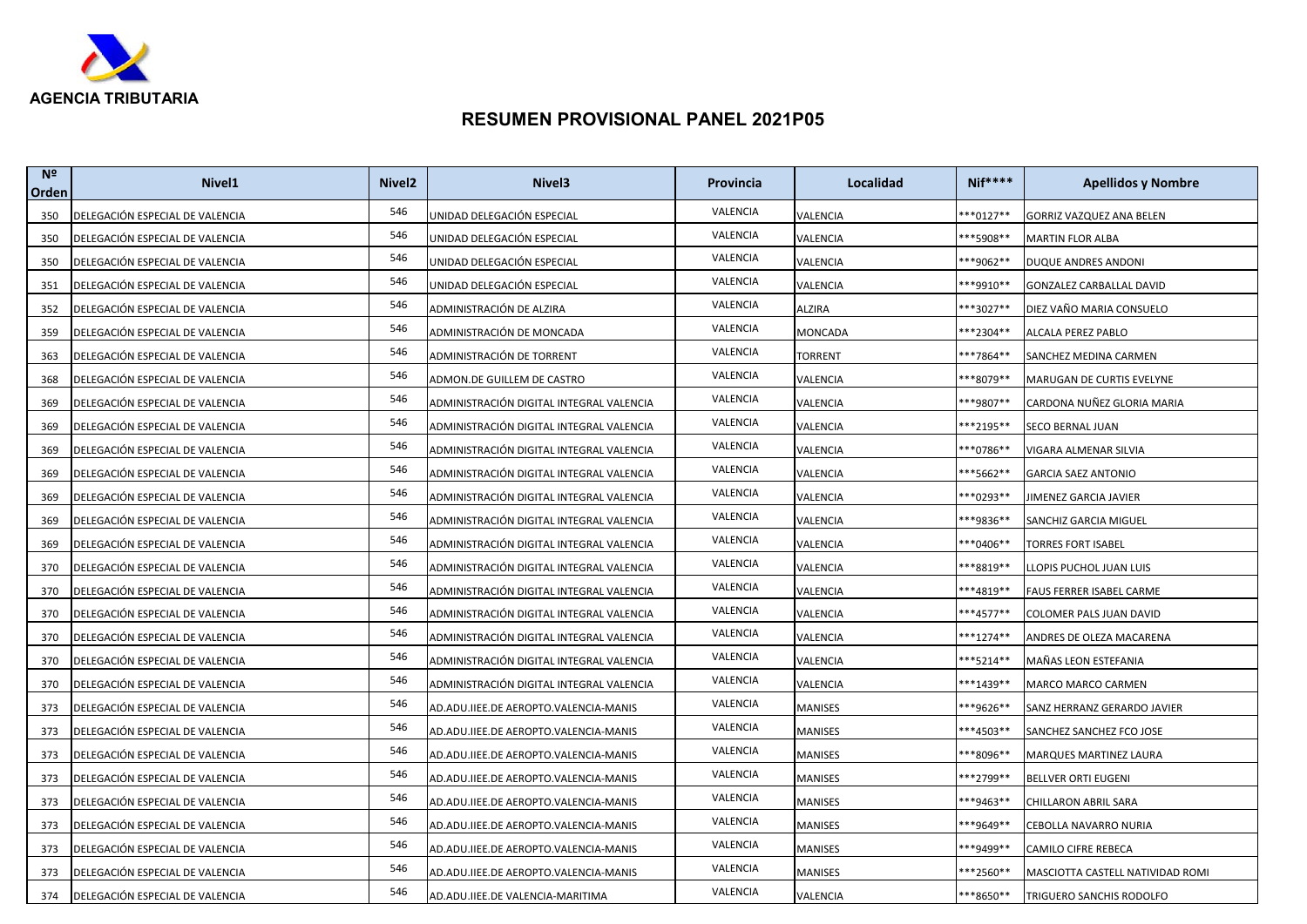

| N <sup>2</sup><br>Orden | Nivel <sub>1</sub>                     | Nivel <sub>2</sub> | Nivel <sub>3</sub>                           | Provincia | Localidad     | <b>Nif****</b>       | <b>Apellidos y Nombre</b>        |
|-------------------------|----------------------------------------|--------------------|----------------------------------------------|-----------|---------------|----------------------|----------------------------------|
| 374                     | DELEGACIÓN ESPECIAL DE VALENCIA        | 546                | AD.ADU.IIEE.DE VALENCIA-MARITIMA             | VALENCIA  | VALENCIA      | **9306**             | POVEDA DEL REY JOSE ANTONIO      |
| 374                     | DELEGACIÓN ESPECIAL DE VALENCIA        | 546                | AD.ADU.IIEE.DE VALENCIA-MARITIMA             | VALENCIA  | VALENCIA      | **7884**             | GOMEZ MENDEZ MARIA LUISA         |
| 375                     | DEPARTAMENTO DE GESTIÓN TRIBUTARIA     | 928                | UNIDAD SERVICIOS CENTRALES                   | MADRID    | MADRID        | **6931**             | CASTILLO HERNANDEZ MARIA ANGELES |
| 375                     | DEPARTAMENTO DE GESTIÓN TRIBUTARIA     | 928                | UNIDAD SERVICIOS CENTRALES                   | MADRID    | MADRID        | **2597**             | JIMENO ARANDA VICTOR             |
| 375                     | DEPARTAMENTO DE GESTIÓN TRIBUTARIA     | 928                | UNIDAD SERVICIOS CENTRALES                   | MADRID    | <b>MADRID</b> | **2868**             | <b>ISABEL GUTIERREZ BEATRIZ</b>  |
| 375                     | DEPARTAMENTO DE GESTIÓN TRIBUTARIA     | 928                | UNIDAD SERVICIOS CENTRALES                   | MADRID    | MADRID        | ***3697**            | BRAVO ALCOLEA LORENA             |
| 376                     | DEPARTAMENTO DE GESTIÓN TRIBUTARIA     | 928                | UNIDAD SERVICIOS CENTRALES                   | MADRID    | MADRID        | **7652**             | IGLESIA MIGUEL LUCIA DE LA       |
| 376                     | DEPARTAMENTO DE GESTIÓN TRIBUTARIA     | 928                | UNIDAD SERVICIOS CENTRALES                   | MADRID    | MADRID        | **1882**             | CALLE LEDO JON ANDER             |
| 376                     | DEPARTAMENTO DE GESTIÓN TRIBUTARIA     | 928                | UNIDAD SERVICIOS CENTRALES                   | MADRID    | MADRID        | ***4007**            | EULALIA PAJARES FIDEL            |
| 377                     | DEPARTAMENTO DE GESTIÓN TRIBUTARIA     | 928                | UNIDAD SERVICIOS CENTRALES                   | MADRID    | ALCORCÓN      | **0692**             | MORAL VILLA MARIA JESUS          |
| 378                     | DEPARTAMENTO DE INSPECCIÓN FIN.Y TRIB. | 928                | UNIDAD SERVICIOS CENTRALES                   | MADRID    | MADRID        | ***3487**            | RUBIO ESTEBAN MILAGROS           |
| 378                     | DEPARTAMENTO DE INSPECCIÓN FIN.Y TRIB. | 928                | UNIDAD SERVICIOS CENTRALES                   | MADRID    | MADRID        | **8582**             | CEREZAL SAHELICES JOSE MANUEL    |
| 378                     | DEPARTAMENTO DE INSPECCIÓN FIN.Y TRIB. | 928                | UNIDAD SERVICIOS CENTRALES                   | MADRID    | MADRID        | ***9167**            | <b>GIL GOMIS MARTIN</b>          |
| 378                     | DEPARTAMENTO DE INSPECCIÓN FIN.Y TRIB. | 928                | UNIDAD SERVICIOS CENTRALES                   | MADRID    | MADRID        | ***1435**            | FLOREZ NIETO ROCIO               |
| 379                     | DEPARTAMENTO DE INSPECCIÓN FIN.Y TRIB. | 928                | OFICINA NACIONAL DE FISCALIDAD INTERN        | MADRID    | MADRID        | **1875**             | CERDAN NOGUERA ALBERTO           |
| 379                     | DEPARTAMENTO DE INSPECCIÓN FIN.Y TRIB. | 928                | OFICINA NACIONAL DE FISCALIDAD INTERN        | MADRID    | MADRID        | <sup>**</sup> 4887** | ARRIOLA ALGARA SILVIA            |
| 380                     | DEPARTAMENTO DE INSPECCIÓN FIN.Y TRIB. | 928                | OFICINA NACIONAL DE INVESTIGACIÓN DEL FRAUDE | MADRID    | MADRID        | **8456**             | SANTIESTEBAN CORRAL MARIA ROSA   |
| 380                     | DEPARTAMENTO DE INSPECCIÓN FIN.Y TRIB. | 928                | OFICINA NACIONAL DE INVESTIGACIÓN DEL FRAUDE | MADRID    | MADRID        | ***4117**            | GARCIA SANZ MARIA MILAGROS       |
| 380                     | DEPARTAMENTO DE INSPECCIÓN FIN.Y TRIB. | 928                | OFICINA NACIONAL DE INVESTIGACIÓN DEL FRAUDE | MADRID    | MADRID        | **1907**             | SEGOVIA FERRERO JOSE ANTONIO     |
| 380                     | DEPARTAMENTO DE INSPECCIÓN FIN.Y TRIB. | 928                | OFICINA NACIONAL DE INVESTIGACIÓN DEL FRAUDE | MADRID    | <b>MADRID</b> | ***7754**            | RUIZ SALAZAR ISABEL              |
| 380                     | DEPARTAMENTO DE INSPECCIÓN FIN.Y TRIB. | 928                | OFICINA NACIONAL DE INVESTIGACIÓN DEL FRAUDE | MADRID    | MADRID        | <sup>**0036**</sup>  | ESCALADA UTRILLA NURIA           |
| 380                     | DEPARTAMENTO DE INSPECCIÓN FIN.Y TRIB. | 928                | OFICINA NACIONAL DE INVESTIGACIÓN DEL FRAUDE | MADRID    | MADRID        | ***2148**            | MARTIN VAQUERO JOSE JULIO        |
| 380                     | DEPARTAMENTO DE INSPECCIÓN FIN.Y TRIB. | 928                | OFICINA NACIONAL DE INVESTIGACIÓN DEL FRAUDE | MADRID    | MADRID        | **3251**             | SANZ BARRIO MARIA BLANCA         |
| 380                     | DEPARTAMENTO DE INSPECCIÓN FIN.Y TRIB. | 928                | OFICINA NACIONAL DE INVESTIGACIÓN DEL FRAUDE | MADRID    | MADRID        | ***1034**            | AGULLA LOPEZ SANDRA              |
| 380                     | DEPARTAMENTO DE INSPECCIÓN FIN.Y TRIB. | 928                | OFICINA NACIONAL DE INVESTIGACIÓN DEL FRAUDE | MADRID    | MADRID        | **6234**             | LLAMAS GONZALEZ MARISOL          |
| 380                     | DEPARTAMENTO DE INSPECCIÓN FIN.Y TRIB. | 928                | OFICINA NACIONAL DE INVESTIGACIÓN DEL FRAUDE | MADRID    | MADRID        | ***7544**            | PUGA GALLEGO AMELIA              |
| 380                     | DEPARTAMENTO DE INSPECCIÓN FIN.Y TRIB. | 928                | OFICINA NACIONAL DE INVESTIGACIÓN DEL FRAUDE | MADRID    | MADRID        | **0256**             | ESPASANDIN SANCHEZ ENCARNACION   |
| 380                     | DEPARTAMENTO DE INSPECCIÓN FIN.Y TRIB. | 928                | OFICINA NACIONAL DE INVESTIGACIÓN DEL FRAUDE | MADRID    | MADRID        | ***3153**            | RUBIERA VEGAS MARIA              |
| 381                     | DEPARTAMENTO DE RECAUDACIÓN            | 908                | UNIDAD SERVICIOS CENTRALES                   | BARCELONA | BARCELONA     | ***4487**            | LOPEZ LOPEZ MARIA ANGELES        |
| 381                     | DEPARTAMENTO DE RECAUDACIÓN            | 908                | UNIDAD SERVICIOS CENTRALES                   | BARCELONA | BARCELONA     | ***5756**            | <b>BARGE RUIDO ELENA</b>         |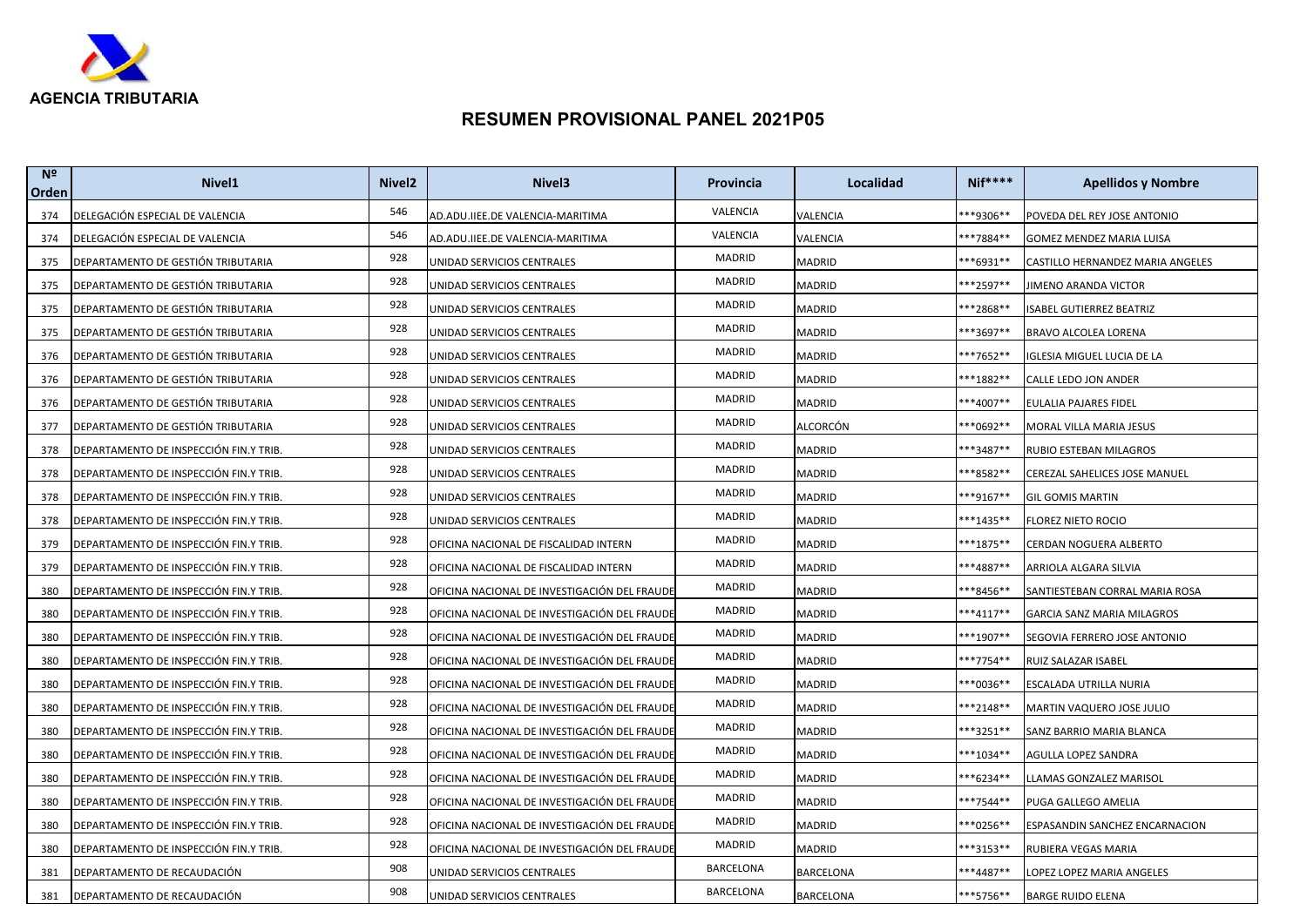

| N <sup>2</sup><br>Orden | Nivel <sub>1</sub>               | Nivel <sub>2</sub> | Nivel <sub>3</sub>         | Provincia        | Localidad     | $Nif***$             | <b>Apellidos y Nombre</b>        |
|-------------------------|----------------------------------|--------------------|----------------------------|------------------|---------------|----------------------|----------------------------------|
| 381                     | DEPARTAMENTO DE RECAUDACIÓN      | 908                | UNIDAD SERVICIOS CENTRALES | BARCELONA        | BARCELONA     | **8065**             | FEIJOO SANTANA MARICEL           |
| 381                     | DEPARTAMENTO DE RECAUDACIÓN      | 908                | UNIDAD SERVICIOS CENTRALES | <b>BARCELONA</b> | BARCELONA     | **2798**             | BONANY MUÑOZ MARTA               |
| 381                     | DEPARTAMENTO DE RECAUDACIÓN      | 908                | UNIDAD SERVICIOS CENTRALES | <b>BARCELONA</b> | BARCELONA     | ***7201**            | ANTILLANO GUTIERREZ MARIA ISABEL |
| 382                     | DEPARTAMENTO DE RECAUDACIÓN      | 928                | UNIDAD SERVICIOS CENTRALES | MADRID           | MADRID        | **0781**             | CAL BOMBIN ANA DE LA             |
| 382                     | DEPARTAMENTO DE RECAUDACIÓN      | 928                | UNIDAD SERVICIOS CENTRALES | MADRID           | MADRID        | **8511**             | TORAL SALAMANCA SILVIA           |
| 382                     | DEPARTAMENTO DE RECAUDACIÓN      | 928                | UNIDAD SERVICIOS CENTRALES | MADRID           | MADRID        | **0281**             | BEAMUD SIMARRO M CRISTINA        |
| 382                     | DEPARTAMENTO DE RECAUDACIÓN      | 928                | UNIDAD SERVICIOS CENTRALES | MADRID           | MADRID        | ***7016**            | <b>GARCIA TREJO RAUL</b>         |
| 382                     | DEPARTAMENTO DE RECAUDACIÓN      | 928                | UNIDAD SERVICIOS CENTRALES | MADRID           | MADRID        | **3305**             | NARBONA CANO JULIO               |
| 382                     | DEPARTAMENTO DE RECAUDACIÓN      | 928                | UNIDAD SERVICIOS CENTRALES | MADRID           | MADRID        | ***6763**            | CALVO ROMAN ALICIA               |
| 382                     | DEPARTAMENTO DE RECAUDACIÓN      | 928                | UNIDAD SERVICIOS CENTRALES | MADRID           | MADRID        | ***1174**            | ALCALDE DELGADO MARIA CRISTINA   |
| 382                     | DEPARTAMENTO DE RECAUDACIÓN      | 928                | UNIDAD SERVICIOS CENTRALES | MADRID           | MADRID        | ***1243**            | MEDINA PEREZ ERIKA ANDREINA      |
| 382                     | DEPARTAMENTO DE RECAUDACIÓN      | 928                | UNIDAD SERVICIOS CENTRALES | MADRID           | MADRID        | **8888**             | RODRIGUEZ PEREZ EVA              |
| 382                     | DEPARTAMENTO DE RECAUDACIÓN      | 928                | UNIDAD SERVICIOS CENTRALES | MADRID           | MADRID        | $**0511**$           | GONZALEZ ORTEGA CAROLINA         |
| 383                     | DEPARTAMENTO DE RECAUDACIÓN      | 947                | UNIDAD SERVICIOS CENTRALES | VALLADOLID       | VALLADOLID    | **8705**             | TAPIA ZARZA CARMEN               |
| 383                     | DEPARTAMENTO DE RECAUDACIÓN      | 947                | UNIDAD SERVICIOS CENTRALES | VALLADOLID       | VALLADOLID    | **7446**             | MARCOS MARCOS MARIA TERESA       |
| 384                     | DEPARTAMENTO DE ADUANAS E II.EE. | 928                | UNIDAD SERVICIOS CENTRALES | MADRID           | MADRID        | **6742**             | DIEGO ARRIBAS TERESA DEL         |
| 384                     | DEPARTAMENTO DE ADUANAS E II.EE. | 928                | UNIDAD SERVICIOS CENTRALES | MADRID           | MADRID        | **6519**             | CASANOVA VAZQUEZ ROBERTO         |
| 384                     | DEPARTAMENTO DE ADUANAS E II.EE. | 928                | UNIDAD SERVICIOS CENTRALES | MADRID           | MADRID        | ***3489**            | ROSALES YUBERO, LAURA MARIA DE   |
| 384                     | DEPARTAMENTO DE ADUANAS E II.EE. | 928                | UNIDAD SERVICIOS CENTRALES | MADRID           | MADRID        | **8017**             | PADIN GOMEZ SERGIO               |
| 384                     | DEPARTAMENTO DE ADUANAS E II.EE. | 928                | UNIDAD SERVICIOS CENTRALES | MADRID           | <b>MADRID</b> | ***2821**            | GONZALEZ MENDEZ PABLO JAVIER     |
| 384                     | DEPARTAMENTO DE ADUANAS E II.EE. | 928                | UNIDAD SERVICIOS CENTRALES | MADRID           | MADRID        | <sup>**8244**</sup>  | PALOMEQUE GARCIA ESTHER          |
| 384                     | DEPARTAMENTO DE ADUANAS E II.EE. | 928                | UNIDAD SERVICIOS CENTRALES | MADRID           | MADRID        | **8925**             | CENTENO BARRIGON MARIA ISABEL    |
| 385                     | DEPARTAMENTO DE ADUANAS E II.EE. | 928                | UNIDAD SERVICIOS CENTRALES | MADRID           | MADRID        | **6117**             | GALIANO NUEVO ALVARO             |
| 385                     | DEPARTAMENTO DE ADUANAS E II.EE. | 928                | UNIDAD SERVICIOS CENTRALES | MADRID           | MADRID        | ***5559**            | CANAL OLLER ALEJANDRA            |
| 386                     | SERVICIO DE GESTIÓN ECONÓMICA    | 928                | UNIDAD SERVICIOS CENTRALES | MADRID           | MADRID        | **2524**             | MONTERO PRECIADO IGNACIO         |
| 386                     | SERVICIO DE GESTIÓN ECONÓMICA    | 928                | UNIDAD SERVICIOS CENTRALES | MADRID           | MADRID        | <sup>**6261**</sup>  | GONZALEZ MENDEZ MONICA           |
| 386                     | SERVICIO DE GESTIÓN ECONÓMICA    | 928                | UNIDAD SERVICIOS CENTRALES | MADRID           | MADRID        | <sup>**</sup> 1429** | LUCAS ZAMORA ENRIQUE DE          |
| 386                     | SERVICIO DE GESTIÓN ECONÓMICA    | 928                | UNIDAD SERVICIOS CENTRALES | MADRID           | MADRID        | ***0637**            | FERRADAS GARCIA VERONICA         |
| 386                     | SERVICIO DE GESTIÓN ECONÓMICA    | 928                | UNIDAD SERVICIOS CENTRALES | MADRID           | MADRID        | ***2359**            | CALERO HERMOSILLA SANTIAGO       |
| 386                     | SERVICIO DE GESTIÓN ECONÓMICA    | 928                | UNIDAD SERVICIOS CENTRALES | MADRID           | MADRID        | ***4174**            | CABRERA SAENZ EMILIO             |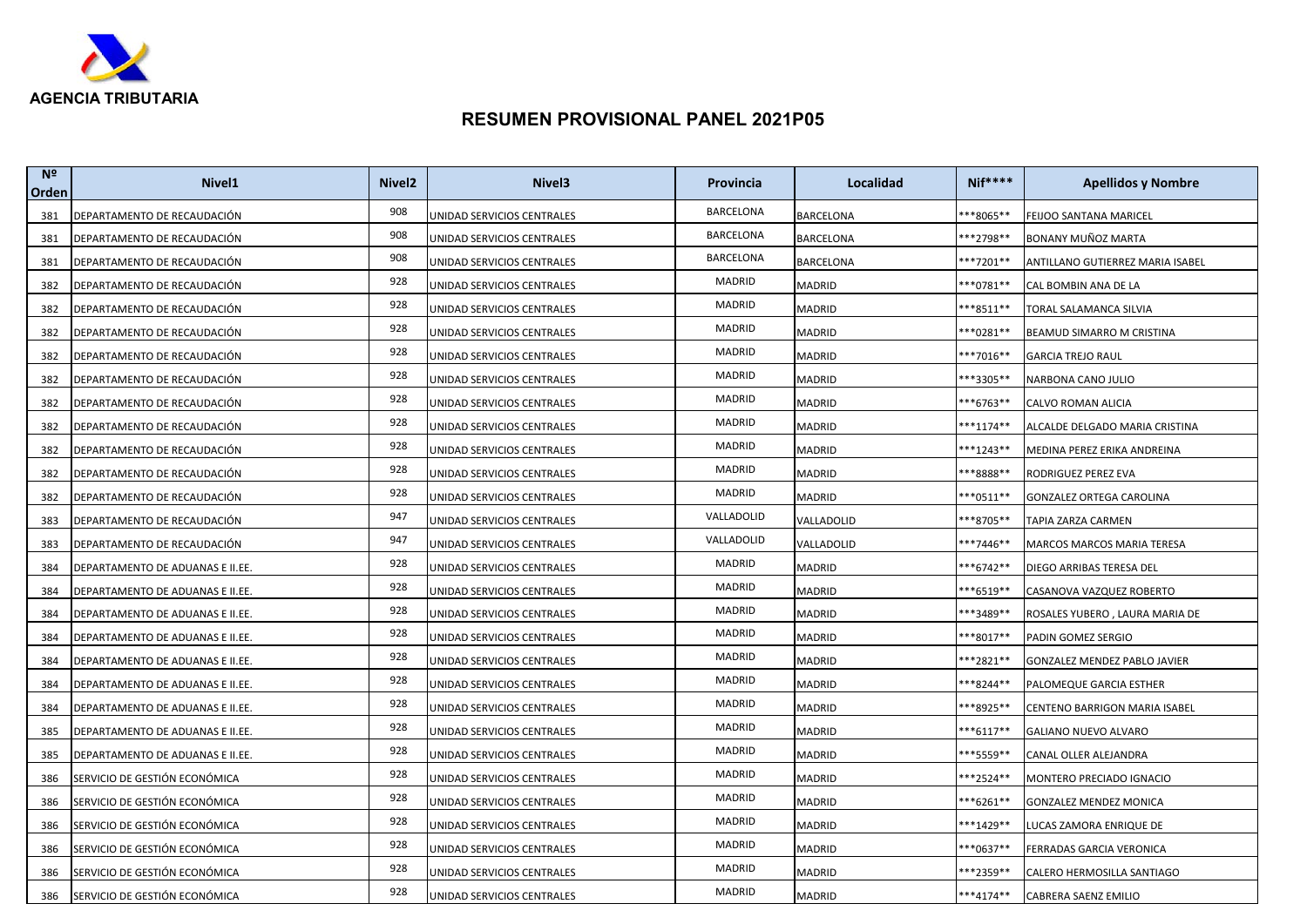

| N <sup>2</sup><br>Orden | Nivel <sub>1</sub>                       | Nivel <sub>2</sub> | Nivel <sub>3</sub>                       | <b>Provincia</b> | Localidad        | $Nif***$  | <b>Apellidos y Nombre</b>        |
|-------------------------|------------------------------------------|--------------------|------------------------------------------|------------------|------------------|-----------|----------------------------------|
| 387                     | SERVICIO DE GESTIÓN ECONÓMICA            | 928                | UNIDAD SERVICIOS CENTRALES               | MADRID           | <b>MADRID</b>    | ***0201** | OTERO GAMALLO MANUEL             |
| 387                     | SERVICIO DE GESTIÓN ECONÓMICA            | 928                | JNIDAD SERVICIOS CENTRALES               | MADRID           | MADRID           | ***9881** | MEMBRADO SALES FRANCISCO JAVI    |
| 388                     | DELEGACIÓN CENTRAL GRANDES CONTRIBUYENT. | 908                | DEPENDENCIA DE CONTROL TRIBUT.Y ADUAN.   | <b>BARCELONA</b> | BARCELONA        | ***3336** | REDONDO ROMERO YOLANDA           |
| 388                     | DELEGACIÓN CENTRAL GRANDES CONTRIBUYENT. | 908                | DEPENDENCIA DE CONTROL TRIBUT.Y ADUAN.   | BARCELONA        | BARCELONA        | ***3991** | CERNUDA CASCUDO MARIA DOLORES    |
| 388                     | DELEGACIÓN CENTRAL GRANDES CONTRIBUYENT. | 908                | DEPENDENCIA DE CONTROL TRIBUT.Y ADUAN.   | BARCELONA        | BARCELONA        | ***2549** | REFOYO FIGUERA CRISTINA          |
| 388                     | DELEGACIÓN CENTRAL GRANDES CONTRIBUYENT. | 908                | DEPENDENCIA DE CONTROL TRIBUT.Y ADUAN.   | BARCELONA        | BARCELONA        | ***2482** | RIVERA COSTA MARIA               |
| 388                     | DELEGACIÓN CENTRAL GRANDES CONTRIBUYENT. | 908                | DEPENDENCIA DE CONTROL TRIBUT.Y ADUAN.   | <b>BARCELONA</b> | <b>BARCELONA</b> | ***1268** | RODAS ZAFRA SUSANA               |
| 388                     | DELEGACIÓN CENTRAL GRANDES CONTRIBUYENT. | 908                | DEPENDENCIA DE CONTROL TRIBUT.Y ADUAN.   | <b>BARCELONA</b> | BARCELONA        | ***4314** | ABEL VAZQUEZ JOSE LUIS           |
| 389                     | DELEGACIÓN CENTRAL GRANDES CONTRIBUYENT. | 908                | DEPENDENCIA DE CONTROL TRIBUT.Y ADUAN.   | <b>BARCELONA</b> | BARCELONA        | ***6036** | CORDOBA CUBERO LUCIANA           |
| 389                     | DELEGACIÓN CENTRAL GRANDES CONTRIBUYENT. | 908                | DEPENDENCIA DE CONTROL TRIBUT.Y ADUAN.   | BARCELONA        | BARCELONA        | ***5195** | MORENO RIOS ANTONIO JOSE         |
| 389                     | DELEGACIÓN CENTRAL GRANDES CONTRIBUYENT. | 908                | DEPENDENCIA DE CONTROL TRIBUT.Y ADUAN.   | BARCELONA        | BARCELONA        | ***9421** | RIESS PRATDESABA PATRICIA        |
| 390                     | DELEGACIÓN CENTRAL GRANDES CONTRIBUYENT. | 915                | DEPENDENCIA DE CONTROL TRIBUT.Y ADUAN.   | A CORUÑA         | A CORUÑA         | ***6930** | CASTRO GARCIA PABLO              |
| 391                     | DELEGACIÓN CENTRAL GRANDES CONTRIBUYENT. | 928                | DEPEND. DE CONTROL TRIBUTARIO Y ADUANERO | MADRID           | MADRID           | **8358**  | GOMEZ FERNANDEZ-LAYOS JUAN DAVID |
| 391                     | DELEGACIÓN CENTRAL GRANDES CONTRIBUYENT. | 928                | DEPEND. DE CONTROL TRIBUTARIO Y ADUANERO | MADRID           | MADRID           | ***4822** | <b>GALAN ALVAREZ RAQUEL</b>      |
| 391                     | DELEGACIÓN CENTRAL GRANDES CONTRIBUYENT. | 928                | DEPEND. DE CONTROL TRIBUTARIO Y ADUANERO | MADRID           | MADRID           | **8629**  | FERNANDEZ ASENSIO FRANCISCO G    |
| 391                     | DELEGACIÓN CENTRAL GRANDES CONTRIBUYENT. | 928                | DEPEND. DE CONTROL TRIBUTARIO Y ADUANERO | MADRID           | MADRID           | ***7320** | VELASCO CASTAÑO ENRIQUE JOSE     |
| 391                     | DELEGACIÓN CENTRAL GRANDES CONTRIBUYENT. | 928                | DEPEND. DE CONTROL TRIBUTARIO Y ADUANERO | MADRID           | MADRID           | ***7120** | VISIERS HERNANDEZ MARIA          |
| 391                     | DELEGACIÓN CENTRAL GRANDES CONTRIBUYENT. | 928                | DEPEND. DE CONTROL TRIBUTARIO Y ADUANERO | MADRID           | MADRID           | ***5999** | IUSTE VILLALBA LAURA             |
| 391                     | DELEGACIÓN CENTRAL GRANDES CONTRIBUYENT. | 928                | DEPEND. DE CONTROL TRIBUTARIO Y ADUANERO | <b>MADRID</b>    | MADRID           | ***3126** | ALVAREZ FERNANDEZ ROCIO          |
| 391                     | DELEGACIÓN CENTRAL GRANDES CONTRIBUYENT. | 928                | DEPEND. DE CONTROL TRIBUTARIO Y ADUANERO | <b>MADRID</b>    | MADRID           | ***1440** | GALLARDO POLAINO JESUS           |
| 391                     | DELEGACIÓN CENTRAL GRANDES CONTRIBUYENT. | 928                | DEPEND. DE CONTROL TRIBUTARIO Y ADUANERO | MADRID           | MADRID           | ***5460** | GARRIDO MARTINEZ SAUL            |
| 391                     | DELEGACIÓN CENTRAL GRANDES CONTRIBUYENT. | 928                | DEPEND. DE CONTROL TRIBUTARIO Y ADUANERO | MADRID           | MADRID           | ***5767** | LLERENA DOMINGUEZ CARLOS         |
| 391                     | DELEGACIÓN CENTRAL GRANDES CONTRIBUYENT. | 928                | DEPEND. DE CONTROL TRIBUTARIO Y ADUANERO | MADRID           | MADRID           | ***4006** | <b>GARRIDO CASTILLO GEMA</b>     |
| 391                     | DELEGACIÓN CENTRAL GRANDES CONTRIBUYENT. | 928                | DEPEND. DE CONTROL TRIBUTARIO Y ADUANERO | MADRID           | MADRID           | ***9642** | PONCE TORRES FRANCISCO JAVI      |
| 391                     | DELEGACIÓN CENTRAL GRANDES CONTRIBUYENT. | 928                | DEPEND. DE CONTROL TRIBUTARIO Y ADUANERO | MADRID           | MADRID           | **2512**  | MIRA-PERCEVAL BOSQUE CARLOS      |
| 391                     | DELEGACIÓN CENTRAL GRANDES CONTRIBUYENT. | 928                | DEPEND. DE CONTROL TRIBUTARIO Y ADUANERO | MADRID           | MADRID           | **6096**  | PARRA AGUERA VICTOR              |
| 391                     | DELEGACIÓN CENTRAL GRANDES CONTRIBUYENT. | 928                | DEPEND. DE CONTROL TRIBUTARIO Y ADUANERO | <b>MADRID</b>    | MADRID           | ***4107** | PEREZ DIAZ NOELIA                |
| 391                     | DELEGACIÓN CENTRAL GRANDES CONTRIBUYENT. | 928                | DEPEND. DE CONTROL TRIBUTARIO Y ADUANERO | MADRID           | MADRID           | ***5234** | CABEZAS DIAZ DAVID               |
| 391                     | DELEGACIÓN CENTRAL GRANDES CONTRIBUYENT. | 928                | DEPEND. DE CONTROL TRIBUTARIO Y ADUANERO | MADRID           | MADRID           | ***3065** | <b>GOMEZ LANCHA ELENA</b>        |
| 391                     | DELEGACIÓN CENTRAL GRANDES CONTRIBUYENT. | 928                | DEPEND. DE CONTROL TRIBUTARIO Y ADUANERO | MADRID           | <b>MADRID</b>    | ***3576** | FERNANDEZ GARCIA ISMAEL FCO      |